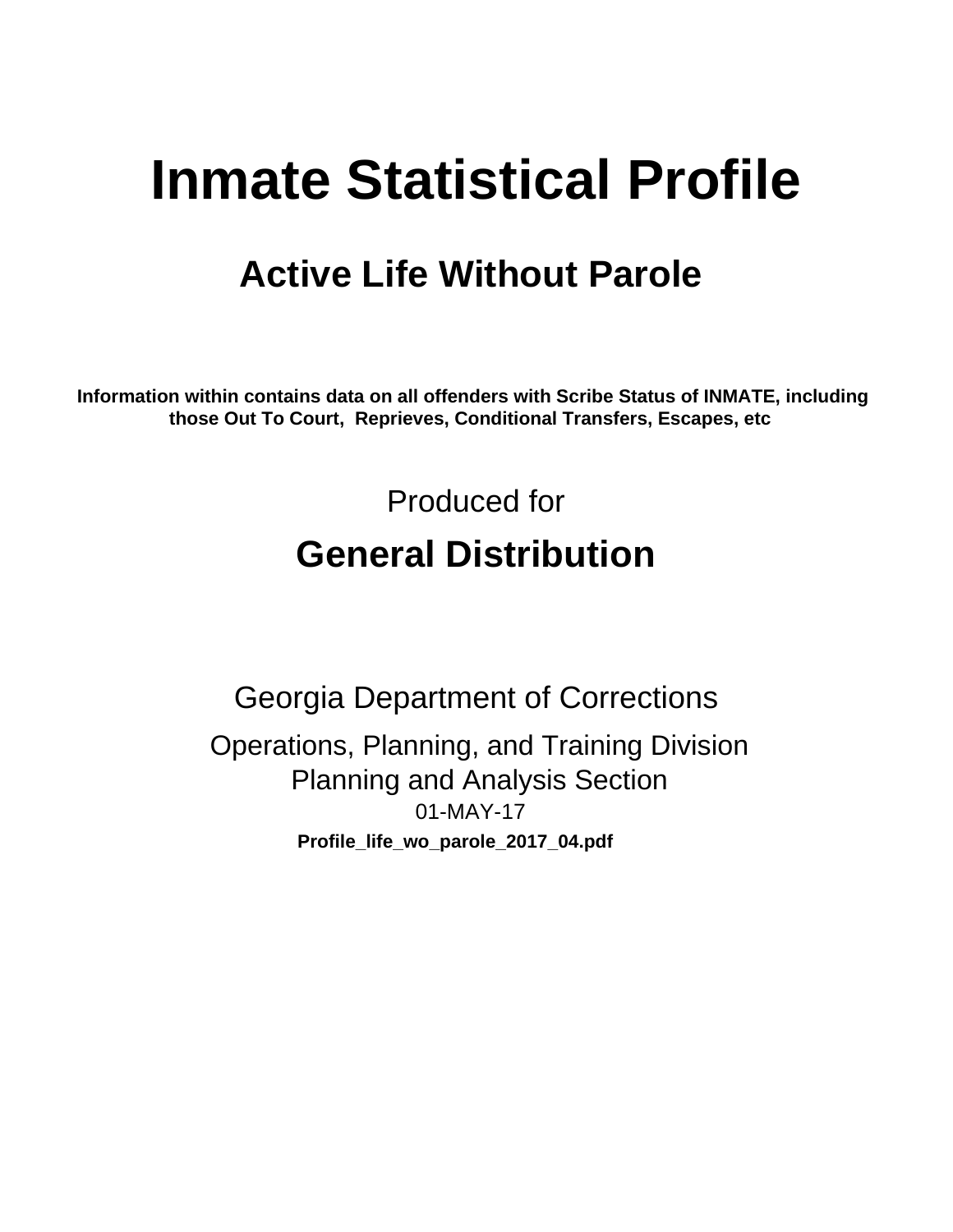#### **Inmate Statistical Profile 01-MAY-17** Contents

**Active Life Without Parole** 

Produced for General Distribution

## **Table of Contents**

|    | <b>Demographic information</b>                                        |
|----|-----------------------------------------------------------------------|
|    | 4 Current age, broken out in ten year age groups                      |
|    | 5 Race group                                                          |
|    | 6 Marital status, self-reported at entry to prison                    |
|    | 7 Number of Inmates with Dependents, self-reported at entry to prison |
|    | 8 Religious affiliation, self-reported at entry to prison             |
|    | 9 Home county - self-reported at entry to prison                      |
|    | 13 Employment status before prison, self-reported at entry to prison  |
|    | 14 Age at admission                                                   |
|    | 16 Height, measured at entry to prison                                |
|    | 17 Weight, measured at entry to prison                                |
|    | 18 Military service                                                   |
|    | <b>Correctional information</b>                                       |
|    | 19 Type of admission to prison                                        |
|    | 20 Current / last supervision level                                   |
|    | 21 Current / last institution type                                    |
|    | 22 Institution type - transitional centers                            |
|    | 23 Institution type - county prisons                                  |
|    | 24 Institution type - state prisons                                   |
|    | 25 Institution type - private prisons                                 |
|    | 26 Institution type - inmate boot camp                                |
|    | 27 Number of disciplinary reports                                     |
|    | 28 Number of transfers                                                |
|    | 29 Number of escapes                                                  |
|    | 30 Time served in current (or last) institution                       |
|    | Educational, psychological and physical information                   |
| 31 | Highest grade level attained                                          |
|    | 32 Culture fair IQ scores                                             |
|    | 33 Wide Range Achievement Test (WRAT) reading score                   |
|    | 34 Wide Range Achievement Test (WRAT) math score                      |
|    | 35 Wide Range Achievement Test (WRAT) spelling score                  |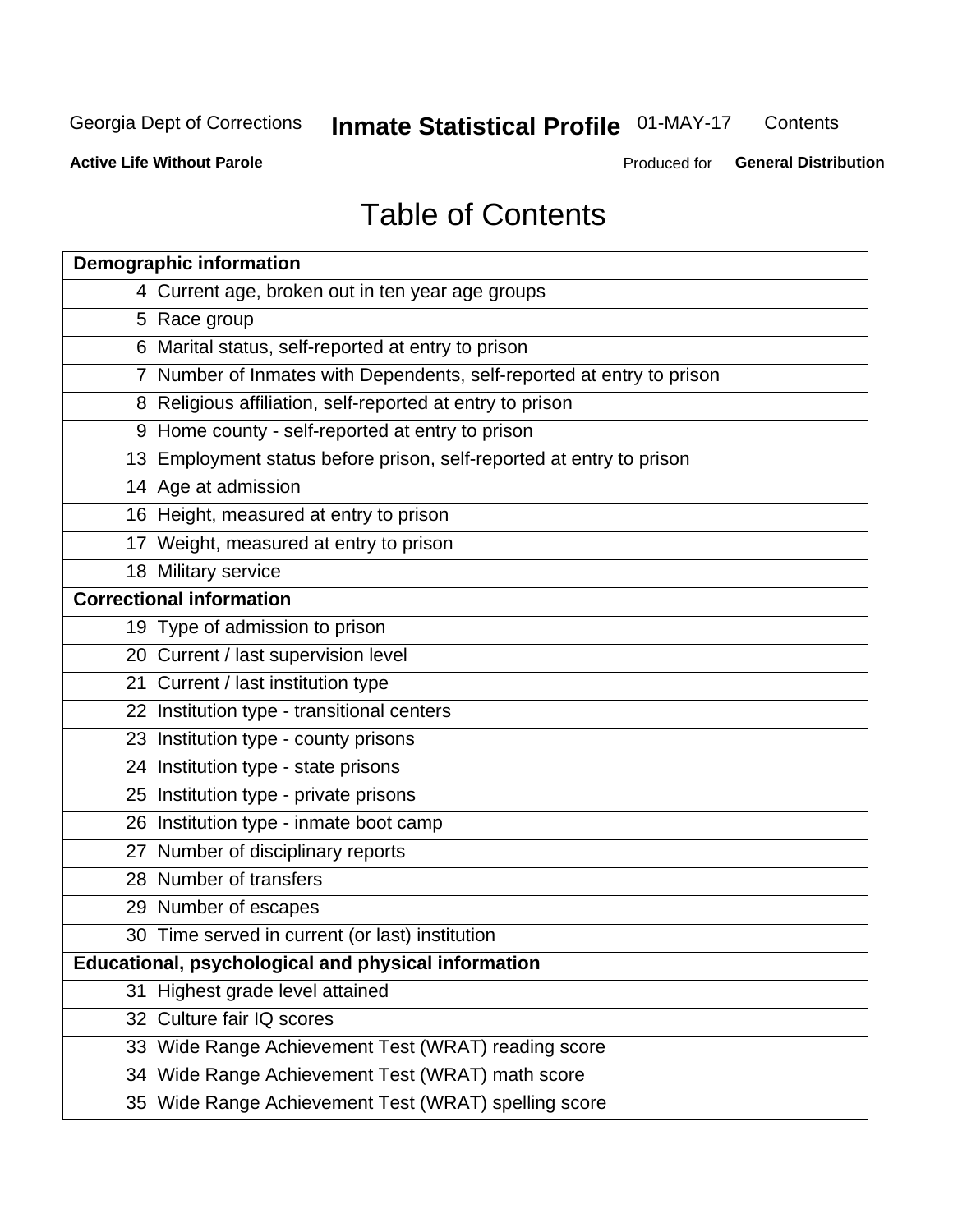#### **Inmate Statistical Profile 01-MAY-17** Contents

**Active Life Without Parole** 

Produced for General Distribution

## **Table of Contents**

| Educational, psychological and physical information              |
|------------------------------------------------------------------|
| 36 Current / last mental health treatment level                  |
| 37 PULHESDWIT medical scale - 'P' overall condition ('P'hysical) |
| 38 PULHESDWIT medical scale - 'U' upper body                     |
| 39 PULHESDWIT medical scale - 'L' lower body                     |
| 40 PULHESDWIT medical scale - 'H' hearing                        |
| 41 PULHESDWIT medical scale - 'E' vision                         |
| 42 PULHESDWIT medical scale -'S' psychiatric                     |
| 43 PULHESDWIT medical scale - 'D' dental                         |
| 44 PULHESDWIT medical scale - 'W' work ability                   |
| 45 PULHESDWIT medical scale - 'I' impairment                     |
| 46 PULHESDWIT medical scale - 'T' transportability               |
| <b>Crimes and criminal history information</b>                   |
| 47 Number of prior Georgia incarcerations                        |
| 48 Prison sentence in years                                      |
| 49 Primary offense, broken out into felonies vs misdemeanors     |
| 50 Primary offense, broken out into six broad crime categories   |
| 51 Primary offense, detailed offense code                        |
| 52 County of conviction of primary offense                       |
| 56 Circuit of conviction of primary offense                      |
| 58 Years served (jail + prison) in this incarceration            |
| <b>Medical information</b>                                       |
| 59 Results of most recent HIV test                               |
| 60 Results of most recent tuberculosis test                      |
| 61 Results of most recent syphilis test                          |
| 62 Results of most recent Hepatitis-C test                       |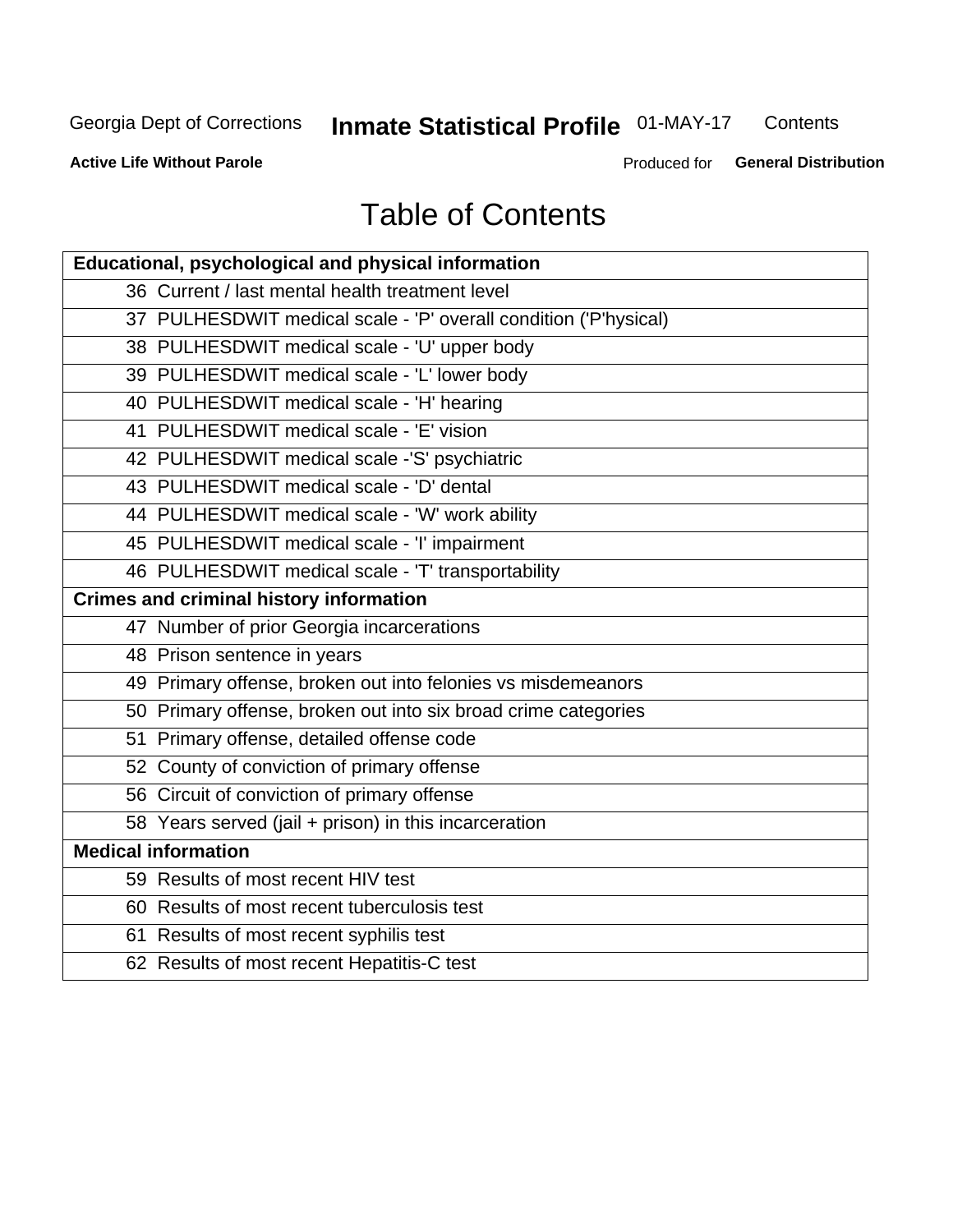#### **Active Life Without Parole**

#### Produced for General Distribution

### Current age, broken out in ten-year age groups

COL % - percent each COUNT is of its particular column

|                          |              | <b>Male</b> |         |                 | <b>Female</b> |          |              | <b>Total</b> |
|--------------------------|--------------|-------------|---------|-----------------|---------------|----------|--------------|--------------|
| <b>Current Age</b>       | <b>Count</b> | Col %       | Row %   | <b>Count</b>    | Col %         | Row %    | <b>Total</b> | Col %        |
| <b>Teens (1-19)</b>      |              | 0.08%       | 100.00% |                 |               |          |              | 0.08%        |
| <b>Twenties (20-29)</b>  | 194          | 15.36%      | 95.57%  | 9               | 19.57%        | 4.43%    | 203          | 15.51%       |
| Thirties (30-39)         | 352          | 27.87%      | 96.44%  | 13              | 28.26%        | $3.56\%$ | 365          | 27.88%       |
| <b>Forties (40-49)</b>   | 343          | 27.16%      | 95.81%  | 15 <sup>1</sup> | 32.61%        | 4.19%    | 358          | 27.35%       |
| <b>Fifties (50-59)</b>   | 256          | 20.27%      | 96.97%  | 8               | 17.39%        | $3.03\%$ | 264          | 20.17%       |
| <b>Sixties (60-69)</b>   | 91           | 7.21%       | 98.91%  |                 | 2.17%         | 1.09%    | 92           | 7.03%        |
| Seventy + (70 and above) | 26           | $2.06\%$    | 100.00% |                 |               |          | 26           | 1.99%        |
| <b>Total Reported</b>    | 1,263        | 100%        | 96.49%  | 46              | 100%          | 3.51%    | 1,309        | 100.0%       |

| <b><i>College Address</i></b> |      |      |
|-------------------------------|------|------|
| $f \wedge f \wedge f$         | ,263 | ,309 |

| Mean<br>(average)       | 42.81 | 39.91 | 42.71 |
|-------------------------|-------|-------|-------|
| Median (middle)         |       |       |       |
| Mode<br>(most frequent) | 36    |       | 36    |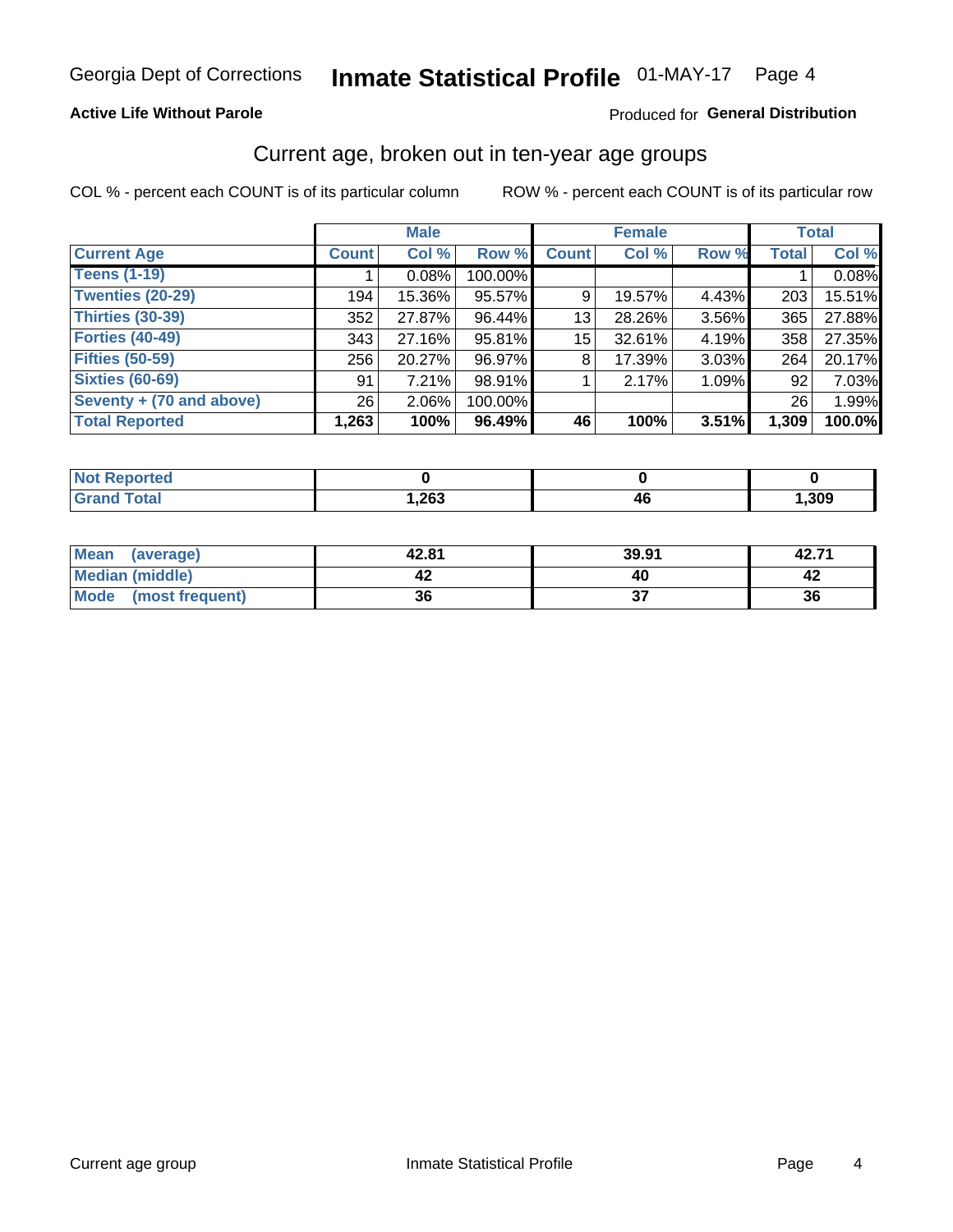#### **Inmate Statistical Profile 01-MAY-17** Page 5

#### **Active Life Without Parole**

Produced for General Distribution

### Race group

COL % - percent each COUNT is of its particular column

|                              | <b>Male</b>  |          |         | <b>Female</b>      |        |       | <b>Total</b> |        |
|------------------------------|--------------|----------|---------|--------------------|--------|-------|--------------|--------|
| <b>Race Group</b>            | <b>Count</b> | Col %    |         | <b>Row % Count</b> | Col %  | Row % | Total        | Col %  |
| <b>White</b>                 | 276          | 21.85%   | 94.52%  | 16                 | 34.78% | 5.48% | 292          | 22.31% |
| <b>Black</b><br>$\mathbf{2}$ | 954          | 75.53%   | 97.15%  | 28                 | 60.87% | 2.85% | 982          | 75.02% |
| <b>Other</b><br>5.           |              | .16%     | 100.00% |                    |        |       | 2            | .15%   |
| <b>Asian</b><br>6            | 5            | .40%     | 100.00% |                    |        |       | 5            | .38%   |
| <b>Hispanic</b><br>10        | 26           | $2.06\%$ | 92.86%  | 2                  | 4.35%  | 7.14% | 28           | 2.14%  |
| <b>Total Reported</b>        | 1,263        | 100%     | 96.49%  | 46                 | 100%   | 3.51% | 1,309        | 100%   |

| <b>ntea</b>       |      |    |      |
|-------------------|------|----|------|
| $T \cap f \cap I$ | ,263 | 4t | ,309 |

| маст |  | M |  |  |  |
|------|--|---|--|--|--|
|------|--|---|--|--|--|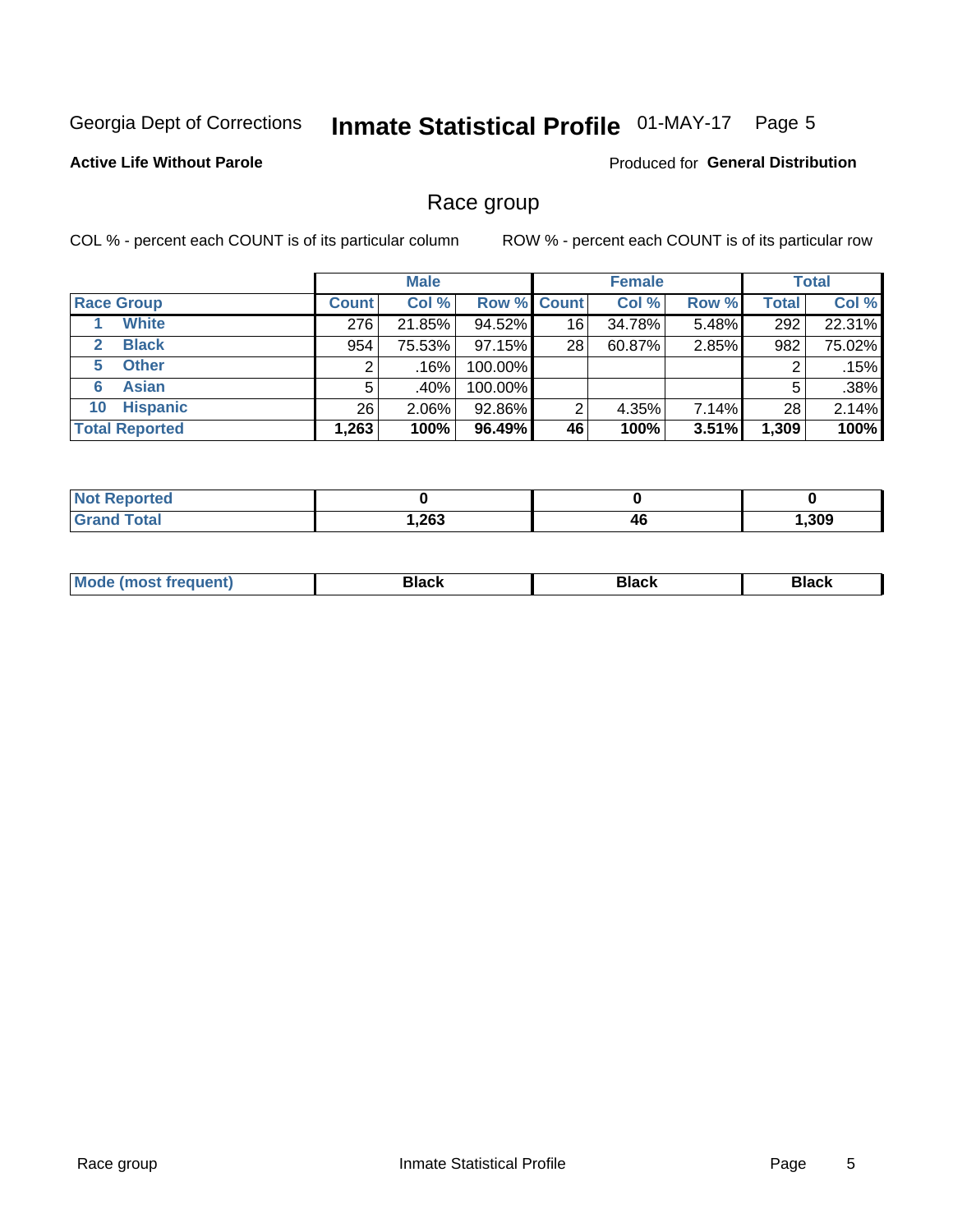## Inmate Statistical Profile 01-MAY-17 Page 6

#### **Active Life Without Parole**

#### Produced for General Distribution

### Marital status, self-reported at entry to prison

COL % - percent each COUNT is of its particular column

|                            | <b>Male</b>  |        |        | <b>Female</b> |        |        | <b>Total</b> |        |
|----------------------------|--------------|--------|--------|---------------|--------|--------|--------------|--------|
| <b>Marital Status</b>      | <b>Count</b> | Col %  | Row %  | <b>Count</b>  | Col %  | Row %  | <b>Total</b> | Col %  |
| <b>Unknown</b><br>$\bf{0}$ | 11           | .87%   | 91.67% |               | 2.17%  | 8.33%  | 12           | .92%   |
| <b>Divorced</b><br>D       | 104          | 8.23%  | 98.11% | 2             | 4.35%  | 1.89%  | 106          | 8.10%  |
| <b>Married</b><br>М        | 174          | 13.78% | 95.60% | 8             | 17.39% | 4.40%  | 182          | 13.90% |
| <b>Separated</b><br>S.     | 41           | 3.25%  | 87.23% | 6             | 13.04% | 12.77% | 47           | 3.59%  |
| <b>Unmarried</b><br>U      | 899          | 71.18% | 97.51% | 23            | 50.00% | 2.49%  | 922          | 70.44% |
| <b>Widow</b><br>W          | 34           | 2.69%  | 85.00% | 6             | 13.04% | 15.00% | 40           | 3.06%  |
| <b>Total Reported</b>      | 1,263        | 100%   | 96.49% | 46            | 100%   | 3.51%  | 1,309        | 100%   |

| <b>Not Repo</b><br>prted |       |          |       |
|--------------------------|-------|----------|-------|
| <b>Total</b>             | 263,، | лı<br>74 | , 309 |

|  | M | . | Unmarried | າmarried<br>_____ |
|--|---|---|-----------|-------------------|
|--|---|---|-----------|-------------------|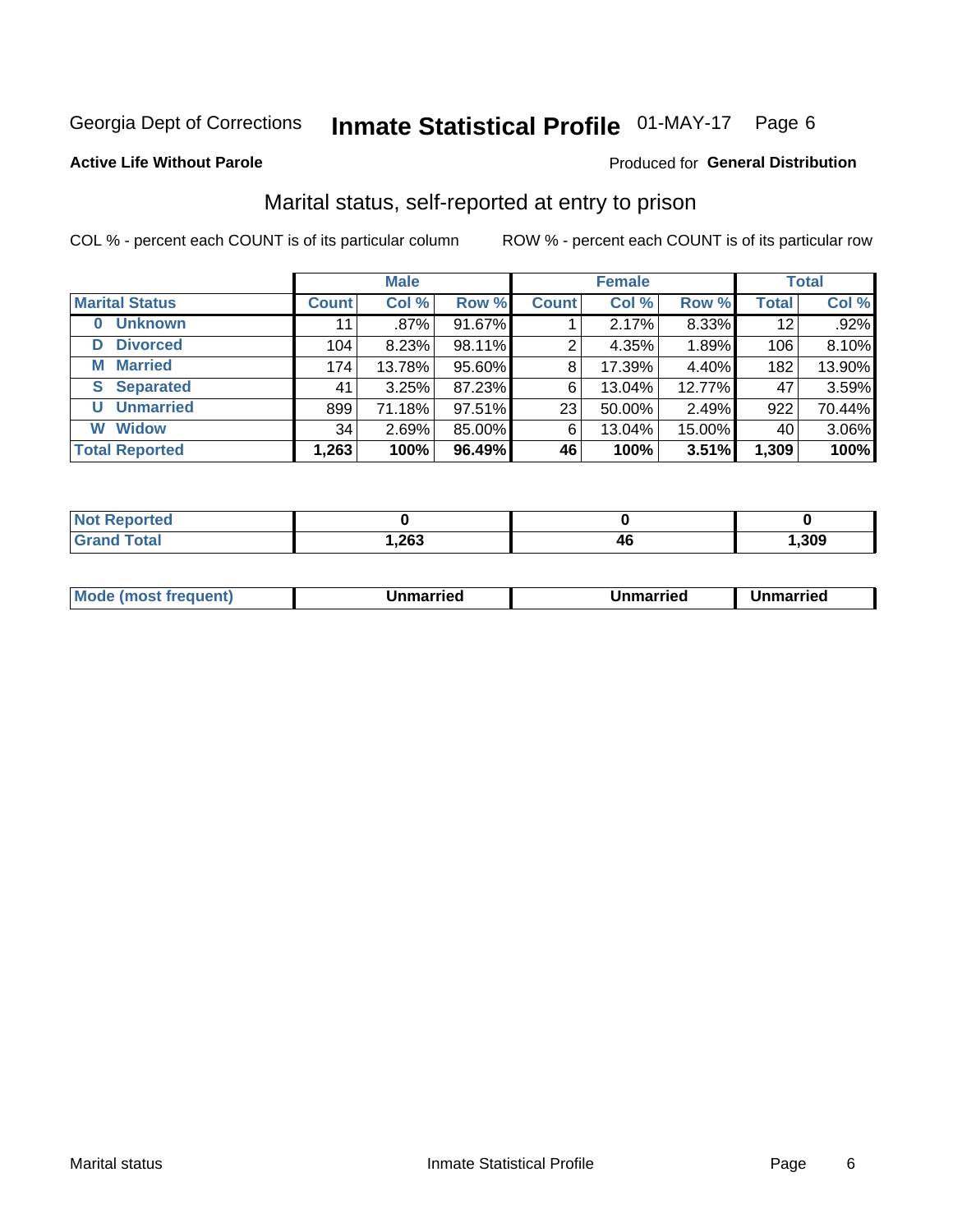#### Inmate Statistical Profile 01-MAY-17 Page 7

#### **Active Life Without Parole**

#### Produced for General Distribution

### Number of Inmates with Dependents, Self-Reported at Entry to Prison

COL % - percent each COUNT is of its particular column

|                             |              | <b>Male</b> |         |              | <b>Female</b> |       |              | <b>Total</b> |
|-----------------------------|--------------|-------------|---------|--------------|---------------|-------|--------------|--------------|
| <b>Number of dependents</b> | <b>Count</b> | Col %       | Row %   | <b>Count</b> | Col %         | Row % | <b>Total</b> | Col %        |
| $\bf{0}$                    | 285          | 32.28%      | 94.68%  | 16           | 39.02%        | 5.32% | 301          | 32.58%       |
|                             | 204          | 23.10%      | 97.14%  | 6            | 14.63%        | 2.86% | 210          | 22.73%       |
| $\overline{2}$              | 152          | 17.21%      | 96.82%  | 5            | 12.20%        | 3.18% | 157          | 16.99%       |
| 3                           | 105          | 11.89%      | 93.75%  |              | 17.07%        | 6.25% | 112          | 12.12%       |
| 4                           | 68           | 7.70%       | 95.77%  | 3            | 7.32%         | 4.23% | 71           | 7.68%        |
| 5                           | 30           | 3.40%       | 90.91%  | 3            | 7.32%         | 9.09% | 33           | 3.57%        |
| 6                           | 18           | 2.04%       | 94.74%  |              | 2.44%         | 5.26% | 19           | 2.06%        |
| 7                           | 9            | 1.02%       | 100.00% |              |               |       | 9            | 0.97%        |
| 8                           | 4            | 0.45%       | 100.00% |              |               |       | 4            | 0.43%        |
| $\boldsymbol{9}$            | 2            | 0.23%       | 100.00% |              |               |       | 2            | 0.22%        |
| 10                          |              | 0.11%       | 100.00% |              |               |       |              | 0.11%        |
| Over 10                     | 5            | 0.57%       | 100.00% |              |               |       | 5            | 0.54%        |
| <b>Total Reported</b>       | 883          | 100%        | 95.56%  | 41           | 100%          | 4.44% | 924          | 100%         |

| 380  |    | 385  |
|------|----|------|
| .263 | 4Ł | .309 |

| Mean (average)          | 74 | . 74 |
|-------------------------|----|------|
| <b>Median (middle)</b>  |    |      |
| Mode<br>(most frequent) |    |      |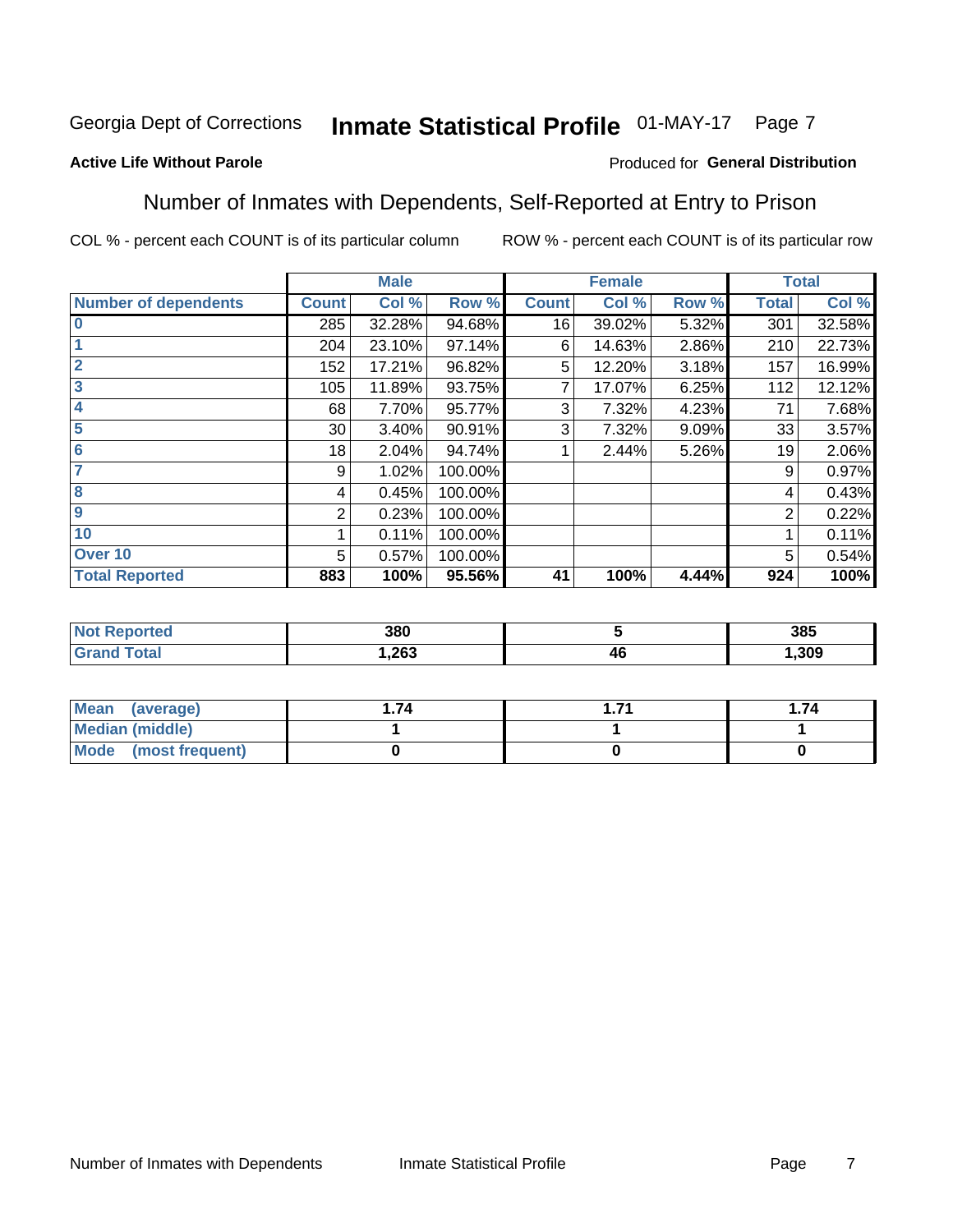#### **Inmate Statistical Profile 01-MAY-17** Page 8

#### **Active Life Without Parole**

#### Produced for General Distribution

## Religious affiliation, self-reported at entry to prison

COL % - percent each COUNT is of its particular column

|              |                              | <b>Male</b>  |        |         | <b>Female</b>  |        |        | <b>Total</b> |        |
|--------------|------------------------------|--------------|--------|---------|----------------|--------|--------|--------------|--------|
|              | <b>Religious Affiliation</b> | <b>Count</b> | Col %  | Row %   | <b>Count</b>   | Col %  | Row %  | Total        | Col %  |
|              | <b>Islam</b>                 | 63           | 9.74%  | 95.45%  | 3              | 8.82%  | 4.55%  | 66           | 9.69%  |
| $\mathbf{2}$ | <b>Catholic</b>              | 22           | 3.40%  | 88.00%  | 3              | 8.82%  | 12.00% | 25           | 3.67%  |
| 3            | <b>Baptist</b>               | 327          | 50.54% | 93.43%  | 23             | 67.65% | 6.57%  | 350          | 51.40% |
| 4            | <b>Methodist</b>             | 11           | 1.70%  | 91.67%  |                | 2.94%  | 8.33%  | 12           | 1.76%  |
| 7            | <b>Chc Of God</b>            | 3            | .46%   | 100.00% |                |        |        | 3            | .44%   |
| 8            | <b>Holiness</b>              | 21           | 3.25%  | 91.30%  | $\overline{2}$ | 5.88%  | 8.70%  | 23           | 3.38%  |
| 9            | <b>Jewish</b>                | 2            | .31%   | 100.00% |                |        |        | 2            | .29%   |
| 10           | <b>Anglican</b>              |              | .15%   | 100.00% |                |        |        |              | .15%   |
| 12           | <b>Hindu</b>                 | 2            | .31%   | 100.00% |                |        |        | 2            | .29%   |
| 16           | <b>Seven D Ad</b>            | 4            | .62%   | 100.00% |                |        |        | 4            | .59%   |
| 17           | <b>Jehovah Wt</b>            | 10           | 1.55%  | 100.00% |                |        |        | 10           | 1.47%  |
| 18           | <b>Latr Day S</b>            |              | .15%   | 100.00% |                |        |        |              | .15%   |
| 20           | <b>Other Prot</b>            | 78           | 12.06% | 97.50%  | 2              | 5.88%  | 2.50%  | 80           | 11.75% |
| 96           | <b>None</b>                  | 102          | 15.77% | 100.00% |                |        |        | 102          | 14.98% |
|              | <b>Total Reported</b>        | 647          | 100%   | 95.01%  | 34             | 100%   | 4.99%  | 681          | 100%   |

| rteo<br>$\sim$ | 61 C<br>/ I U | . . | 628  |
|----------------|---------------|-----|------|
|                | 1,263         | 46  | .309 |

| <b>Mode (most frequent)</b> | 3aptist | 3aptist | Baptist |
|-----------------------------|---------|---------|---------|
|-----------------------------|---------|---------|---------|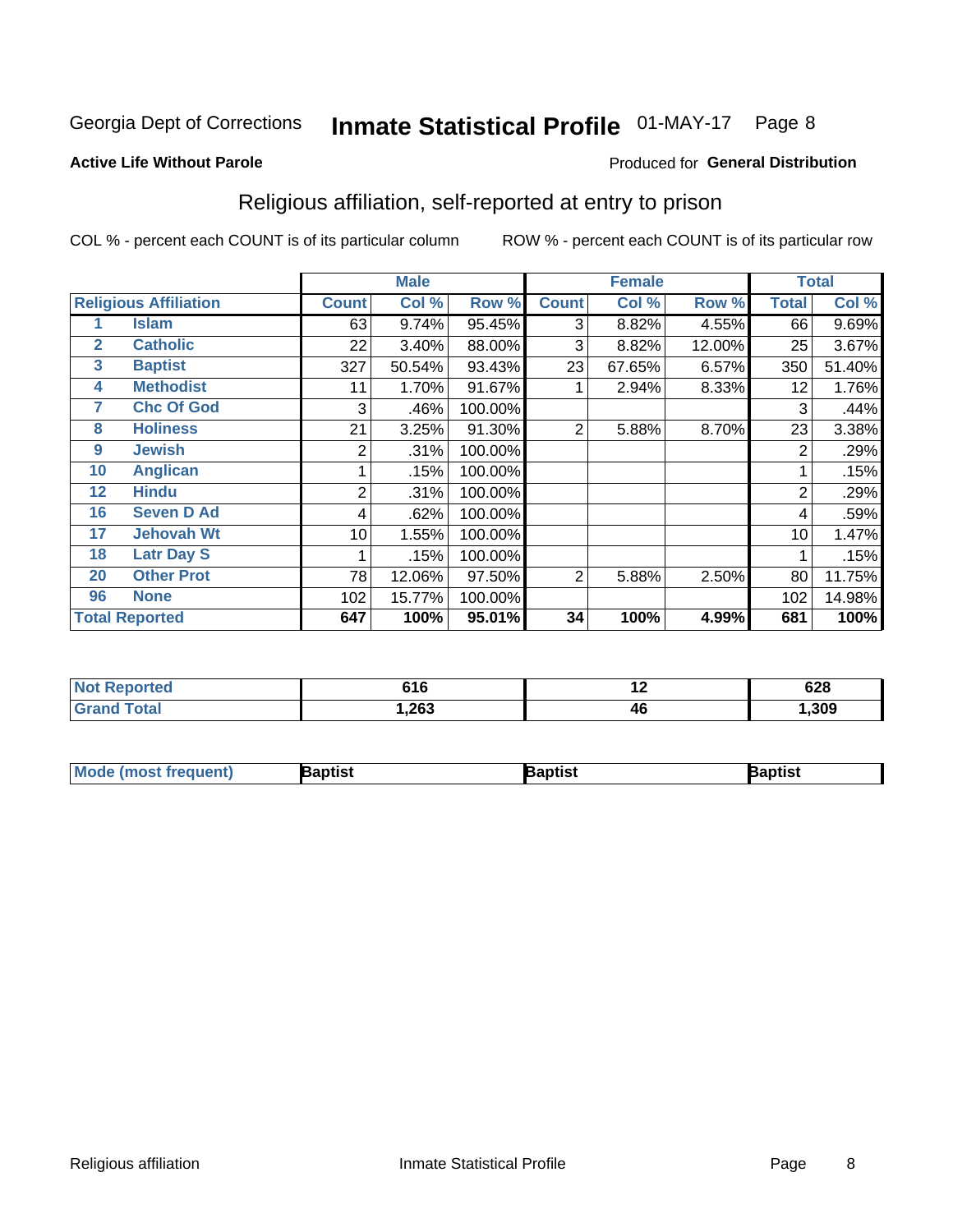## Inmate Statistical Profile 01-MAY-17 Page 9

#### **Active Life Without Parole**

#### Produced for General Distribution

### Home county, self-reported at entry to prison

COL % - percent each COUNT is of its particular column

|     |                        |                | <b>Male</b> |                  | <b>Female</b>   |        |        | <b>Total</b>     |        |
|-----|------------------------|----------------|-------------|------------------|-----------------|--------|--------|------------------|--------|
|     | <b>Home County</b>     | <b>Count</b>   | Col %       | Row <sup>%</sup> | <b>Count</b>    | Col %  | Row %  | <b>Total</b>     | Col %  |
| 000 | <b>Unknown</b>         | 234            | 18.53%      | 93.23%           | $\overline{17}$ | 36.96% | 6.77%  | $\overline{251}$ | 19.17% |
| 001 | <b>Appling County</b>  | 4              | .32%        | 100.00%          |                 |        |        | 4                | .31%   |
| 002 | <b>Atkinson County</b> | 3              | .24%        | 100.00%          |                 |        |        | 3                | .23%   |
| 003 | <b>Bacon County</b>    | $\mathbf 1$    | .08%        | 100.00%          |                 |        |        | 1                | .08%   |
| 004 | <b>Baker County</b>    | $\mathbf 1$    | .08%        | 100.00%          |                 |        |        | 1                | .08%   |
| 005 | <b>Baldwin County</b>  | 3              | .24%        | 100.00%          |                 |        |        | 3                | .23%   |
| 007 | <b>Barrow County</b>   | 8              | .63%        | 100.00%          |                 |        |        | 8                | .61%   |
| 008 | <b>Bartow County</b>   | 8              | .63%        | 100.00%          |                 |        |        | 8                | .61%   |
| 009 | <b>Ben Hill County</b> | 6              | .48%        | 100.00%          |                 |        |        | 6                | .46%   |
| 010 | <b>Berrien County</b>  | 3              | .24%        | 100.00%          |                 |        |        | 3                | .23%   |
| 011 | <b>Bibb County</b>     | 30             | 2.38%       | 93.75%           | 2               | 4.35%  | 6.25%  | 32               | 2.44%  |
| 012 | <b>Bleckley County</b> | $\overline{2}$ | .16%        | 100.00%          |                 |        |        | $\overline{2}$   | .15%   |
| 013 | <b>Brantley County</b> | $\mathbf{1}$   | .08%        | 100.00%          |                 |        |        | 1                | .08%   |
| 014 | <b>Brooks County</b>   | $\mathbf 1$    | .08%        | 100.00%          |                 |        |        | 1                | .08%   |
| 016 | <b>Bulloch County</b>  | 4              | .32%        | 100.00%          |                 |        |        | 4                | .31%   |
| 017 | <b>Burke County</b>    | 11             | .87%        | 100.00%          |                 |        |        | 11               | .84%   |
| 018 | <b>Butts County</b>    | 3              | .24%        | 100.00%          |                 |        |        | 3                | .23%   |
| 019 | <b>Calhoun County</b>  | $\mathbf 1$    | .08%        | 100.00%          |                 |        |        | 1                | .08%   |
| 020 | <b>Camden County</b>   | 3              | .24%        | 75.00%           | 1               | 2.17%  | 25.00% | 4                | .31%   |
| 021 | <b>Candler County</b>  | $\overline{2}$ | .16%        | 100.00%          |                 |        |        | $\overline{2}$   | .15%   |
| 022 | <b>Carroll County</b>  | 3              | .24%        | 75.00%           | 1               | 2.17%  | 25.00% | 4                | .31%   |
| 023 | <b>Catoosa County</b>  | $\overline{2}$ | .16%        | 100.00%          |                 |        |        | $\overline{2}$   | .15%   |
| 025 | <b>Chatham County</b>  | 42             | 3.33%       | 100.00%          |                 |        |        | 42               | 3.21%  |
| 028 | <b>Cherokee County</b> | 4              | .32%        | 100.00%          |                 |        |        | 4                | .31%   |
| 029 | <b>Clarke County</b>   | 22             | 1.74%       | 95.65%           | 1               | 2.17%  | 4.35%  | 23               | 1.76%  |
| 030 | <b>Clay County</b>     | $\overline{2}$ | .16%        | 100.00%          |                 |        |        | $\overline{2}$   | .15%   |
| 031 | <b>Clayton County</b>  | 43             | 3.40%       | 100.00%          |                 |        |        | 43               | 3.28%  |
| 033 | <b>Cobb County</b>     | 46             | 3.64%       | 100.00%          |                 |        |        | 46               | 3.51%  |
| 034 | <b>Coffee County</b>   | 6              | .48%        | 100.00%          |                 |        |        | 6                | .46%   |
| 035 | <b>Colquitt County</b> | $\overline{2}$ | .16%        | 100.00%          |                 |        |        | $\overline{2}$   | .15%   |
| 036 | <b>Columbia County</b> | $\overline{7}$ | .55%        | 100.00%          |                 |        |        | 7                | .53%   |
| 037 | <b>Cook County</b>     | 3              | .24%        | 100.00%          |                 |        |        | 3                | .23%   |
| 038 | <b>Coweta County</b>   | 4              | .32%        | 100.00%          |                 |        |        | 4                | .31%   |
| 040 | <b>Crisp County</b>    | 4              | .32%        | 100.00%          |                 |        |        | 4                | .31%   |
| 043 | <b>Decatur County</b>  | 5              | .40%        | 100.00%          |                 |        |        | 5                | .38%   |
| 044 | <b>Dekalb County</b>   | 94             | 7.44%       | 98.95%           | 1               | 2.17%  | 1.05%  | 95               | 7.26%  |
| 045 | <b>Dodge County</b>    | 1              | .08%        | 100.00%          |                 |        |        | 1                | .08%   |
| 046 | <b>Dooly County</b>    | $\overline{2}$ | .16%        | 100.00%          |                 |        |        | $\overline{2}$   | .15%   |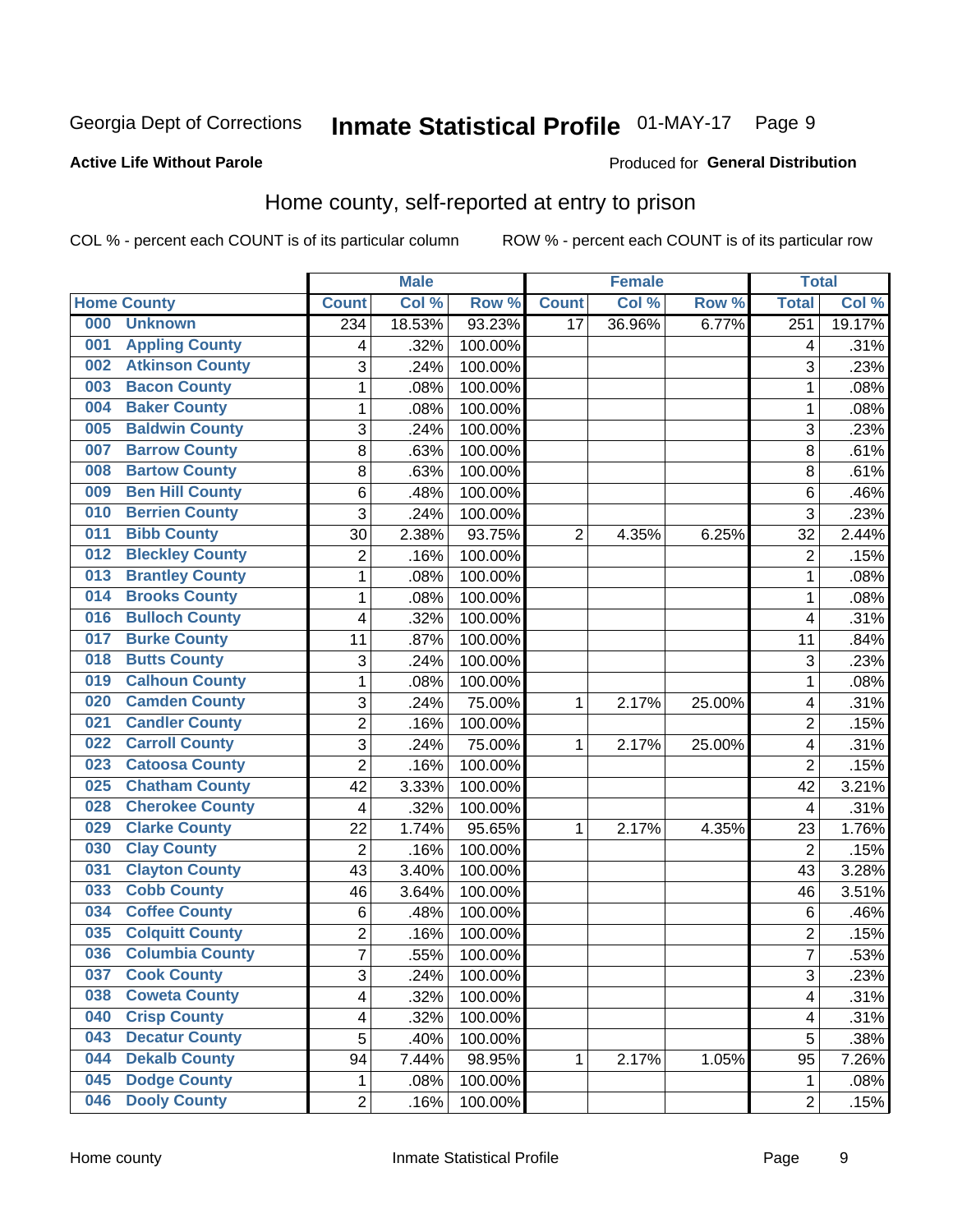## Inmate Statistical Profile 01-MAY-17 Page 10

#### **Active Life Without Parole**

#### Produced for General Distribution

## Home county, self-reported at entry to prison

COL % - percent each COUNT is of its particular column

|     |                          |                | <b>Male</b> |         |                | <b>Female</b> |        | <b>Total</b>    |        |
|-----|--------------------------|----------------|-------------|---------|----------------|---------------|--------|-----------------|--------|
|     | <b>Home County</b>       | <b>Count</b>   | Col %       | Row %   | <b>Count</b>   | Col %         | Row %  | <b>Total</b>    | Col %  |
| 047 | <b>Dougherty County</b>  | 23             | 1.82%       | 92.00%  | $\overline{2}$ | 4.35%         | 8.00%  | $\overline{25}$ | 1.91%  |
| 048 | <b>Douglas County</b>    | 16             | 1.27%       | 94.12%  | 1              | 2.17%         | 5.88%  | 17              | 1.30%  |
| 049 | <b>Early County</b>      | 2              | .16%        | 100.00% |                |               |        | $\overline{2}$  | .15%   |
| 051 | <b>Effingham County</b>  | 3              | .24%        | 100.00% |                |               |        | 3               | .23%   |
| 052 | <b>Elbert County</b>     | $\overline{c}$ | .16%        | 100.00% |                |               |        | $\overline{2}$  | .15%   |
| 053 | <b>Emanuel County</b>    | 5              | .40%        | 100.00% |                |               |        | 5               | .38%   |
| 056 | <b>Fayette County</b>    | 5              | .40%        | 100.00% |                |               |        | 5               | .38%   |
| 057 | <b>Floyd County</b>      | 19             | 1.50%       | 90.48%  | $\overline{2}$ | 4.35%         | 9.52%  | 21              | 1.60%  |
| 058 | <b>Forsyth County</b>    | $\overline{c}$ | .16%        | 100.00% |                |               |        | $\overline{2}$  | .15%   |
| 059 | <b>Franklin County</b>   | 3              | .24%        | 75.00%  | 1              | 2.17%         | 25.00% | $\overline{4}$  | .31%   |
| 060 | <b>Fulton County</b>     | 160            | 12.67%      | 98.16%  | 3              | 6.52%         | 1.84%  | 163             | 12.45% |
| 061 | <b>Gilmer County</b>     | $\overline{2}$ | .16%        | 100.00% |                |               |        | $\overline{2}$  | .15%   |
| 063 | <b>Glynn County</b>      | 13             | 1.03%       | 100.00% |                |               |        | 13              | .99%   |
| 064 | <b>Gordon County</b>     | 5              | .40%        | 100.00% |                |               |        | 5               | .38%   |
| 066 | <b>Greene County</b>     | 4              | .32%        | 100.00% |                |               |        | $\overline{4}$  | .31%   |
| 067 | <b>Gwinnett County</b>   | 31             | 2.45%       | 91.18%  | 3              | 6.52%         | 8.82%  | 34              | 2.60%  |
| 068 | <b>Habersham County</b>  | 1              | .08%        | 100.00% |                |               |        | 1               | .08%   |
| 069 | <b>Hall County</b>       | 16             | 1.27%       | 94.12%  | 1              | 2.17%         | 5.88%  | 17              | 1.30%  |
| 070 | <b>Hancock County</b>    | 2              | .16%        | 100.00% |                |               |        | $\overline{2}$  | .15%   |
| 071 | <b>Haralson County</b>   | $\overline{2}$ | .16%        | 100.00% |                |               |        | $\overline{2}$  | .15%   |
| 072 | <b>Harris County</b>     | $\mathbf 1$    | .08%        | 100.00% |                |               |        | 1               | .08%   |
| 073 | <b>Hart County</b>       | $\overline{2}$ | .16%        | 100.00% |                |               |        | $\overline{2}$  | .15%   |
| 074 | <b>Heard County</b>      | $\mathbf{1}$   | .08%        | 100.00% |                |               |        | 1               | .08%   |
| 075 | <b>Henry County</b>      | 8              | .63%        | 88.89%  | 1              | 2.17%         | 11.11% | 9               | .69%   |
| 076 | <b>Houston County</b>    | 18             | 1.43%       | 94.74%  | 1              | 2.17%         | 5.26%  | 19              | 1.45%  |
| 078 | <b>Jackson County</b>    | 5              | .40%        | 100.00% |                |               |        | 5               | .38%   |
| 080 | <b>Jeff Davis County</b> | $\mathbf 1$    | .08%        | 100.00% |                |               |        | 1               | .08%   |
| 081 | <b>Jefferson County</b>  | 6              | .48%        | 85.71%  | 1              | 2.17%         | 14.29% | $\overline{7}$  | .53%   |
| 082 | <b>Jenkins County</b>    | $\overline{c}$ | .16%        | 100.00% |                |               |        | $\overline{2}$  | .15%   |
| 084 | <b>Jones County</b>      | $\mathbf{1}$   | .08%        | 100.00% |                |               |        | 1               | .08%   |
| 087 | <b>Laurens County</b>    | $\overline{7}$ | .55%        | 100.00% |                |               |        | 7               | .53%   |
| 088 | <b>Lee County</b>        | 1              | .08%        | 100.00% |                |               |        | 1               | .08%   |
| 089 | <b>Liberty County</b>    | $\overline{9}$ | .71%        | 90.00%  | $\mathbf{1}$   | 2.17%         | 10.00% | 10              | .76%   |
| 090 | <b>Lincoln County</b>    | $\mathbf{1}$   | .08%        | 100.00% |                |               |        | 1               | .08%   |
| 091 | <b>Long County</b>       | $\mathbf{1}$   | .08%        | 100.00% |                |               |        | 1               | .08%   |
| 092 | <b>Lowndes County</b>    | 8              | .63%        | 100.00% |                |               |        | 8               | .61%   |
| 093 | <b>Lumpkin County</b>    | $\overline{2}$ | .16%        | 100.00% |                |               |        | $\overline{2}$  | .15%   |
| 094 | <b>Macon County</b>      | $\mathbf{1}$   | .08%        | 100.00% |                |               |        | 1               | .08%   |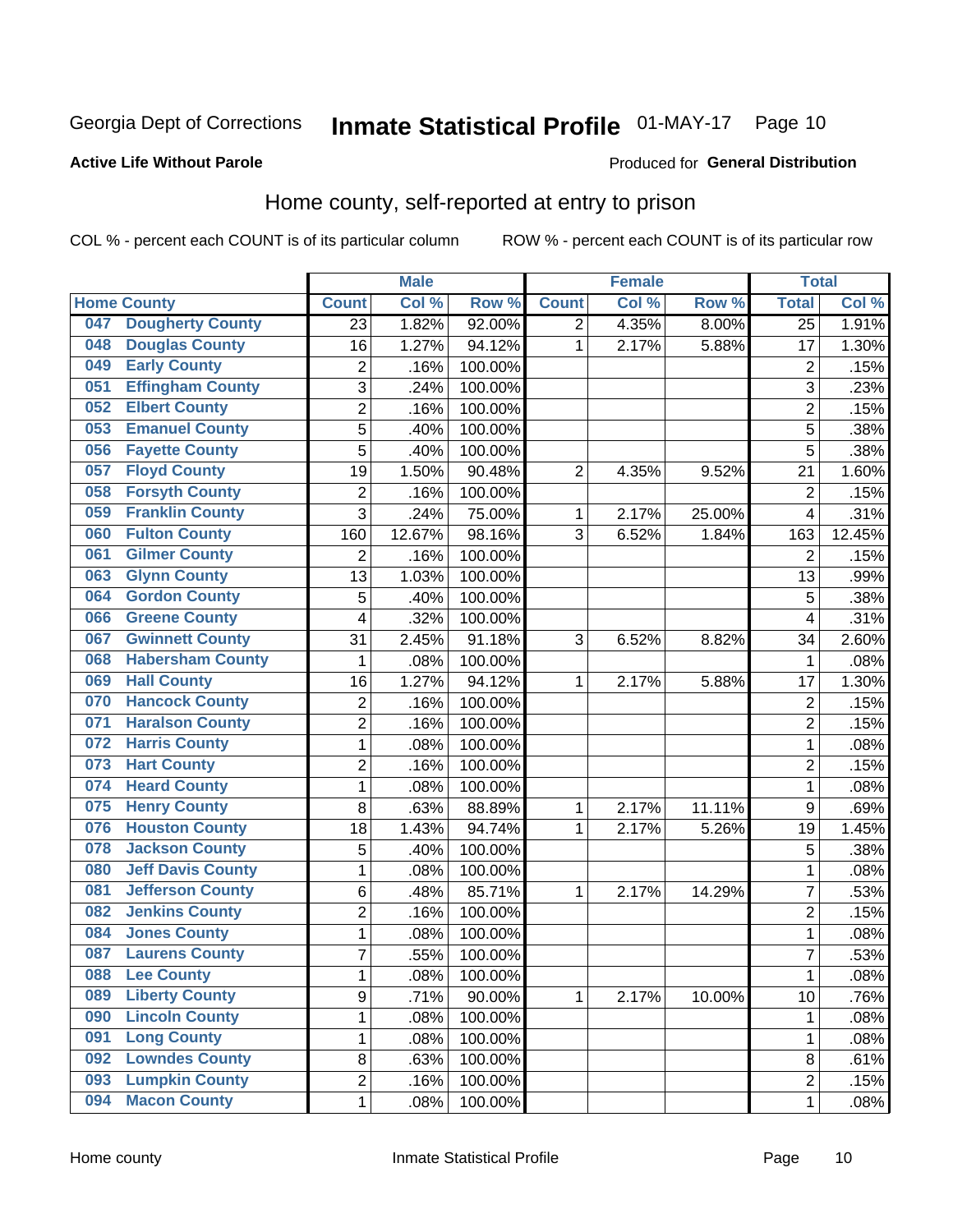## Inmate Statistical Profile 01-MAY-17 Page 11

#### **Active Life Without Parole**

#### Produced for General Distribution

### Home county, self-reported at entry to prison

COL % - percent each COUNT is of its particular column

|                  |                          |                          | <b>Male</b> |         |                | <b>Female</b> |        | <b>Total</b>   |       |
|------------------|--------------------------|--------------------------|-------------|---------|----------------|---------------|--------|----------------|-------|
|                  | <b>Home County</b>       | <b>Count</b>             | Col %       | Row %   | <b>Count</b>   | Col %         | Row %  | <b>Total</b>   | Col % |
| 095              | <b>Madison County</b>    | $\overline{2}$           | .16%        | 100.00% |                |               |        | 2              | .15%  |
| 096              | <b>Marion County</b>     | 1                        | .08%        | 100.00% |                |               |        | 1              | .08%  |
| 097              | <b>Mcduffie County</b>   | 2                        | .16%        | 100.00% |                |               |        | 2              | .15%  |
| 098              | <b>Mcintosh County</b>   | $\mathbf{1}$             | .08%        | 100.00% |                |               |        | 1              | .08%  |
| 099              | <b>Meriwether County</b> | $\mathbf{1}$             | .08%        | 100.00% |                |               |        | 1              | .08%  |
| 100              | <b>Miller County</b>     | $\overline{2}$           | .16%        | 100.00% |                |               |        | $\overline{2}$ | .15%  |
| 101              | <b>Mitchell County</b>   | $\overline{c}$           | .16%        | 100.00% |                |               |        | $\overline{c}$ | .15%  |
| 102              | <b>Monroe County</b>     | 5                        | .40%        | 100.00% |                |               |        | 5              | .38%  |
| 103              | <b>Montgomery County</b> | 2                        | .16%        | 100.00% |                |               |        | $\overline{c}$ | .15%  |
| 104              | <b>Morgan County</b>     | $\mathbf{1}$             | .08%        | 100.00% |                |               |        | 1              | .08%  |
| 106              | <b>Muscogee County</b>   | 27                       | 2.14%       | 100.00% |                |               |        | 27             | 2.06% |
| 107              | <b>Newton County</b>     | 5                        | .40%        | 83.33%  | 1              | 2.17%         | 16.67% | 6              | .46%  |
| 109              | <b>Oglethorpe County</b> | $\overline{\mathcal{A}}$ | .32%        | 100.00% |                |               |        | 4              | .31%  |
| 110              | <b>Paulding County</b>   | 9                        | .71%        | 100.00% |                |               |        | 9              | .69%  |
| 111              | <b>Peach County</b>      | $\mathbf{1}$             | .08%        | 100.00% |                |               |        | 1              | .08%  |
| 112              | <b>Pickens County</b>    | 1                        | .08%        | 100.00% |                |               |        | 1              | .08%  |
| 113              | <b>Pierce County</b>     | 2                        | .16%        | 100.00% |                |               |        | 2              | .15%  |
| 114              | <b>Pike County</b>       | 3                        | .24%        | 100.00% |                |               |        | 3              | .23%  |
| $\overline{115}$ | <b>Polk County</b>       | 4                        | .32%        | 100.00% |                |               |        | 4              | .31%  |
| 117              | <b>Putnam County</b>     | 4                        | .32%        | 100.00% |                |               |        | 4              | .31%  |
| 119              | <b>Rabun County</b>      | 2                        | .16%        | 100.00% |                |               |        | 2              | .15%  |
| 120              | <b>Randolph County</b>   | $\mathbf{1}$             | .08%        | 100.00% |                |               |        | 1              | .08%  |
| 121              | <b>Richmond County</b>   | 45                       | 3.56%       | 95.74%  | $\overline{2}$ | 4.35%         | 4.26%  | 47             | 3.59% |
| 122              | <b>Rockdale County</b>   | $\,6$                    | .48%        | 100.00% |                |               |        | 6              | .46%  |
| 124              | <b>Screven County</b>    | 1                        | .08%        | 100.00% |                |               |        | 1              | .08%  |
| 125              | <b>Seminole County</b>   | $\overline{2}$           | .16%        | 100.00% |                |               |        | $\overline{2}$ | .15%  |
| 126              | <b>Spalding County</b>   | $\mathsf g$              | .71%        | 100.00% |                |               |        | 9              | .69%  |
| 127              | <b>Stephens County</b>   | $\overline{2}$           | .16%        | 66.67%  | 1              | 2.17%         | 33.33% | 3              | .23%  |
| 128              | <b>Stewart County</b>    | 1                        | .08%        | 100.00% |                |               |        | 1              | .08%  |
| 129              | <b>Sumter County</b>     | 2                        | .16%        | 100.00% |                |               |        | $\overline{2}$ | .15%  |
| 132              | <b>Tattnall County</b>   | $\overline{7}$           | .55%        | 87.50%  | 1              | 2.17%         | 12.50% | 8              | .61%  |
| 133              | <b>Taylor County</b>     | 3                        | .24%        | 100.00% |                |               |        | 3              | .23%  |
| 134              | <b>Telfair County</b>    | $\mathbf{1}$             | .08%        | 100.00% |                |               |        | 1              | .08%  |
| 136              | <b>Thomas County</b>     | 6                        | .48%        | 100.00% |                |               |        | 6              | .46%  |
| 137              | <b>Tift County</b>       | 8                        | .63%        | 100.00% |                |               |        | 8              | .61%  |
| 138              | <b>Toombs County</b>     | 8                        | .63%        | 100.00% |                |               |        | 8              | .61%  |
| 140              | <b>Treutlen County</b>   | $\overline{4}$           | .32%        | 100.00% |                |               |        | 4              | .31%  |
| $\overline{141}$ | <b>Troup County</b>      | 3                        | .24%        | 100.00% |                |               |        | 3              | .23%  |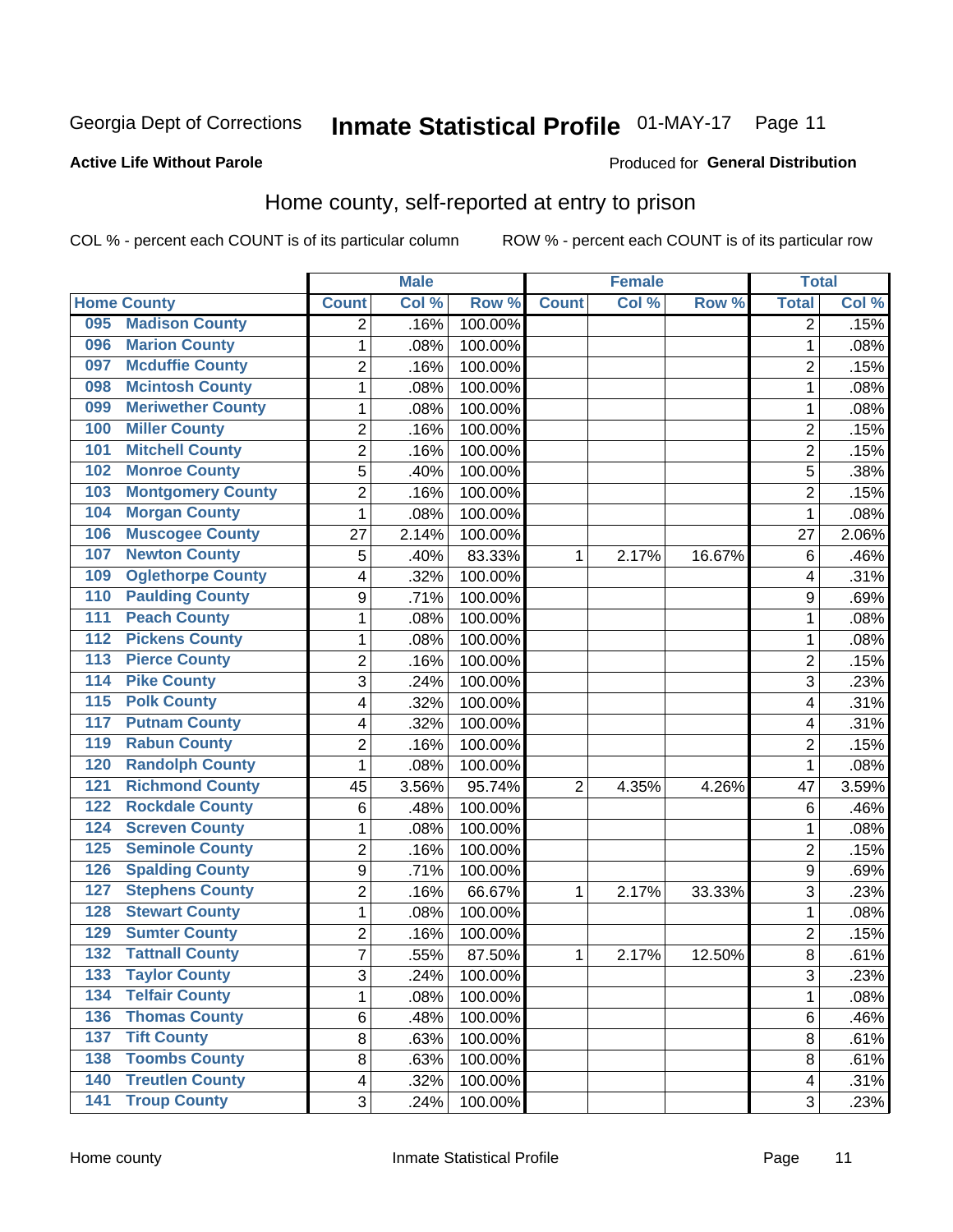## Inmate Statistical Profile 01-MAY-17 Page 12

#### **Active Life Without Parole**

#### Produced for General Distribution

### Home county, self-reported at entry to prison

COL % - percent each COUNT is of its particular column

|                                    |              | <b>Male</b> |         |              | <b>Female</b> |        | <b>Total</b> |       |
|------------------------------------|--------------|-------------|---------|--------------|---------------|--------|--------------|-------|
| <b>Home County</b>                 | <b>Count</b> | Col %       | Row %   | <b>Count</b> | Col %         | Row %  | <b>Total</b> | Col % |
| <b>Twiggs County</b><br>143        |              | .08%        | 100.00% |              |               |        |              | .08%  |
| <b>Union County</b><br>144         | 1            | .08%        | 100.00% |              |               |        |              | .08%  |
| <b>Upson County</b><br>145         | 4            | .32%        | 100.00% |              |               |        | 4            | .31%  |
| <b>Walker County</b><br>146        | 3            | .24%        | 75.00%  | 1            | 2.17%         | 25.00% | 4            | .31%  |
| <b>Walton County</b><br>147        | 13           | 1.03%       | 100.00% |              |               |        | 13           | .99%  |
| <b>Ware County</b><br>148          | 10           | .79%        | 100.00% |              |               |        | 10           | .76%  |
| <b>Warren County</b><br>149        | 1            | .08%        | 100.00% |              |               |        |              | .08%  |
| <b>Washington County</b><br>150    | 6            | .48%        | 100.00% |              |               |        | 6            | .46%  |
| <b>Wayne County</b><br>151         | 4            | .32%        | 100.00% |              |               |        | 4            | .31%  |
| <b>Webster County</b><br>152       | 1            | .08%        | 100.00% |              |               |        |              | .08%  |
| <b>White County</b><br>154         | 1            | .08%        | 100.00% |              |               |        |              | .08%  |
| <b>Whitfield County</b><br>155     | 6            | .48%        | 100.00% |              |               |        | 6            | .46%  |
| <b>Wilcox County</b><br>156        | 1            | .08%        | 100.00% |              |               |        |              | .08%  |
| <b>Wilkes County</b><br>157        | 3            | .24%        | 100.00% |              |               |        | 3            | .23%  |
| <b>Wilkinson County</b><br>158     | 2            | .16%        | 100.00% |              |               |        | 2            | .15%  |
| <b>Worth County</b><br>159         | 1            | .08%        | 100.00% |              |               |        |              | .08%  |
| <b>Other Custody/Out Of</b><br>999 | 3            | .24%        | 100.00% |              |               |        | 3            | .23%  |
| <b>State</b>                       |              |             |         |              |               |        |              |       |
| <b>Total Rported</b>               | 1,263        | 100%        | 96.49%  | 46           | 100%          | 3.51%  | 1,309        | 100%  |

| <b>Not Reported</b> |      |    |      |
|---------------------|------|----|------|
| <b>Total</b>        | ,263 | 4L | ,309 |

| Mode (most frequent)<br><b>Gwinnett County</b><br><b>Fulton County</b> |                      |
|------------------------------------------------------------------------|----------------------|
|                                                                        | <b>Fulton County</b> |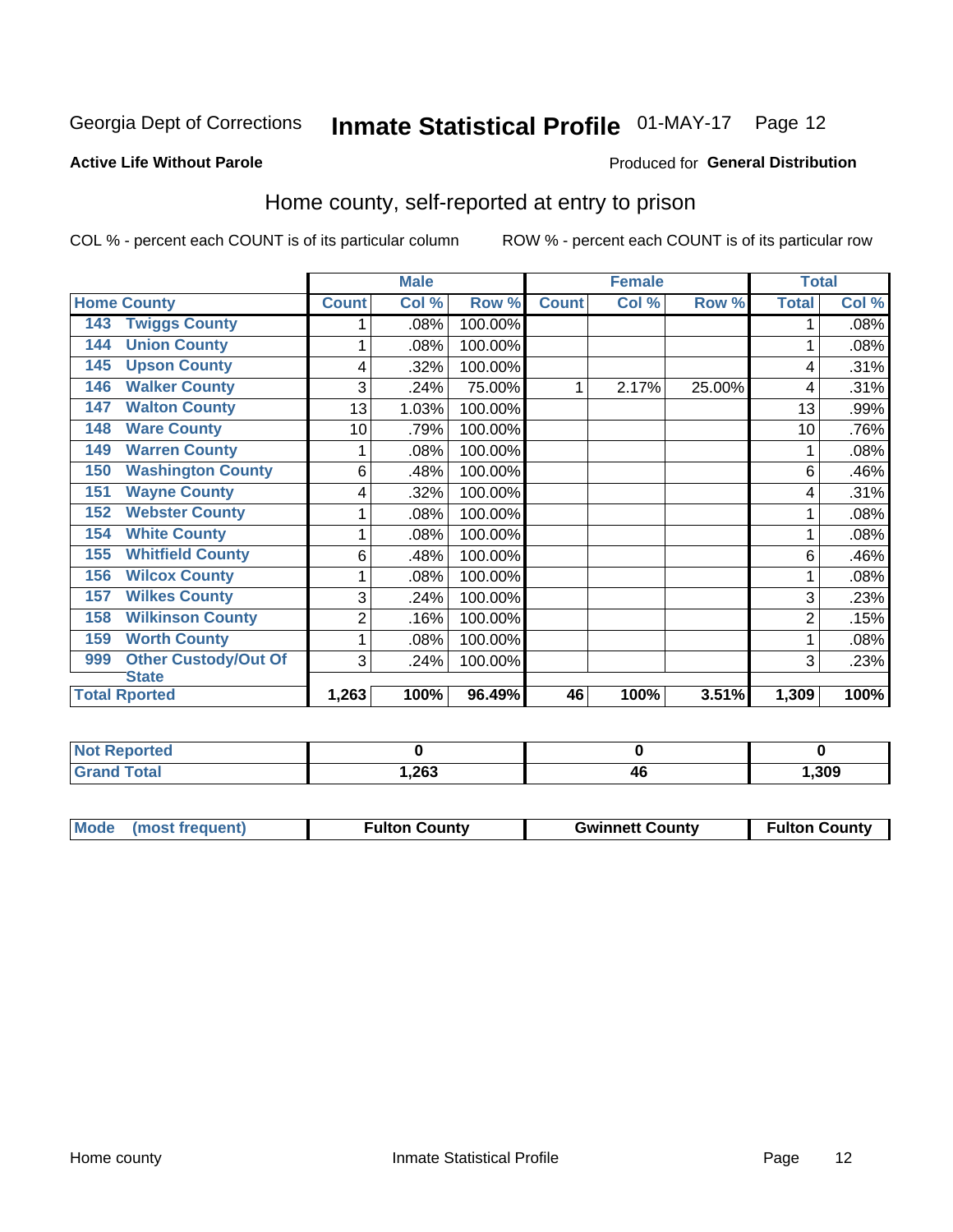## Inmate Statistical Profile 01-MAY-17 Page 13

#### **Active Life Without Parole**

#### Produced for General Distribution

### Employment status before prison, self-reported at entry to prison

COL % - percent each COUNT is of its particular column

|                          |                     | <b>Male</b>     |          |         |              | <b>Female</b> | <b>Total</b> |              |        |
|--------------------------|---------------------|-----------------|----------|---------|--------------|---------------|--------------|--------------|--------|
| <b>Employment Status</b> |                     | <b>Count</b>    | Col %    | Row %   | <b>Count</b> | Col %         | Row %        | <b>Total</b> | Col %  |
| 01                       | <b>Full Time</b>    | 479             | 46.82%   | 96.38%  | 18           | 45.00%        | 3.62%        | 497          | 46.75% |
| 02                       | <b>Part Time</b>    | 63              | 6.16%    | 100.00% |              |               |              | 63           | 5.93%  |
| 03                       | Unempl $<$ 6M       | 72              | $7.04\%$ | 98.63%  |              | 2.50%         | 1.37%        | 73           | 6.87%  |
| 04                       | Unempl > 6M         | 238             | 23.26%   | 94.07%  | 15           | 37.50%        | 5.93%        | 253          | 23.80% |
| 05                       | <b>Never Worked</b> | 91              | 8.90%    | 100.00% |              |               |              | 91           | 8.56%  |
| 06                       | <b>Student</b>      | 30 <sub>1</sub> | 2.93%    | 100.00% |              |               |              | 30           | 2.82%  |
| 07                       | <b>Incapable</b>    | 50 <sub>1</sub> | 4.89%    | 89.29%  | 6            | 15.00%        | 10.71%       | 56           | 5.27%  |
| <b>Total Reported</b>    |                     | 1,023           | 100%     | 96.24%  | 40           | 100%          | 3.76%        | 1,063        | 100%   |

| тес | 240    |    | 246<br>- - - |
|-----|--------|----|--------------|
|     | 263, ا | 46 | ,309         |

| Mc | ----<br>me<br>ш | nc<br>. |
|----|-----------------|---------|
|    |                 |         |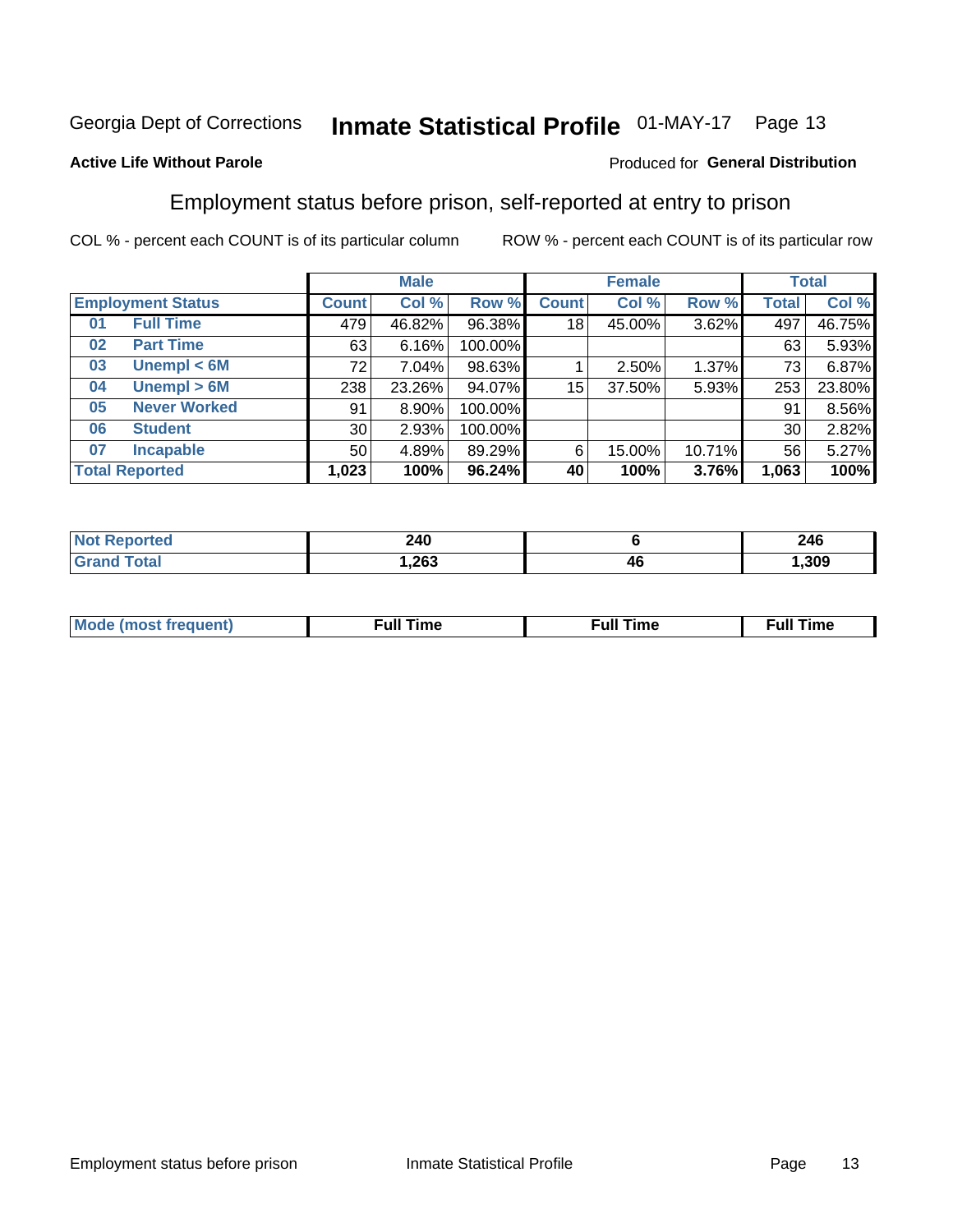#### **Active Life Without Parole**

Produced for General Distribution

### Age at admission

COL % - percent each COUNT is of its particular column

|                         |                 | <b>Male</b> |         |                | <b>Female</b> |        |              | <b>Total</b> |
|-------------------------|-----------------|-------------|---------|----------------|---------------|--------|--------------|--------------|
| <b>Age At Admission</b> | <b>Count</b>    | Col %       | Row %   | <b>Count</b>   | Col %         | Row %  | <b>Total</b> | Col %        |
| 15                      | 2               | 0.16%       | 100.00% |                |               |        | 2            | 0.15%        |
| 16                      | 1               | 0.08%       | 100.00% |                |               |        | 1            | 0.08%        |
| $\overline{17}$         | $6\phantom{1}6$ | 0.48%       | 100.00% |                |               |        | 6            | 0.46%        |
| 18                      | 10              | 0.79%       | 100.00% |                |               |        | 10           | 0.76%        |
| 19                      | 21              | 1.66%       | 100.00% |                |               |        | 21           | 1.60%        |
| $\overline{20}$         | 26              | 2.06%       | 96.30%  | 1              | 2.17%         | 3.70%  | 27           | 2.06%        |
| 21                      | 31              | 2.45%       | 96.88%  | 1              | 2.17%         | 3.13%  | 32           | 2.44%        |
| 22                      | 60              | 4.75%       | 98.36%  | 1              | 2.17%         | 1.64%  | 61           | 4.66%        |
| 23                      | 45              | 3.56%       | 97.83%  | 1              | 2.17%         | 2.17%  | 46           | 3.51%        |
| 24                      | 48              | 3.80%       | 96.00%  | $\overline{2}$ | 4.35%         | 4.00%  | 50           | 3.82%        |
| $\overline{25}$         | 50              | 3.96%       | 94.34%  | 3              | 6.52%         | 5.66%  | 53           | 4.05%        |
| 26                      | 54              | 4.28%       | 98.18%  | 1              | 2.17%         | 1.82%  | 55           | 4.20%        |
| $\overline{27}$         | 42              | 3.33%       | 91.30%  | 4              | 8.70%         | 8.70%  | 46           | 3.51%        |
| 28                      | 51              | 4.04%       | 98.08%  | 1              | 2.17%         | 1.92%  | 52           | 3.97%        |
| 29                      | 54              | 4.28%       | 98.18%  | 1              | 2.17%         | 1.82%  | 55           | 4.20%        |
| 30                      | 42              | 3.33%       | 100.00% |                |               |        | 42           | 3.21%        |
| $\overline{31}$         | 56              | 4.43%       | 100.00% |                |               |        | 56           | 4.28%        |
| 32                      | 51              | 4.04%       | 94.44%  | 3              | 6.52%         | 5.56%  | 54           | 4.13%        |
| 33                      | 44              | 3.48%       | 97.78%  | 1              | 2.17%         | 2.22%  | 45           | 3.44%        |
| 34                      | 27              | 2.14%       | 93.10%  | $\overline{2}$ | 4.35%         | 6.90%  | 29           | 2.22%        |
| 35                      | 33              | 2.61%       | 97.06%  | 1              | 2.17%         | 2.94%  | 34           | 2.60%        |
| 36                      | 45              | 3.56%       | 95.74%  | $\overline{2}$ | 4.35%         | 4.26%  | 47           | 3.59%        |
| $\overline{37}$         | 33              | 2.61%       | 100.00% |                |               |        | 33           | 2.52%        |
| 38                      | 36              | 2.85%       | 100.00% |                |               |        | 36           | 2.75%        |
| 39                      | 31              | 2.45%       | 83.78%  | 6              | 13.04%        | 16.22% | 37           | 2.83%        |
| 40                      | 22              | 1.74%       | 91.67%  | $\overline{2}$ | 4.35%         | 8.33%  | 24           | 1.83%        |
| 41                      | 34              | 2.69%       | 94.44%  | $\overline{2}$ | 4.35%         | 5.56%  | 36           | 2.75%        |
| 42                      | 32              | 2.53%       | 100.00% |                |               |        | 32           | 2.44%        |
| 43                      | 27              | 2.14%       | 93.10%  | $\overline{2}$ | 4.35%         | 6.90%  | 29           | 2.22%        |
| 44                      | 19              | 1.50%       | 90.48%  | $\overline{2}$ | 4.35%         | 9.52%  | 21           | 1.60%        |
| 45                      | 28              | 2.22%       | 100.00% |                |               |        | 28           | 2.14%        |
| 46                      | 26              | 2.06%       | 89.66%  | 3              | 6.52%         | 10.34% | 29           | 2.22%        |
| 47                      | 20              | 1.58%       | 100.00% |                |               |        | 20           | 1.53%        |
| 48                      | 24              | 1.90%       | 88.89%  | 3              | 6.52%         | 11.11% | 27           | 2.06%        |
| 49                      | 21              | 1.66%       | 100.00% |                |               |        | 21           | 1.60%        |
| 50                      | 20              | 1.58%       | 100.00% |                |               |        | 20           | 1.53%        |
| $\overline{51}$         | 10              | 0.79%       | 100.00% |                |               |        | 10           | 0.76%        |
| 52                      | 10              | 0.79%       | 100.00% |                |               |        | 10           | 0.76%        |
| 53                      | 13              | 1.03%       | 100.00% |                |               |        | 13           | 0.99%        |
| 54                      | 9               | 0.71%       | 100.00% |                |               |        | 9            | 0.69%        |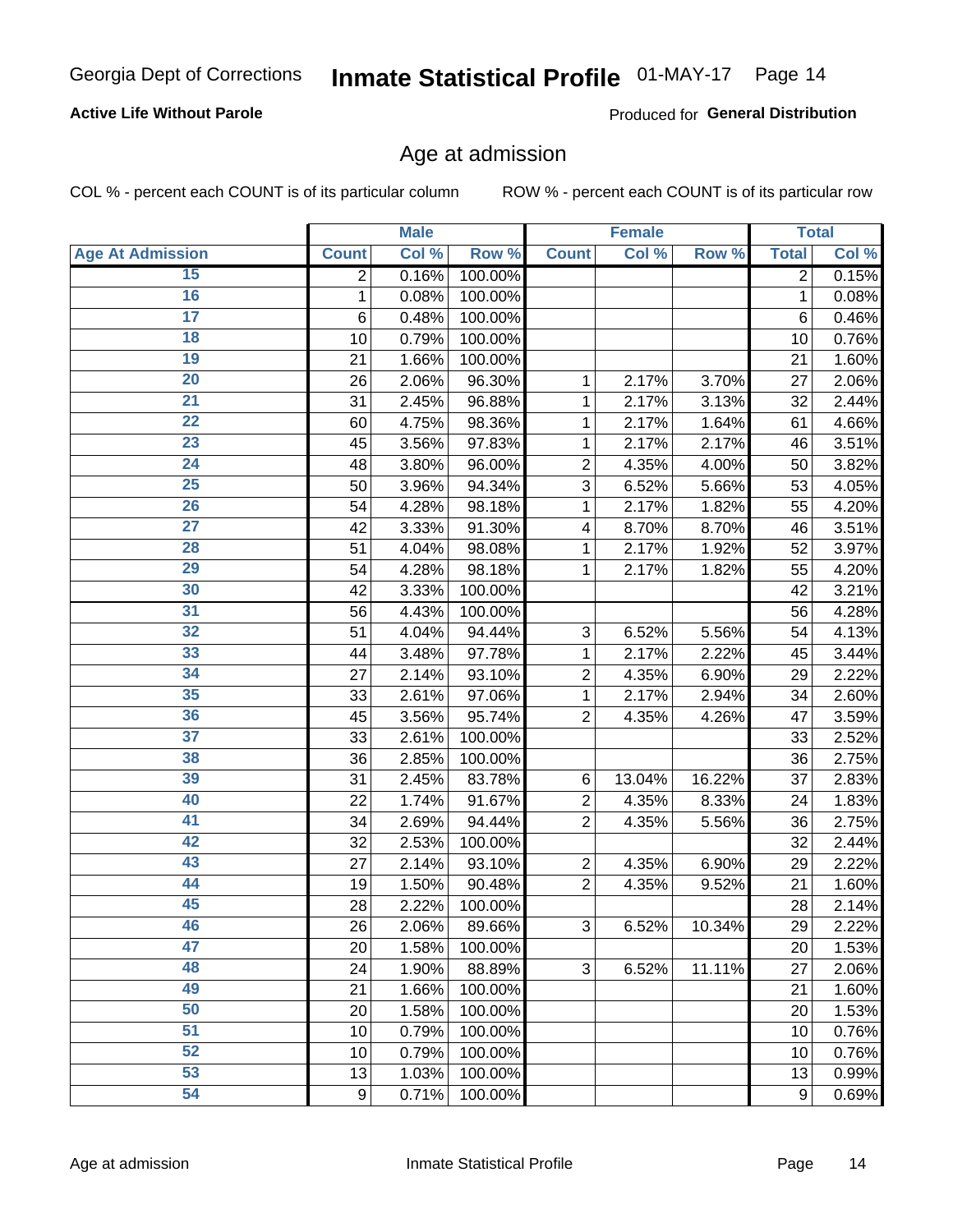## Inmate Statistical Profile 01-MAY-17 Page 15

#### **Active Life Without Parole**

Produced for General Distribution

### Age at admission

COL % - percent each COUNT is of its particular column

|                         |                 | <b>Male</b> |         |              | <b>Female</b> |       |                | <b>Total</b> |
|-------------------------|-----------------|-------------|---------|--------------|---------------|-------|----------------|--------------|
| <b>Age At Admission</b> | <b>Count</b>    | Col %       | Row %   | <b>Count</b> | Col %         | Row % | <b>Total</b>   | Col %        |
| 55                      | 10 <sup>1</sup> | 0.79%       | 90.91%  |              | 2.17%         | 9.09% | 11             | 0.84%        |
| 56                      | 9               | 0.71%       | 100.00% |              |               |       | 9              | 0.69%        |
| 57                      |                 | 0.55%       | 100.00% |              |               |       |                | 0.53%        |
| 58                      | 6               | 0.48%       | 100.00% |              |               |       | 6              | 0.46%        |
| 59                      |                 | 0.08%       | 100.00% |              |               |       |                | 0.08%        |
| 60                      | 3               | 0.24%       | 100.00% |              |               |       | 3              | 0.23%        |
| 61                      |                 | 0.08%       | 100.00% |              |               |       |                | 0.08%        |
| 62                      | 2               | 0.16%       | 100.00% |              |               |       | $\overline{2}$ | 0.15%        |
| 64                      | 4               | 0.32%       | 100.00% |              |               |       | 4              | 0.31%        |
| 65                      | 2               | 0.16%       | 100.00% |              |               |       | 2              | 0.15%        |
| 66                      |                 | 0.08%       | 100.00% |              |               |       |                | 0.08%        |
| 67                      |                 | 0.08%       | 100.00% |              |               |       |                | 0.08%        |
| 69                      | 2               | 0.16%       | 100.00% |              |               |       | 2              | 0.15%        |
| <b>Total Reported</b>   | 1,263           | 100%        | 96.49%  | 46           | 100%          | 3.51% | 1,309          | 100%         |

| <b>Not Reported</b>          |      |    |       |
|------------------------------|------|----|-------|
| <b>Total</b><br><b>Grand</b> | 263, | 4Ł | 1,309 |

| <b>Mean</b><br>(average) | 34.08      | 35.02 | 34.11   |
|--------------------------|------------|-------|---------|
| Median (middle)          | JZ         | 35.5  | ົ<br>34 |
| Mode<br>(most frequent)  | <u>. .</u> | 39    | ົ<br>LL |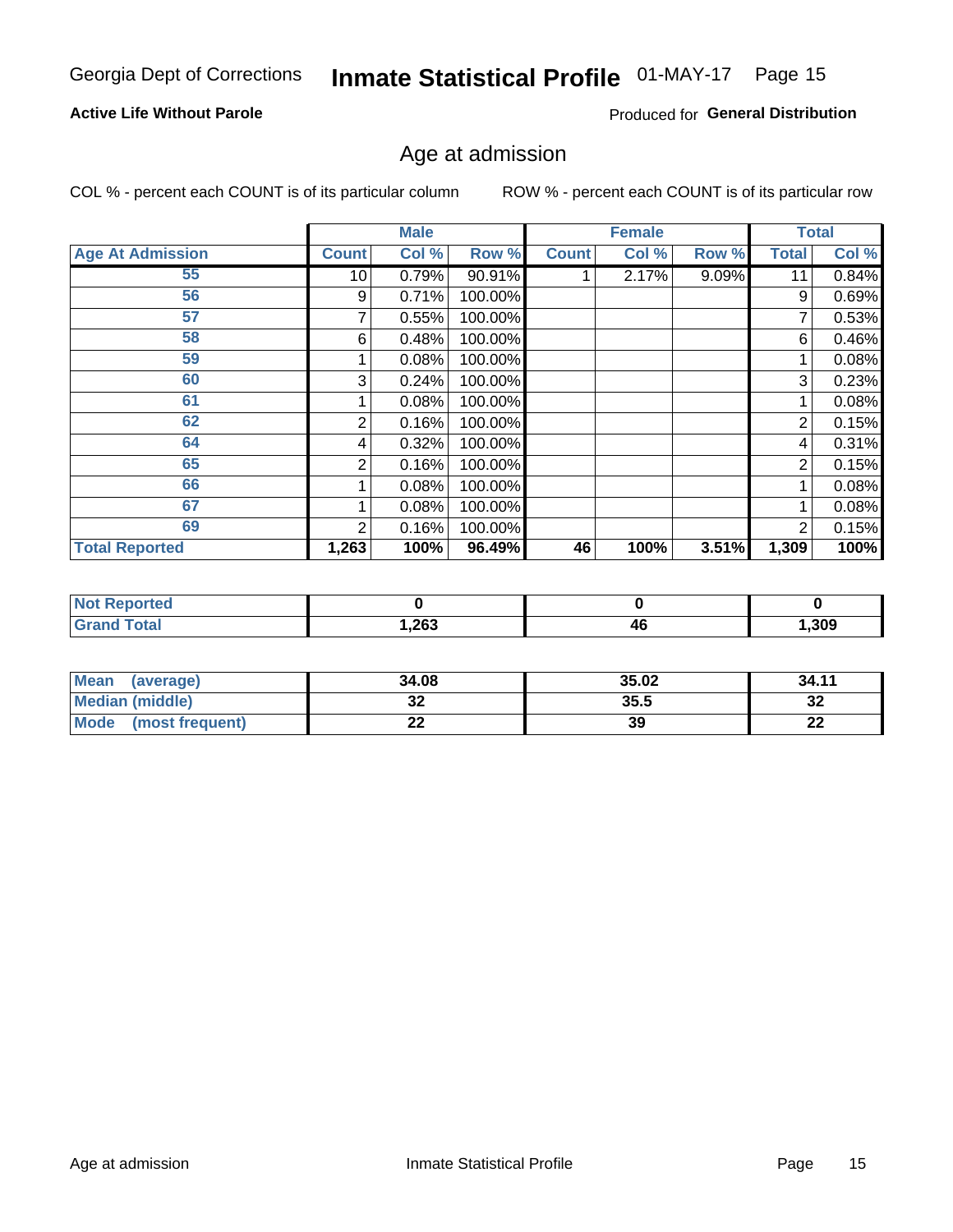#### **Active Life Without Parole**

#### Produced for General Distribution

### Height, measured at entry to prison

COL % - percent each COUNT is of its particular column

|                       |                | <b>Male</b> |         |                | <b>Female</b> |         |                | <b>Total</b> |
|-----------------------|----------------|-------------|---------|----------------|---------------|---------|----------------|--------------|
| <b>Height</b>         | <b>Count</b>   | Col %       | Row %   | <b>Count</b>   | Col %         | Row %   | <b>Total</b>   | Col %        |
| $\bf{0}$              | 5              | 0.40%       | 100.00% |                |               |         | 5              | 0.38%        |
| 4'10''                |                |             |         | $\mathbf{1}$   | 2.17%         | 100.00% | 1              | 0.08%        |
| 5'00''                | 1              | 0.08%       | 100.00% |                |               |         | 1              | 0.08%        |
| 5'01"                 | 4              | 0.32%       | 66.67%  | $\overline{2}$ | 4.35%         | 33.33%  | 6              | 0.46%        |
| 5'02"                 | 5              | 0.40%       | 83.33%  | 1              | 2.17%         | 16.67%  | $6\phantom{1}$ | 0.46%        |
| 5'03''                | 11             | 0.87%       | 61.11%  | $\overline{7}$ | 15.22%        | 38.89%  | 18             | 1.38%        |
| 5'04"                 | 14             | 1.11%       | 51.85%  | 13             | 28.26%        | 48.15%  | 27             | 2.06%        |
| 5'05"                 | 35             | 2.77%       | 85.37%  | 6              | 13.04%        | 14.63%  | 41             | 3.13%        |
| 5'06''                | 90             | 7.13%       | 93.75%  | 6              | 13.04%        | 6.25%   | 96             | 7.33%        |
| 5'07"                 | 86             | 6.81%       | 94.51%  | 5              | 10.87%        | 5.49%   | 91             | 6.95%        |
| 5'08''                | 127            | 10.06%      | 99.22%  | 1              | 2.17%         | 0.78%   | 128            | 9.78%        |
| 5'09''                | 162            | 12.83%      | 98.78%  | $\overline{2}$ | 4.35%         | 1.22%   | 164            | 12.53%       |
| 5'10''                | 159            | 12.59%      | 100.00% |                |               |         | 159            | 12.15%       |
| 5'11"                 | 155            | 12.27%      | 100.00% |                |               |         | 155            | 11.84%       |
| 6'00''                | 136            | 10.77%      | 99.27%  | 1.             | 2.17%         | 0.73%   | 137            | 10.47%       |
| 6'01''                | 99             | 7.84%       | 100.00% |                |               |         | 99             | 7.56%        |
| 6'02"                 | 88             | 6.97%       | 100.00% |                |               |         | 88             | 6.72%        |
| 6'03''                | 40             | 3.17%       | 97.56%  | $\mathbf{1}$   | 2.17%         | 2.44%   | 41             | 3.13%        |
| 6'04"                 | 33             | 2.61%       | 100.00% |                |               |         | 33             | 2.52%        |
| 6'05"                 | $\overline{7}$ | 0.55%       | 100.00% |                |               |         | $\overline{7}$ | 0.53%        |
| 6'06''                | 4              | 0.32%       | 100.00% |                |               |         | 4              | 0.31%        |
| 6'07''                | 1              | 0.08%       | 100.00% |                |               |         | 1              | 0.08%        |
| 6'11''                | 1              | 0.08%       | 100.00% |                |               |         |                | 0.08%        |
| <b>Total Reported</b> | 1,263          | 100%        | 96.49%  | 46             | 100%          | 3.51%   | 1,309          | 100%         |

| enorted     |      |    |       |
|-------------|------|----|-------|
| <b>otal</b> | ,263 | 46 | , 309 |

| <b>Mean</b> | (average)       | 5'10" | 5'05" | 5'10'' |  |
|-------------|-----------------|-------|-------|--------|--|
|             |                 |       |       |        |  |
| <b>Mode</b> | (most frequent) | 5'09" | 5'04" | 5'09"  |  |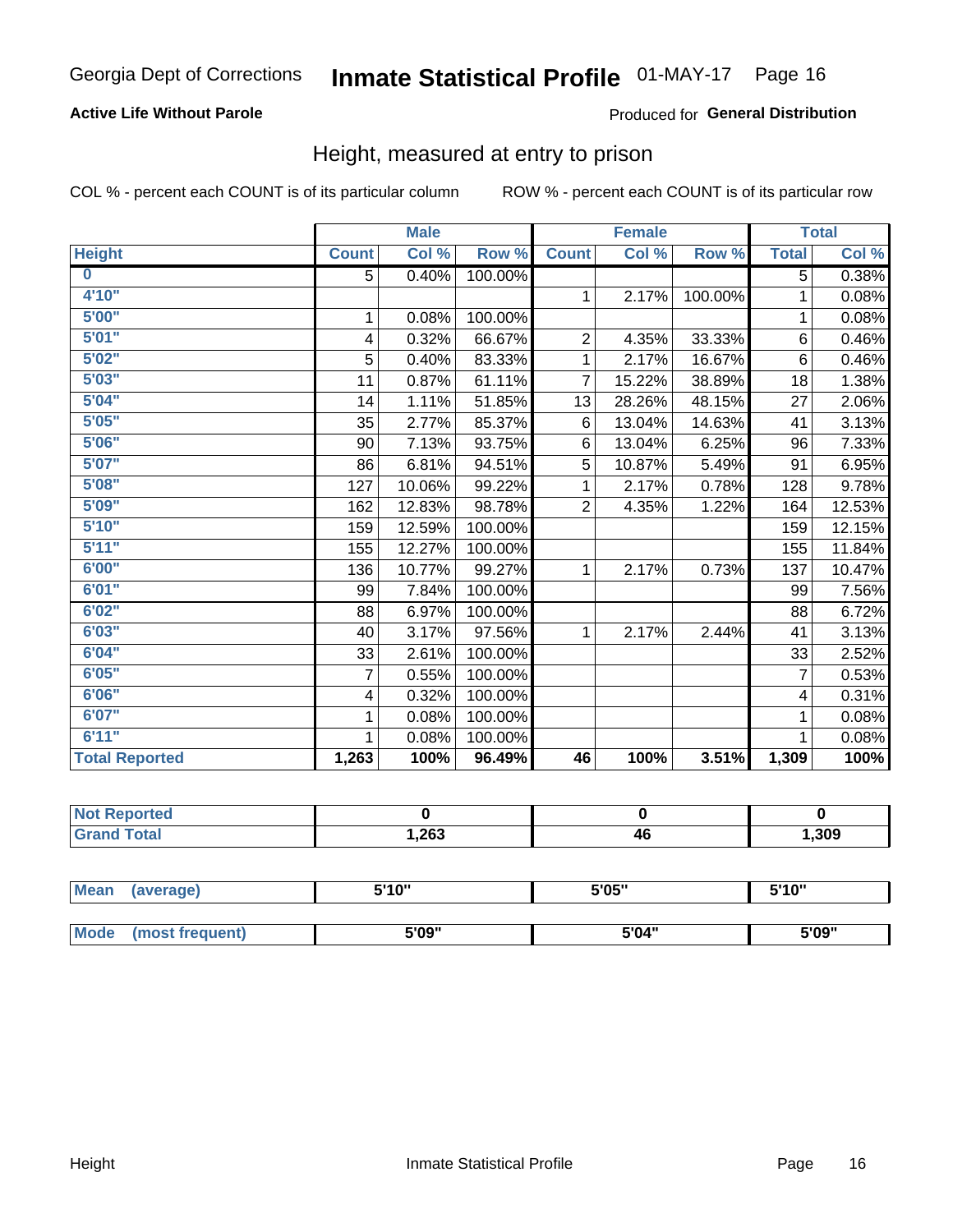**Active Life Without Parole** 

Produced for General Distribution

### Weight, measured at entry to prison

COL % - percent each COUNT is of its particular column

ROW % - percent each COUNT is of its particular row

|                          |                         | <b>Male</b> |         |                         | <b>Female</b>    |         |                | <b>Total</b> |
|--------------------------|-------------------------|-------------|---------|-------------------------|------------------|---------|----------------|--------------|
| <b>Weight</b>            | <b>Count</b>            | Col %       | Row %   | <b>Count</b>            | Col %            | Row %   | <b>Total</b>   | Col %        |
| 100 - 109 pounds         |                         |             |         | 1                       | 2.17%            | 100.00% | 1              | 0.08%        |
| 110 - 119 pounds         | 1                       | 0.08%       | 25.00%  | 3                       | 6.52%            | 75.00%  | 4              | 0.31%        |
| 120 - 129 pounds         | $6\phantom{1}6$         | 0.48%       | 75.00%  | $\overline{c}$          | 4.35%            | 25.00%  | 8              | 0.61%        |
| 130 - 139 pounds         | 40                      | 3.17%       | 95.24%  | $\overline{2}$          | 4.35%            | 4.76%   | 42             | 3.21%        |
| 140 - 149 pounds         | 77                      | 6.10%       | 93.90%  | 5                       | 10.87%           | 6.10%   | 82             | 6.27%        |
| 150 - 159 pounds         | 117                     | 9.27%       | 98.32%  | $\overline{2}$          | 4.35%            | 1.68%   | 119            | 9.10%        |
| 160 - 169 pounds         | 143                     | 11.33%      | 97.95%  | 3                       | 6.52%            | 2.05%   | 146            | 11.16%       |
| 170 - 179 pounds         | 169                     | 13.39%      | 96.02%  | $\overline{7}$          | 15.22%           | 3.98%   | 176            | 13.46%       |
| 180 - 189 pounds         | 171                     | 13.55%      | 98.84%  | $\overline{2}$          | 4.35%            | 1.16%   | 173            | 13.23%       |
| 190 - 199 pounds         | 106                     | 8.40%       | 96.36%  | $\overline{\mathbf{4}}$ | 8.70%            | 3.64%   | 110            | 8.41%        |
| 200 - 209 pounds         | 110                     | 8.72%       | 98.21%  | $\overline{2}$          | 4.35%            | 1.79%   | 112            | 8.56%        |
| 210 - 219 pounds         | 75                      | 5.94%       | 91.46%  | $\overline{7}$          | 15.22%           | 8.54%   | 82             | 6.27%        |
| 220 - 229 pounds         | 76                      | 6.02%       | 98.70%  | $\mathbf{1}$            | 2.17%            | 1.30%   | 77             | 5.89%        |
| 230 - 239 pounds         | 49                      | 3.88%       | 98.00%  | $\mathbf{1}$            | 2.17%            | 2.00%   | 50             | 3.82%        |
| 240 - 249 pounds         | 36                      | 2.85%       | 100.00% |                         |                  |         | 36             | 2.75%        |
| 250 - 259 pounds         | 30                      | 2.38%       | 100.00% |                         |                  |         | 30             | 2.29%        |
| 260 - 269 pounds         | 12                      | 0.95%       | 100.00% |                         |                  |         | 12             | 0.92%        |
| 270 - 279 pounds         | 11                      | 0.87%       | 100.00% |                         |                  |         | 11             | 0.84%        |
| 280 - 289 pounds         | 10                      | 0.79%       | 90.91%  | $\mathbf{1}$            | 2.17%            | 9.09%   | 11             | 0.84%        |
| 290 - 299 pounds         | $6\phantom{1}6$         | 0.48%       | 75.00%  | $\overline{2}$          | 4.35%            | 25.00%  | 8              | 0.61%        |
| 300 - 309 pounds         | 4                       | 0.32%       | 100.00% |                         |                  |         | 4              | 0.31%        |
| 310 - 319 pounds         | $\mathbf{1}$            | 0.08%       | 100.00% |                         |                  |         | 1              | 0.08%        |
| 320 - 329 pounds         | $\overline{5}$          | 0.40%       | 100.00% |                         |                  |         | 5              | 0.38%        |
| 330 - 339 pounds         | $\overline{\mathbf{4}}$ | 0.32%       | 100.00% |                         |                  |         | 4              | 0.31%        |
| 350 - 359 pounds         | 1                       | 0.08%       | 100.00% |                         |                  |         | 1              | 0.08%        |
| 360 - 369 pounds         | 1                       | 0.08%       | 100.00% |                         |                  |         | $\mathbf 1$    | 0.08%        |
| 390 - 399 pounds         |                         |             |         | $\mathbf{1}$            | 2.17%            | 100.00% | $\mathbf{1}$   | 0.08%        |
| 400 pounds and over      | $\mathbf{1}$            | 0.08%       | 100.00% |                         |                  |         | $\overline{1}$ | 0.08%        |
| <b>Total Reported</b>    | 1,262                   | 100%        | 96.48%  | 46                      | 100%             | 3.52%   | 1,308          | 100.0%       |
|                          |                         |             |         |                         |                  |         |                |              |
| <b>Not Reported</b>      |                         | 1           |         | $\pmb{0}$               |                  |         |                | 1            |
| <b>Grand Total</b>       |                         | 1,263       |         |                         | 46               |         |                | 1,309        |
|                          |                         |             |         |                         |                  |         |                |              |
| <b>Mean</b><br>(average) |                         | 189         |         |                         | $\overline{183}$ |         |                | 189          |
| <b>Median (middle)</b>   |                         | 181         |         |                         | 174.5            |         |                | 180          |

**Mode** 

(most frequent)

 $\overline{210}$ 

**180** 

 $180$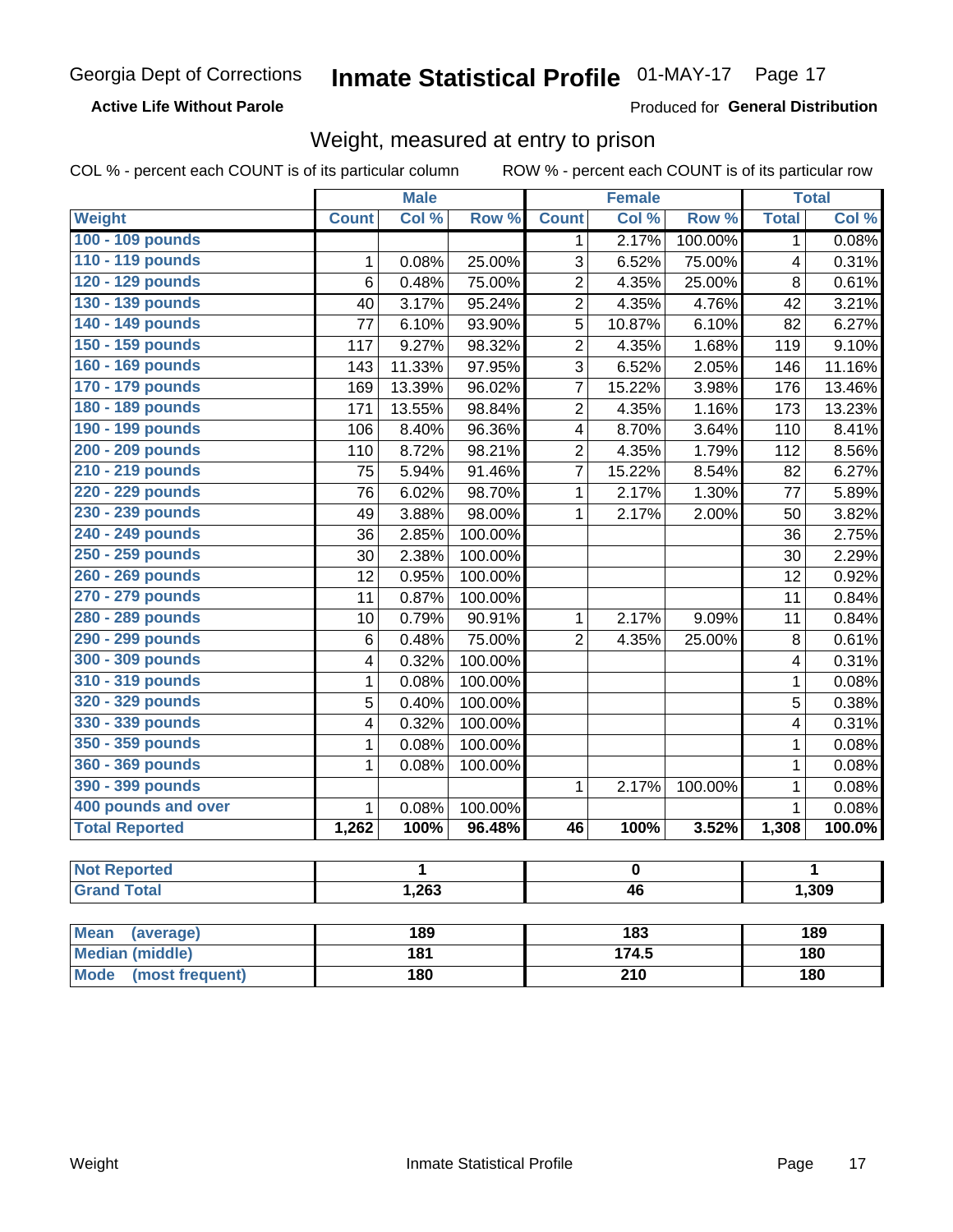## Inmate Statistical Profile 01-MAY-17 Page 18

#### **Active Life Without Parole**

#### Produced for General Distribution

## Veterans validated by Veteran's Administration

COL % - percent each COUNT is of its particular column

|                          |              | <b>Male</b> |                    | <b>Female</b> |       |              | <b>Total</b> |
|--------------------------|--------------|-------------|--------------------|---------------|-------|--------------|--------------|
| <b>Military service</b>  | <b>Count</b> | Col %       | <b>Row % Count</b> | Col %         | Row % | <b>Total</b> | Col %        |
| <b>Others</b><br>0       | 49           | 44.14%      | 100.00%            |               |       | 49           | 43.75%       |
| <b>Air Force</b>         | 44           | $39.64\%$   | 97.78%             | 100.00%       | 2.22% | 45           | 40.18%       |
| <b>Army</b>              | 6            | 5.41%       | 100.00%            |               |       | 6            | 5.36%        |
| <b>Navy</b><br>3         |              | $3.60\%$    | 100.00%            |               |       | 4            | 3.57%        |
| <b>Coast Guard</b><br>5. | 8            | 7.21%       | 100.00%            |               |       | 8            | 7.14%        |
| <b>Total Reported</b>    | 111          | 100%        | $99.11\%$          | 100%          | .89%  | 112          | 100%         |

|        | イドウ<br>$-$ | 45<br>$\overline{\phantom{a}}$ | 197, |
|--------|------------|--------------------------------|------|
| $\sim$ | ,263       | 46                             | .309 |

| <b>Moo.</b> |
|-------------|
|-------------|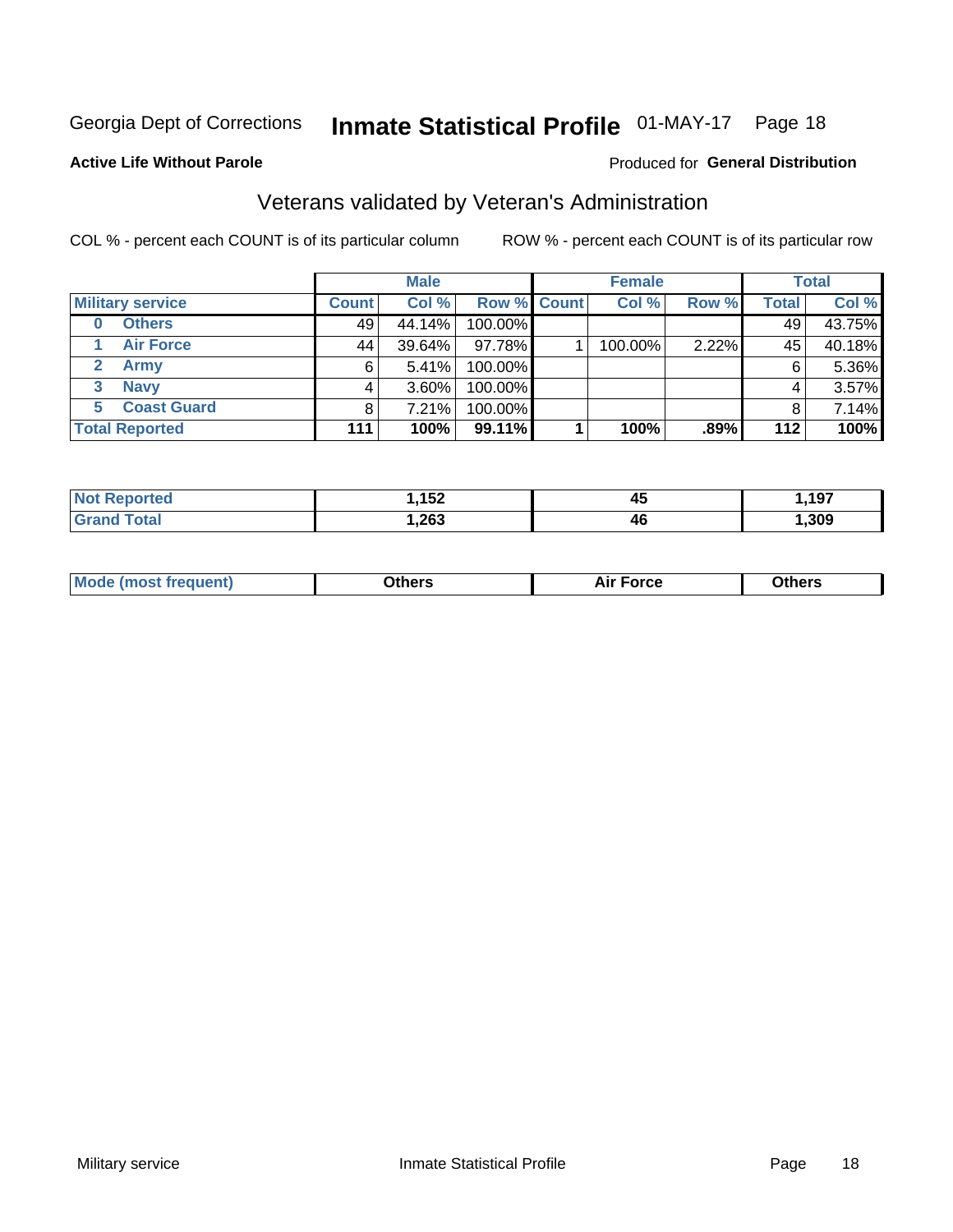## Inmate Statistical Profile 01-MAY-17 Page 19

#### **Active Life Without Parole**

#### Produced for General Distribution

### Type of admission to prison

COL % - percent each COUNT is of its particular column

|                                      |              | <b>Male</b> |                    |    | <b>Female</b> |       |              | <b>Total</b> |
|--------------------------------------|--------------|-------------|--------------------|----|---------------|-------|--------------|--------------|
| <b>Type of Admission</b>             | <b>Count</b> | Col %       | <b>Row % Count</b> |    | Col %         | Row % | <b>Total</b> | Col %        |
| <b>New Sentence</b><br>52            | 1,200        | 95.01%      | 96.31%             | 46 | 100.00%       | 3.69% | 1,246        | 95.19%       |
| <b>Probation Rev Partial</b><br>53   | 5            | .40%        | 100.00%            |    |               |       | 5            | .38%         |
| <b>Probation Rev Remainder</b><br>54 | 9            | .71%        | 100.00%            |    |               |       | 9            | .69%         |
| <b>Parole Rev New Sentence</b><br>55 | 18           | 1.43%       | 100.00%            |    |               |       | 18           | 1.38%        |
| <b>Parole Rev No New</b><br>56       | 17           | 1.35%       | 100.00%            |    |               |       | 17           | 1.30%        |
| <b>Sentence</b>                      |              |             |                    |    |               |       |              |              |
| <b>Life W/O Parole</b><br>70         | 13           | 1.03%       | 100.00%            |    |               |       | 13           | .99%         |
| <b>Unknown</b><br>82                 |              | .08%        | 100.00%            |    |               |       |              | .08%         |
| <b>Total Reported</b>                | 1,263        | 100%        | 96.49%             | 46 | 100%          | 3.51% | 1,309        | 100%         |

| <b>Not Reported</b>          |       |    |       |
|------------------------------|-------|----|-------|
| <b>Total</b><br><b>Grand</b> | 1,263 | 4u | , 309 |

| Mode (most frequent) | <b>New Sentence</b> | <b>New Sentence</b> | <b>New Sentence</b> |
|----------------------|---------------------|---------------------|---------------------|
|                      |                     |                     |                     |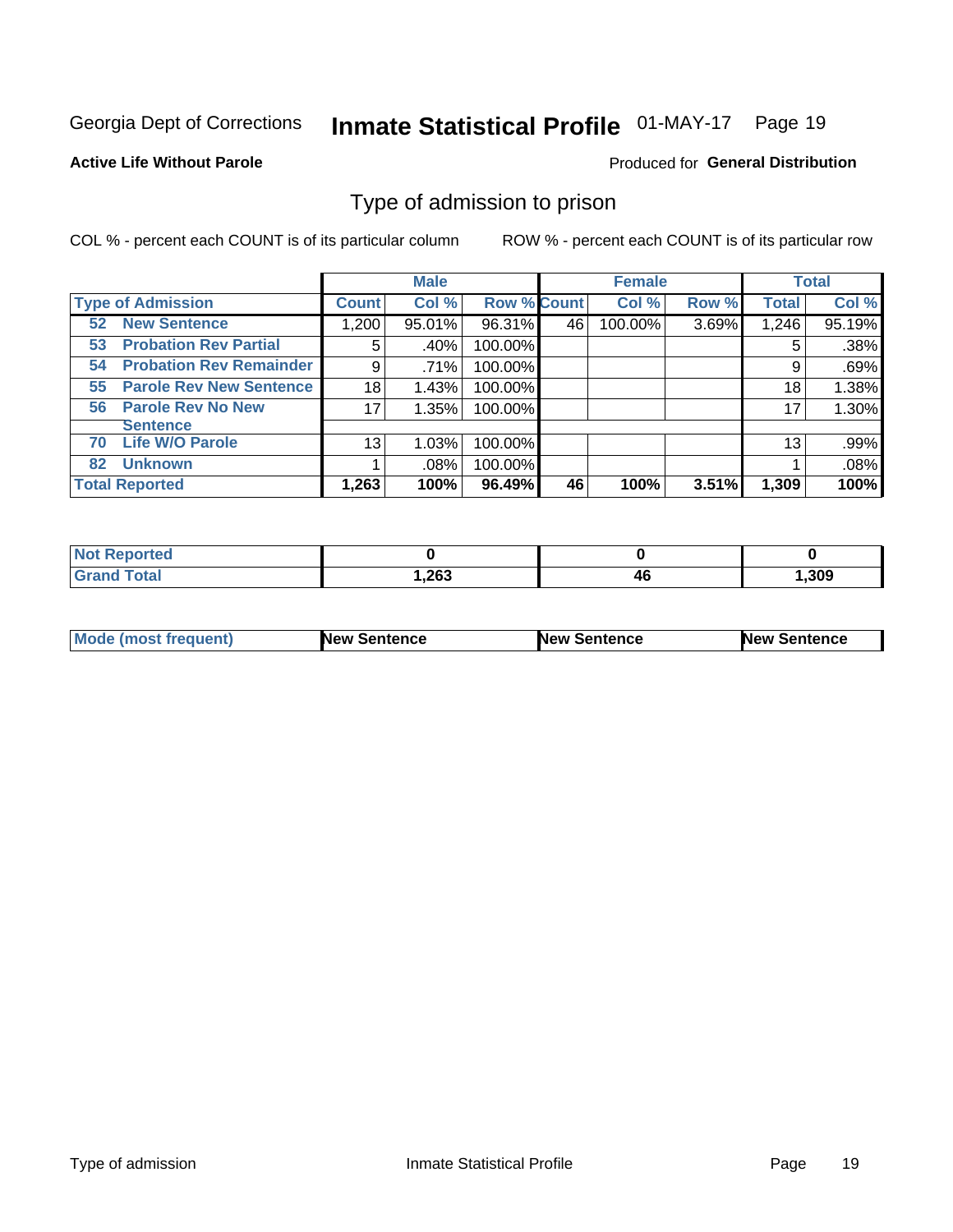## Inmate Statistical Profile 01-MAY-17 Page 20

**Active Life Without Parole** 

#### Produced for General Distribution

## Current / last supervision level

COL % - percent each COUNT is of its particular column

|                        |              | <b>Male</b> |                    |    | <b>Female</b> |       |       | <b>Total</b> |
|------------------------|--------------|-------------|--------------------|----|---------------|-------|-------|--------------|
| <b>Security Status</b> | <b>Count</b> | Col%        | <b>Row % Count</b> |    | Col %         | Row % | Total | Col %        |
| 4 Medium               |              | 16%         | 100.00%            |    | .00%          |       |       | .15%         |
| 5 Close                | ,261         | 99.84%      | 96.48%             | 46 | 100.00%       | 3.52% | 1,307 | 99.85%       |
| <b>Total Reported</b>  | .263         | 100%        | 96.49%             | 46 | 100%          | 3.51% | 1,309 | 100%         |

| <b>Still being diagnosed</b> |      |    |       |
|------------------------------|------|----|-------|
| <b>Not Reported</b>          |      |    |       |
| <b>Grand Total</b>           | .263 | 46 | 1,309 |

| <b>Mode (most frequent)</b> | Close | ∵lose | Close |
|-----------------------------|-------|-------|-------|
|                             |       |       |       |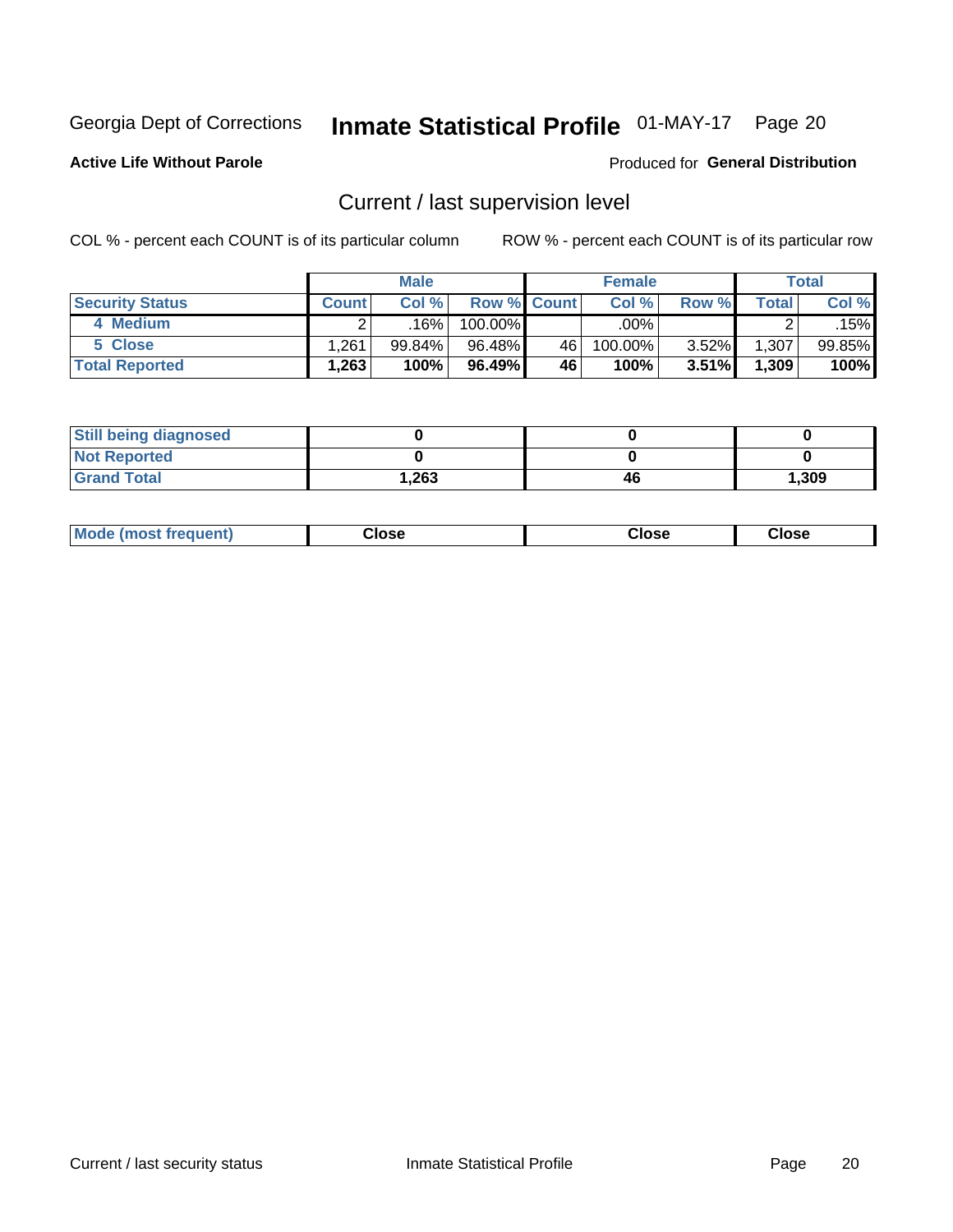## Inmate Statistical Profile 01-MAY-17 Page 21

**Active Life Without Parole** 

Produced for General Distribution

## Current / last type of institution

COL % - percent each COUNT is of its particular column

|                            |              | <b>Male</b> |                    |      | <b>Female</b> |          |              | <b>Total</b> |
|----------------------------|--------------|-------------|--------------------|------|---------------|----------|--------------|--------------|
| <b>Type of Institution</b> | <b>Count</b> | Col%        | <b>Row % Count</b> |      | Col %         | Row %    | <b>Total</b> | Col %        |
| <b>State Prison</b>        | 1,263        | $100.00\%$  | 96.49%             | 46   | 100.00%       | $3.51\%$ | 1,309        | 100.00%      |
| <b>Total Reported</b>      | 1,263        | 100%        | 96.49%             | 46 ' | $100\%$ .     | $3.51\%$ | 1,309        | 100%         |

| τeα |      |    |      |
|-----|------|----|------|
| .   | ,263 | 46 | ,309 |

| <b>Mode (most frequent)</b> | State Prison | <b>State Prison</b> | State<br>⊦Prisonl |
|-----------------------------|--------------|---------------------|-------------------|
|                             |              |                     |                   |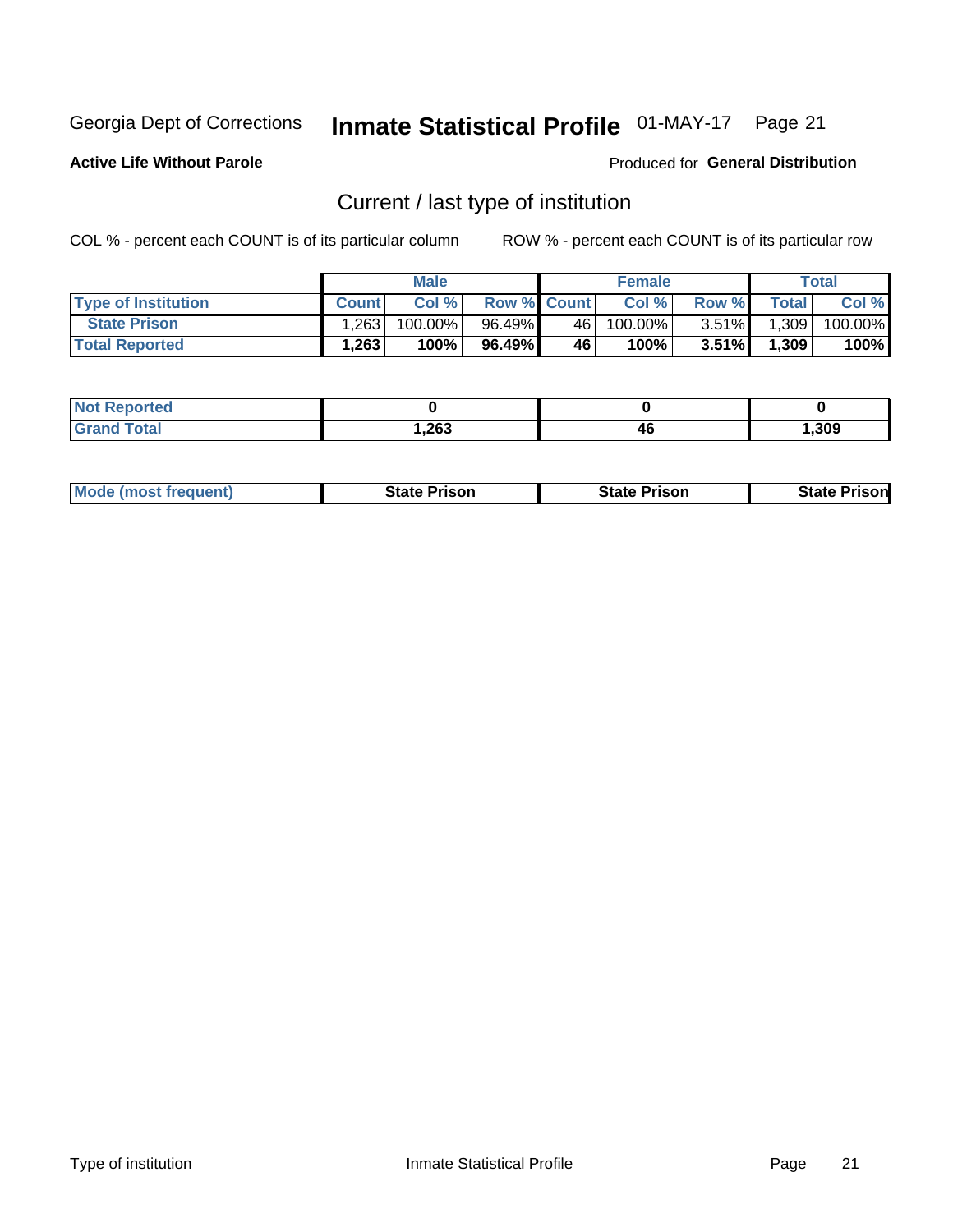## Inmate Statistical Profile 01-MAY-17 Page 22

#### **Active Life Without Parole**

#### Produced for General Distribution

## Institution type - transitional centers

COL % - percent each COUNT is of its particular column

|                                                | <b>Male</b> |                    | <b>Female</b> |             | <b>Total</b> |
|------------------------------------------------|-------------|--------------------|---------------|-------------|--------------|
| <b>Institution Type - Trans. Centers Count</b> | CoI%        | <b>Row % Count</b> | Col % l       | Row % Total | Col %        |
| <b>Total Reported</b>                          |             |                    |               |             |              |

| <b>Reported</b><br><b>NOT</b><br>$\sim$            |  |  |
|----------------------------------------------------|--|--|
| $f$ $f \circ f \circ f$<br>$C = 1$<br><b>TULAI</b> |  |  |

| Mode (most frequent) | <b>Null</b> | <b>Null</b> | <b>Null</b> |
|----------------------|-------------|-------------|-------------|
|                      |             |             |             |
|                      |             |             |             |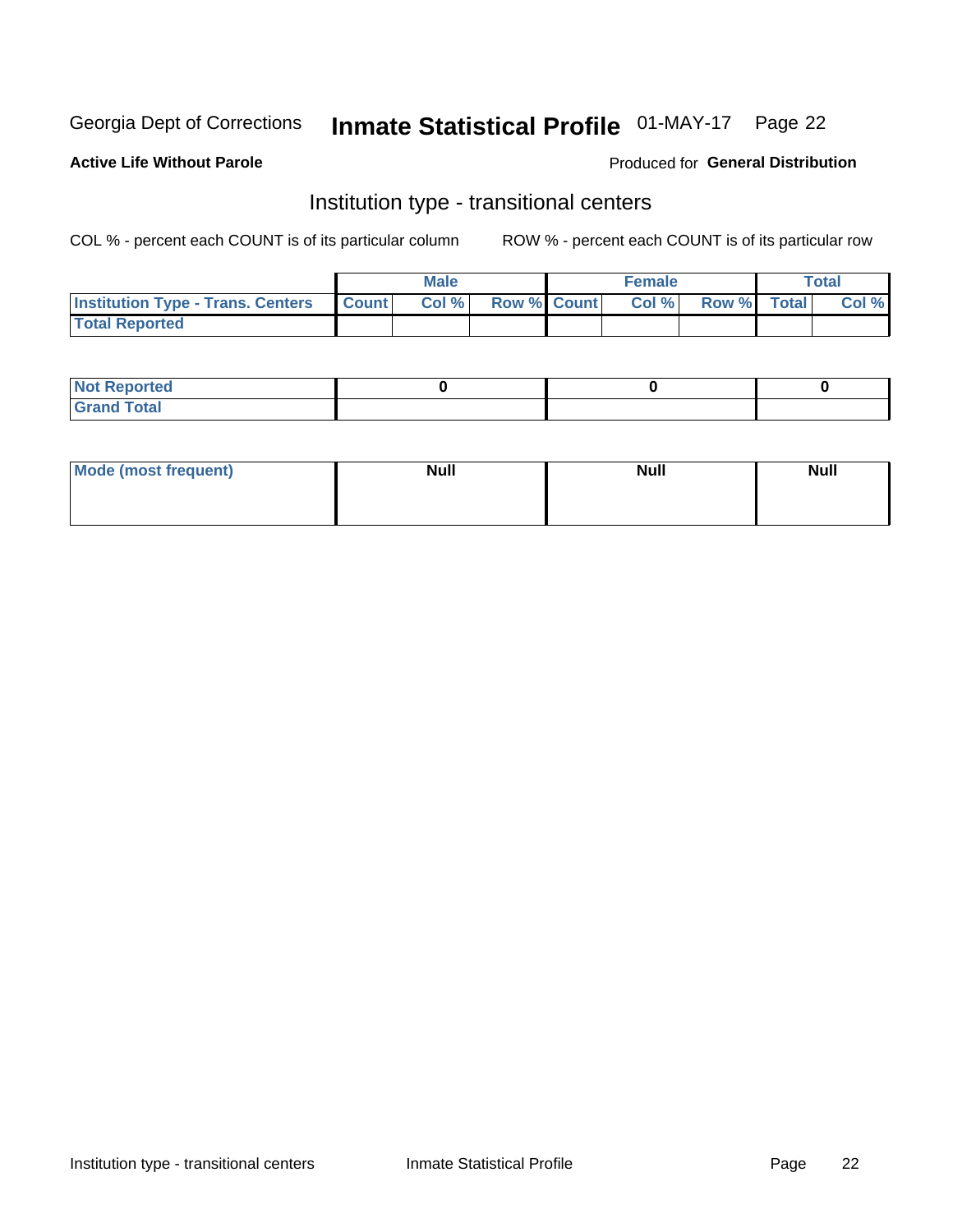## Inmate Statistical Profile 01-MAY-17 Page 23

**Active Life Without Parole** 

Produced for General Distribution

### Institution type - county prisons

COL % - percent each COUNT is of its particular column

|                                                    | <b>Male</b> |       |  | <b>Female</b> |                          |             | <b>Total</b> |       |
|----------------------------------------------------|-------------|-------|--|---------------|--------------------------|-------------|--------------|-------|
| <b>Institution Type - County Prisons   Count  </b> |             | Col % |  |               | <b>Row % Count Col %</b> | Row % Total |              | Col % |
| <b>Total Reported</b>                              |             |       |  |               |                          |             |              |       |

| : Reported<br><b>NOT</b>          |  |  |
|-----------------------------------|--|--|
| <b>Total</b><br>$C$ ren<br>______ |  |  |

| Mode (most frequent) | <b>Null</b> | <b>Null</b><br><b>Null</b> |
|----------------------|-------------|----------------------------|
|                      |             |                            |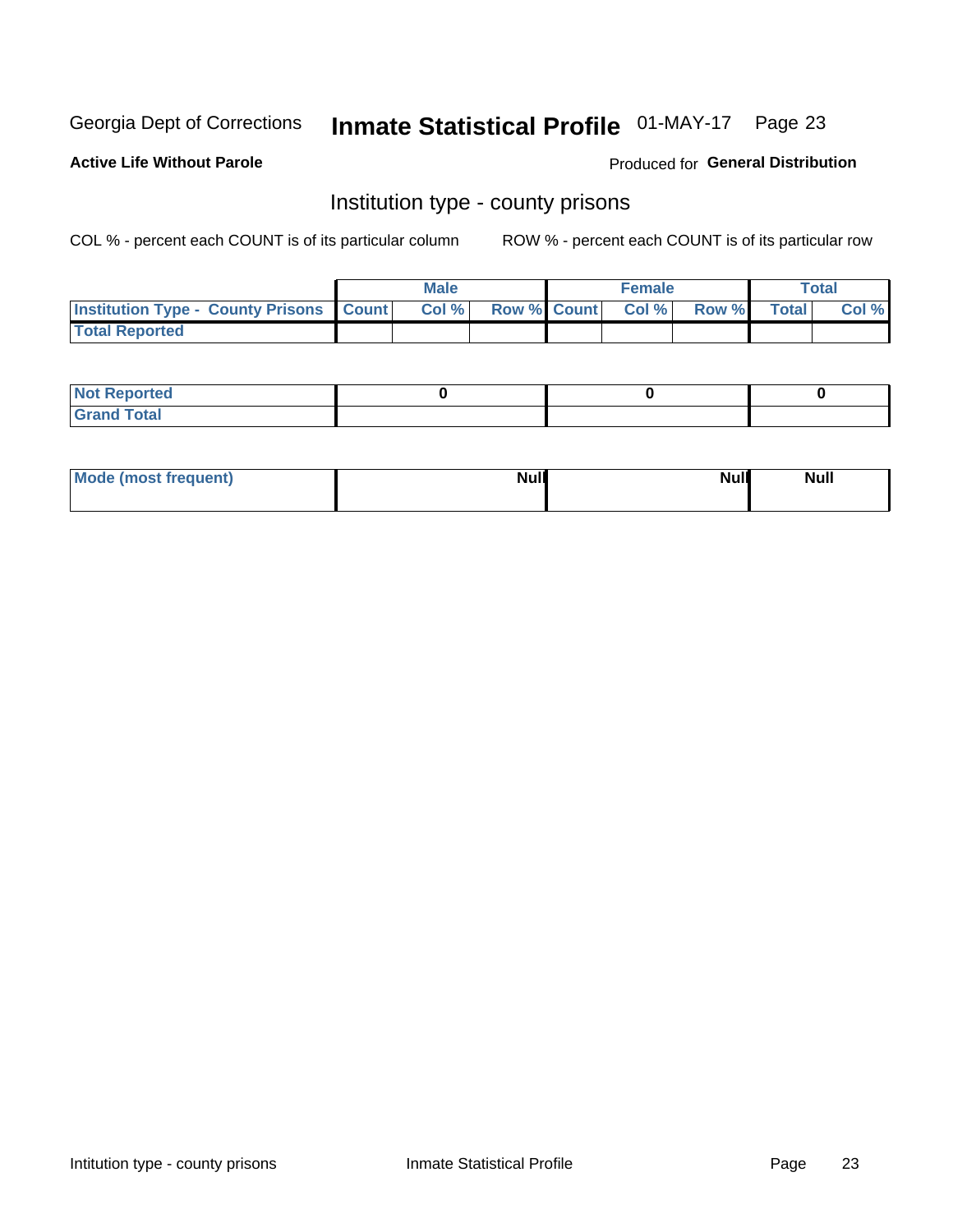## Inmate Statistical Profile 01-MAY-17 Page 24

#### **Active Life Without Parole**

#### **Produced for General Distribution**

### Institution type - state prisons

|                                         | <b>Male</b>               |        |         | <b>Female</b>               |        |          | <b>Total</b>                        |        |
|-----------------------------------------|---------------------------|--------|---------|-----------------------------|--------|----------|-------------------------------------|--------|
| <b>Institution Type - State Prisons</b> | <b>Count</b>              | Col %  | Row %   | <b>Count</b>                | Col %  | Row %    | <b>Total</b>                        | Col %  |
| <b>Arrendale State Prison</b>           |                           |        |         | 22                          | 47.83% | 100.00%  | 22                                  | 1.68%  |
| <b>Augusta State Med. Prison</b>        | 68                        | 5.38%  | 100.00% |                             |        |          | 68                                  | 5.19%  |
| <b>Autry State Prison</b>               |                           | .08%   | 100.00% |                             |        |          |                                     | .08%   |
| <b>Baldwin State Prison</b>             | 32                        | 2.53%  | 100.00% |                             |        |          | 32                                  | 2.44%  |
| <b>Central State Prison</b>             | 4                         | .32%   | 100.00% |                             |        |          | 4                                   | .31%   |
| <b>Coastal State Prison</b>             | 6                         | .48%   | 100.00% |                             |        |          | 6                                   | .46%   |
| <b>Dooly State Prison</b>               | 1                         | .08%   | 100.00% |                             |        |          | 1                                   | .08%   |
| <b>Ga Diag Class Prison</b>             | 42                        | 3.33%  | 100.00% |                             |        |          | 42                                  | 3.21%  |
| <b>Ga State Prison</b>                  | 31                        | 2.45%  | 100.00% |                             |        |          | 31                                  | 2.37%  |
| <b>Hancock State Prison</b>             | 145                       | 11.48% | 100.00% |                             |        |          | 145                                 | 11.08% |
| <b>Hays State Prison</b>                | 126                       | 9.98%  | 100.00% |                             |        |          | 126                                 | 9.63%  |
| <b>Macon State Prison</b>               | 225                       | 17.81% | 100.00% |                             |        |          | 225                                 | 17.19% |
| <b>Phillips State Prison</b>            | 17                        | 1.35%  | 100.00% |                             |        |          | 17                                  | 1.30%  |
| <b>Pulaski State Prison</b>             |                           |        |         | 24                          | 52.17% | 100.00%  | 24                                  | 1.83%  |
| <b>Smith State Prison</b>               | 168                       | 13.30% | 100.00% |                             |        |          | 168                                 | 12.83% |
| <b>Telfair State Prison</b>             | 168                       | 13.30% | 100.00% |                             |        |          | 168                                 | 12.83% |
| <b>Valdosta State Prison</b>            | 118                       | 9.34%  | 100.00% |                             |        |          | 118                                 | 9.01%  |
| <b>Ware State Prison</b>                | 111                       | 8.79%  | 100.00% |                             |        |          | 111                                 | 8.48%  |
| <b>Total Reported</b>                   | 1,263                     | 100%   | 96.49%  | 46                          | 100%   | 3.51%    | 1,309                               | 100%   |
| <b>Not Reported</b>                     | 0                         |        | 0       |                             |        | $\bf{0}$ |                                     |        |
| <b>Grand Total</b>                      |                           | 1,263  |         | 46                          |        |          |                                     | 1,309  |
| <b>Mode (most frequent)</b>             | <b>Macon State Prison</b> |        |         | <b>Pulaski State Prison</b> |        |          | <b>Macon State</b><br><b>Prison</b> |        |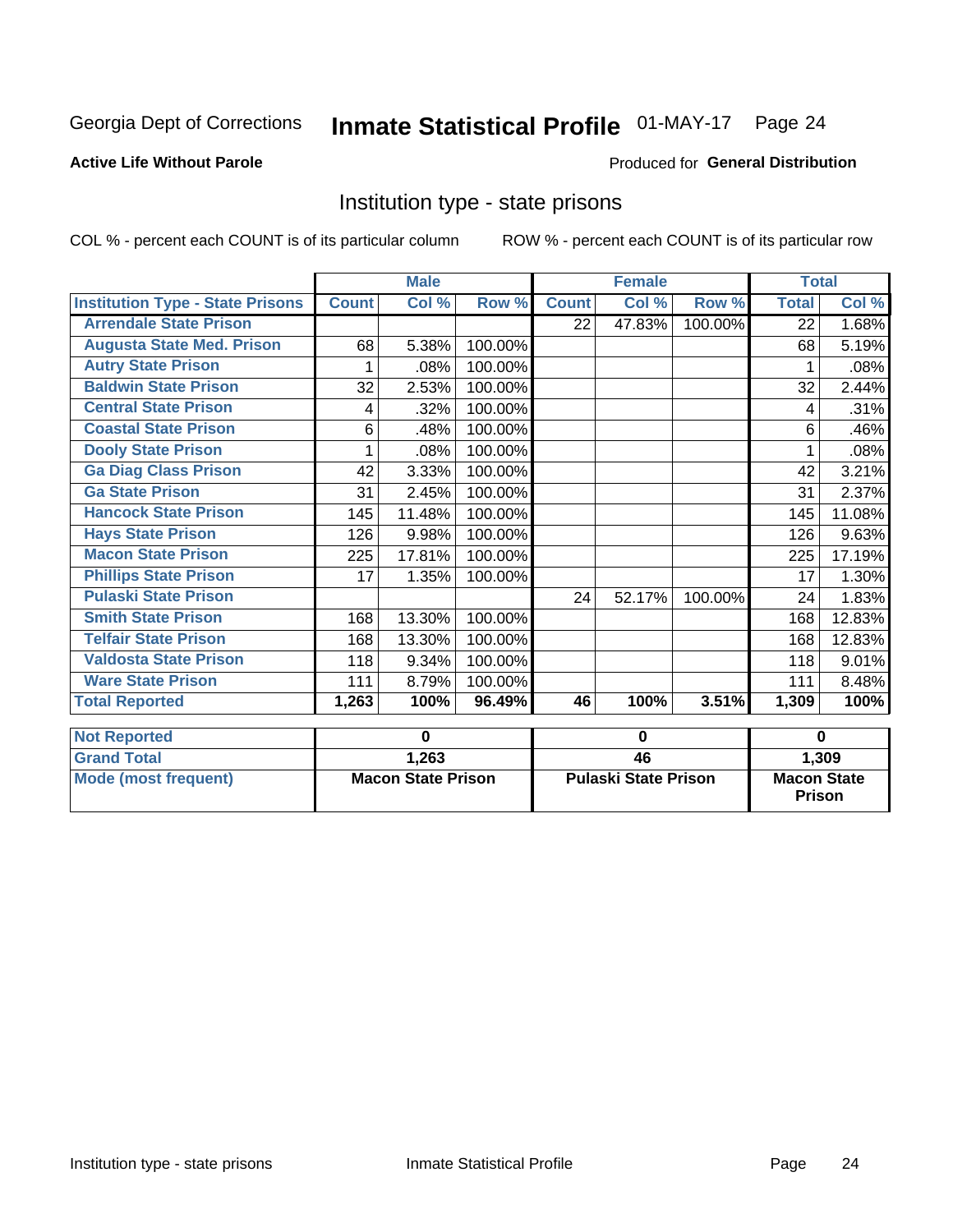## Inmate Statistical Profile 01-MAY-17 Page 25

**Active Life Without Parole** 

#### Produced for General Distribution

### Institution type - private prisons

COL % - percent each COUNT is of its particular column

|                                                 | <b>Male</b> |       |                    | <b>Female</b> |       |             | Total |       |
|-------------------------------------------------|-------------|-------|--------------------|---------------|-------|-------------|-------|-------|
| <b>Institution Type - Private Prisons Count</b> |             | Col % | <b>Row % Count</b> |               | Col % | Row % Total |       | Col % |
| <b>Total Reported</b>                           |             |       |                    |               |       |             |       |       |

| Not Reported           |  |  |
|------------------------|--|--|
| <b>Cotal</b><br>______ |  |  |

| <b>Mo</b><br>frequent) | <b>Null</b> | <b>Null</b> | . . I *<br><b>IVUII</b> |
|------------------------|-------------|-------------|-------------------------|
|                        |             |             |                         |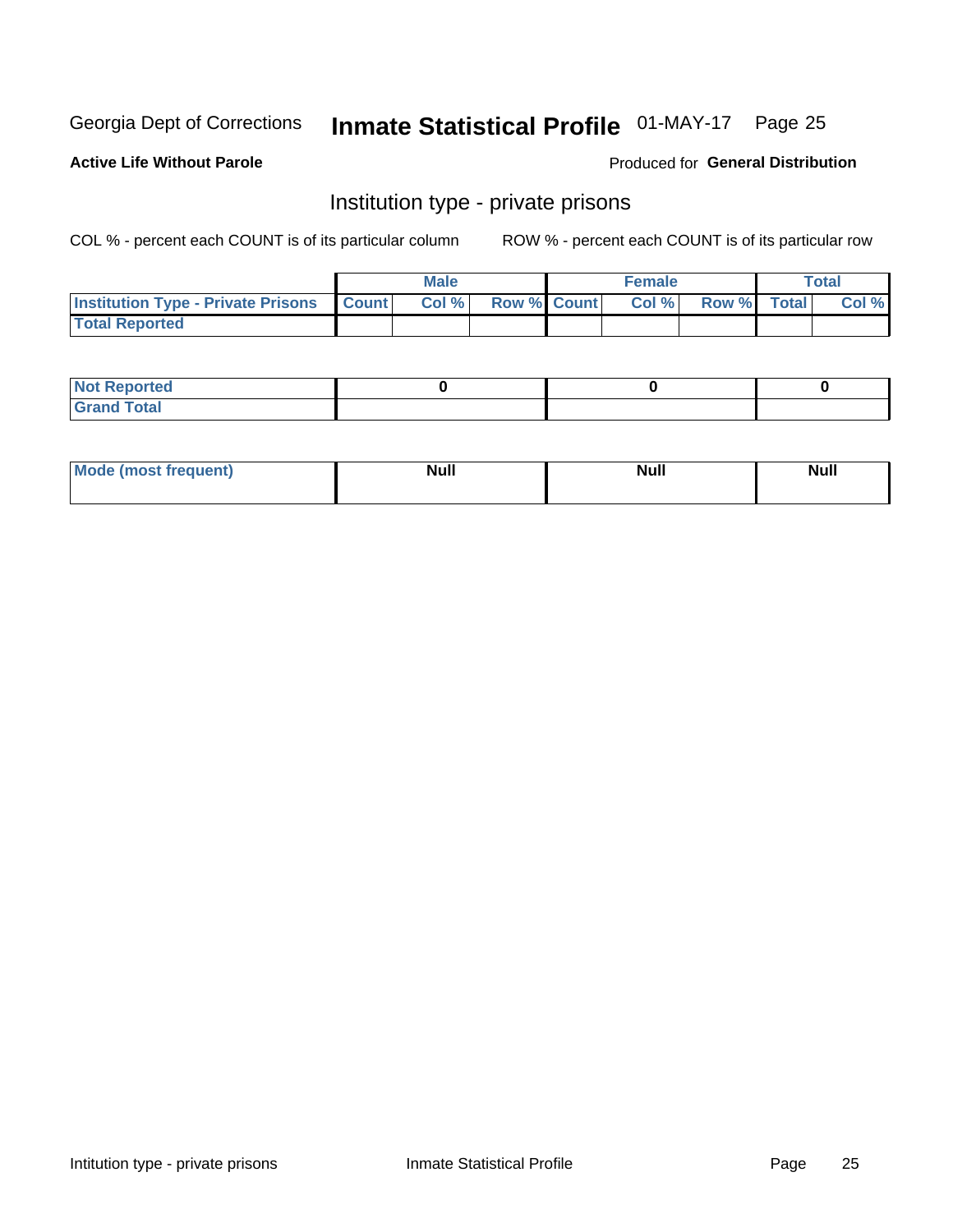## Inmate Statistical Profile 01-MAY-17 Page 26

#### **Active Life Without Parole**

#### Produced for General Distribution

## Institution type - inmate boot camp

COL % - percent each COUNT is of its particular column

|                                      | <b>Male</b>  |       |               |              | <b>Female</b> | <b>Total</b> |  |       |
|--------------------------------------|--------------|-------|---------------|--------------|---------------|--------------|--|-------|
| <b>Institution Type - Boot Camps</b> | <b>Count</b> | Col % | <b>Row %I</b> | <b>Count</b> | Col %         | Row % Total  |  | Col % |
| <b>Total Rported</b>                 |              |       |               |              |               |              |  |       |

| <b>Not Reported</b>            |  |  |
|--------------------------------|--|--|
| <b>Total</b><br>C <sub>r</sub> |  |  |

| Mod<br>uamo | Nul.<br>$- - - - - -$ | <b>Null</b> | <br>uu.<br>------ |
|-------------|-----------------------|-------------|-------------------|
|             |                       |             |                   |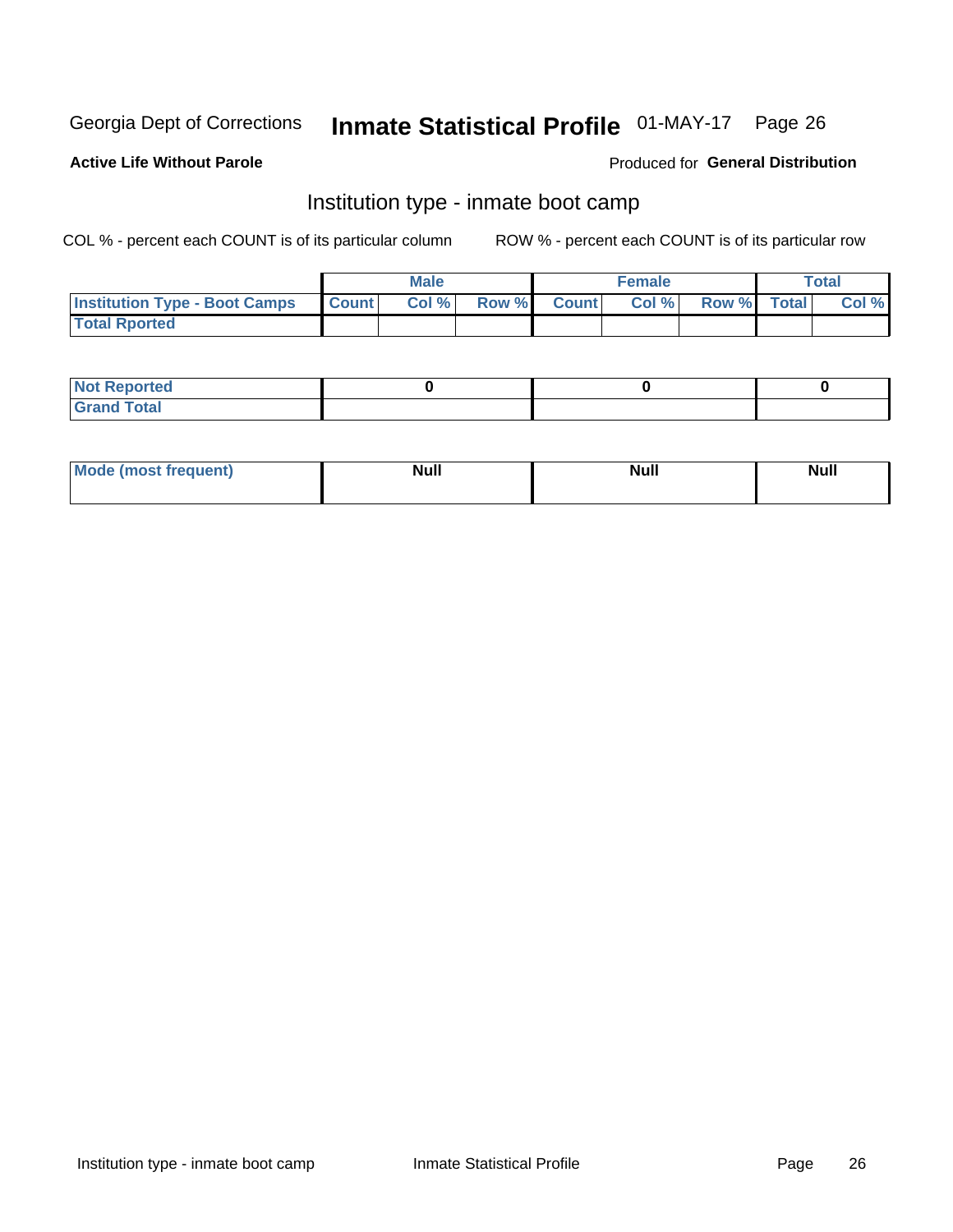## Inmate Statistical Profile 01-MAY-17 Page 27

#### **Active Life Without Parole**

#### Produced for General Distribution

### Number of disciplinary reports

COL % - percent each COUNT is of its particular column

|                                       | <b>Male</b>  |          |         | <b>Female</b> |        |       | <b>Total</b> |        |
|---------------------------------------|--------------|----------|---------|---------------|--------|-------|--------------|--------|
| <b>Number of Disciplinary Reports</b> | <b>Count</b> | Col %    | Row %   | <b>Count</b>  | Col %  | Row % | Total        | Col %  |
|                                       | 328          | 25.97%   | 93.98%  | 21            | 45.65% | 6.02% | 349          | 26.66% |
|                                       | 176          | 13.94%   | 96.70%  | 6             | 13.04% | 3.30% | 182          | 13.90% |
| 2                                     | 117          | $9.26\%$ | 95.12%  | 6             | 13.04% | 4.88% | 123          | 9.40%  |
| 3                                     | 96           | 7.60%    | 96.97%  | 3             | 6.52%  | 3.03% | 99           | 7.56%  |
|                                       | 62           | 4.91%    | 95.38%  | 3             | 6.52%  | 4.62% | 65           | 4.97%  |
| 5                                     | 62           | 4.91%    | 100.00% |               |        |       | 62           | 4.74%  |
| <b>More Than 5</b>                    | 422          | 33.41%   | 98.37%  | 7             | 15.22% | 1.63% | 429          | 32.77% |
| <b>Total Reported</b>                 | 1,263        | 100%     | 96.49%  | 46            | 100%   | 3.51% | 1,309        | 100%   |

| NO<br>тео |      |    |      |
|-----------|------|----|------|
| Гоtal     | ,263 | 40 | ,309 |

| Mean (average)       | 7.01<br>$\sim$ | 4.02 | 7.10 |
|----------------------|----------------|------|------|
| Median (middle)      |                |      |      |
| Mode (most frequent) |                |      |      |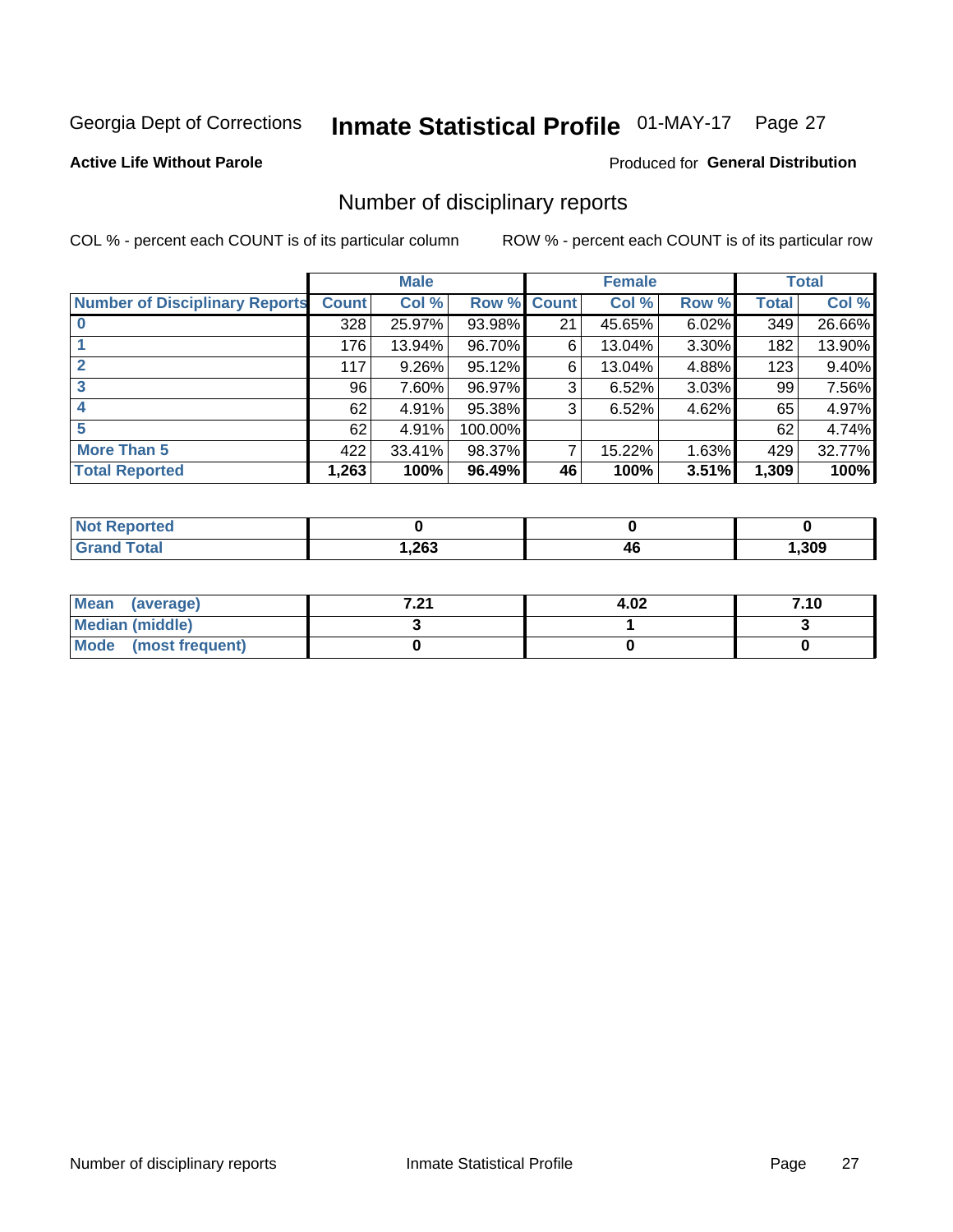## Inmate Statistical Profile 01-MAY-17 Page 28

#### **Active Life Without Parole**

#### **Produced for General Distribution**

## Number of transfers

COL % - percent each COUNT is of its particular column

|                            |         | <b>Male</b> |        |              | <b>Female</b> |        |              | <b>Total</b> |
|----------------------------|---------|-------------|--------|--------------|---------------|--------|--------------|--------------|
| <b>Number of Transfers</b> | Count l | Col %       | Row %  | <b>Count</b> | Col %         | Row %  | <b>Total</b> | Col %        |
|                            | 24      | $1.90\%$    | 75.00% | 8            | 17.39%        | 25.00% | 32           | 2.44%        |
|                            | 360     | 28.50%      | 94.49% | 21           | 45.65%        | 5.51%  | 381          | 29.11%       |
| 2                          | 175     | 13.86%      | 95.63% | 8            | 17.39%        | 4.37%  | 183          | 13.98%       |
| 3                          | 113     | 8.95%       | 97.41% | 3            | 6.52%         | 2.59%  | 116          | 8.86%        |
|                            | 84      | 6.65%       | 98.82% |              | 2.17%         | 1.18%  | 85           | 6.49%        |
| 5                          | 53      | 4.20%       | 98.15% |              | 2.17%         | 1.85%  | 54           | 4.13%        |
| <b>More Than 5</b>         | 454     | 35.95%      | 99.13% | 4            | 8.70%         | 0.87%  | 458          | 34.99%       |
| <b>Total Reported</b>      | 1,263   | 100%        | 96.49% | 46           | 100%          | 3.51%  | 1,309        | 100%         |

| orted<br>NO  |      |            |       |
|--------------|------|------------|-------|
| <b>Total</b> | ,263 | ,,,<br>- 2 | , 309 |

| Mean (average)       | 5.86 | 1.83 | 5.71 |
|----------------------|------|------|------|
| Median (middle)      |      |      |      |
| Mode (most frequent) |      |      |      |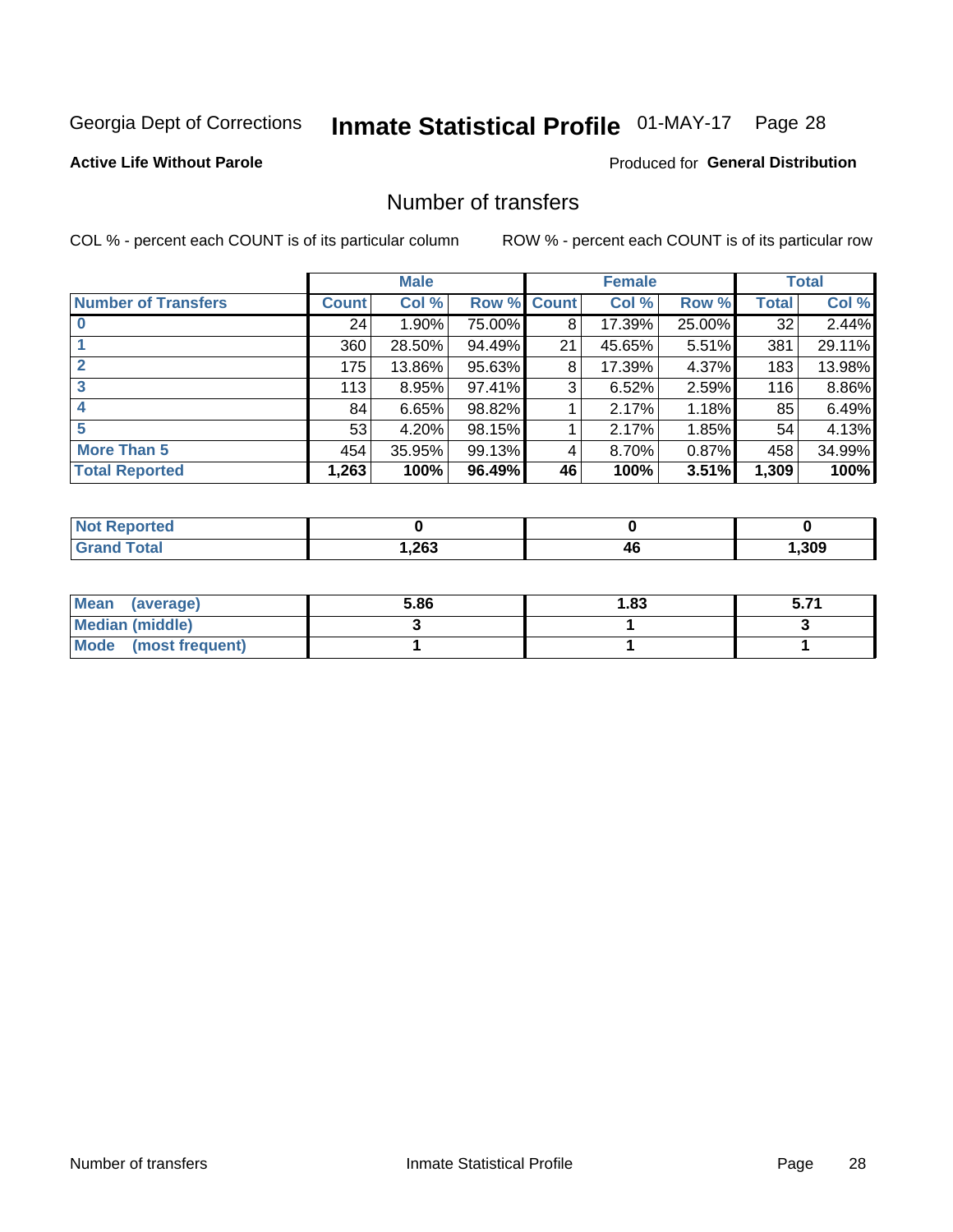## Inmate Statistical Profile 01-MAY-17 Page 29

**Active Life Without Parole** 

**Produced for General Distribution** 

## Number of escapes

COL % - percent each COUNT is of its particular column

|                          |              | <b>Male</b> |                    |    | <b>Female</b> |          |       | Total  |
|--------------------------|--------------|-------------|--------------------|----|---------------|----------|-------|--------|
| <b>Number of Escapes</b> | <b>Count</b> | Col %       | <b>Row % Count</b> |    | Col %         | Row %    | Total | Col %  |
|                          | .259         | $99.68\%$   | 96.48%             | 46 | $100.00\%$    | $3.52\%$ | 1,305 | 99.69% |
|                          |              | 0.16%       | 100.00%            |    |               |          |       | 0.15%  |
|                          |              | 0.16%       | 100.00%            |    |               |          |       | 0.15%  |
| <b>Total Reported</b>    | .263         | 100%        | $96.49\%$          | 46 | 100%          | $3.51\%$ | 1,309 | 100%   |

| <b>eported</b><br><b>NOT</b> |       |    |       |
|------------------------------|-------|----|-------|
| <b>Total</b>                 | 1,263 | 4t | , 309 |

| Mean (average)         |  |  |
|------------------------|--|--|
| <b>Median (middle)</b> |  |  |
| Mode (most frequent)   |  |  |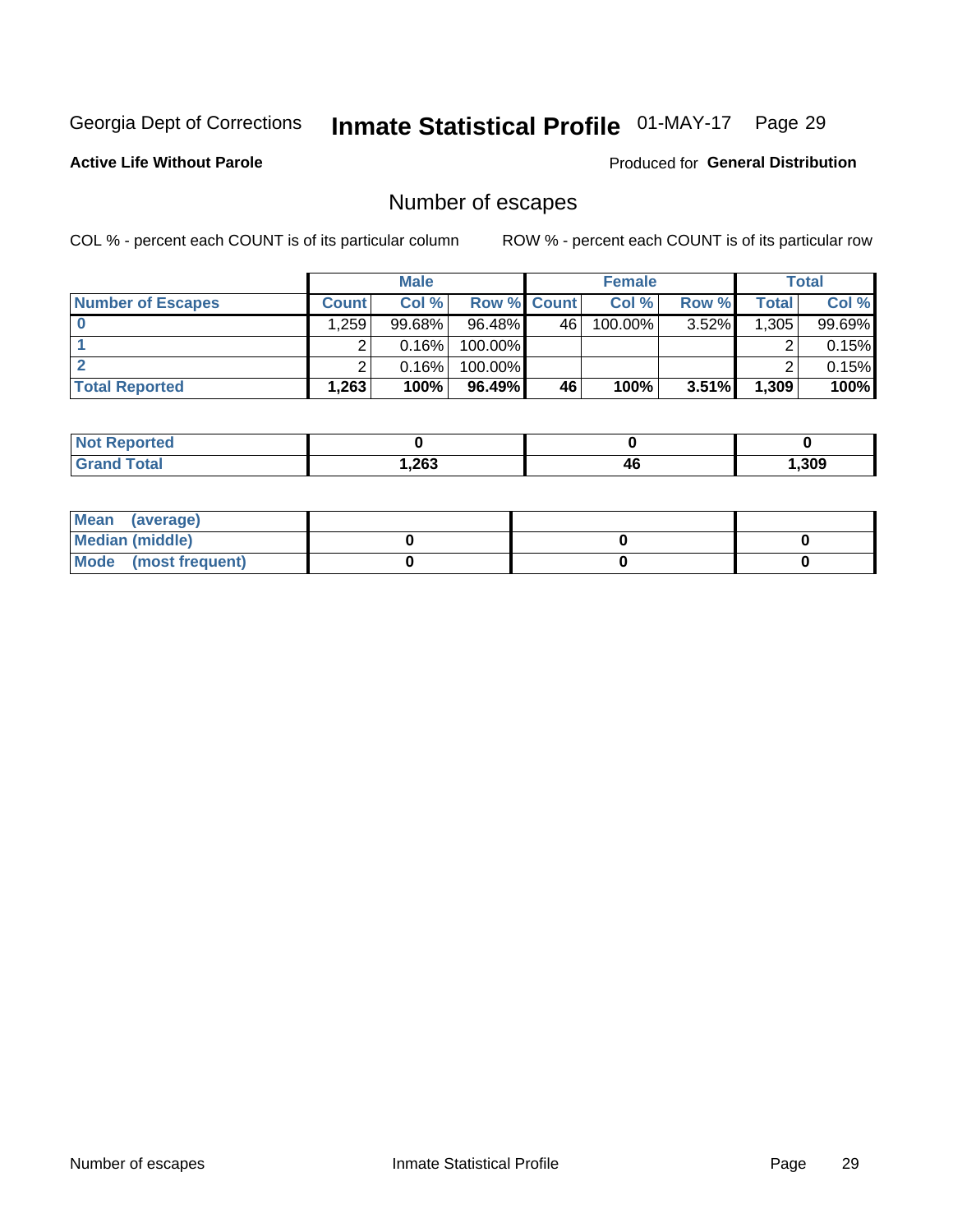#### **Active Life Without Parole**

### **Produced for General Distribution**

### Time served in current (or last) institution

COL % - percent each COUNT is of its particular column

|                            |              | <b>Male</b> |         |                | <b>Female</b> |        |              | <b>Total</b> |
|----------------------------|--------------|-------------|---------|----------------|---------------|--------|--------------|--------------|
| <b>Time In Institution</b> | <b>Count</b> | Col %       | Row %   | <b>Count</b>   | Col %         | Row %  | <b>Total</b> | Col %        |
| 0 to 3 months              | 152          | 12.03%      | 98.06%  | 3              | 6.52%         | 1.94%  | 155          | 11.84%       |
| <b>3.01 to 6 months</b>    | 105          | 8.31%       | 99.06%  | 1              | 2.17%         | 0.94%  | 106          | 8.10%        |
| 6.01 to 9 months           | 87           | 6.89%       | 98.86%  | 1              | 2.17%         | 1.14%  | 88           | 6.72%        |
| 9.01 to 12 months          | 67           | 5.30%       | 90.54%  | 7              | 15.22%        | 9.46%  | 74           | 5.65%        |
| <b>12.01 to 18 months</b>  | 169          | 13.38%      | 94.94%  | 9              | 19.57%        | 5.06%  | 178          | 13.60%       |
| <b>18.01 to 24 months</b>  | 90           | 7.13%       | 95.74%  | 4              | 8.70%         | 4.26%  | 94           | 7.18%        |
| $2.01$ to 3 years          | 144          | 11.40%      | 95.36%  | 7              | 15.22%        | 4.64%  | 151          | 11.54%       |
| 3.01 to 4 years            | 133          | 10.53%      | 97.08%  | 4              | 8.70%         | 2.92%  | 137          | 10.47%       |
| $4.01$ to 5 years          | 81           | 6.41%       | 97.59%  | $\overline{2}$ | 4.35%         | 2.41%  | 83           | 6.34%        |
| 5.01 to 6 years            | 68           | 5.38%       | 100.00% |                |               |        | 68           | 5.19%        |
| 6.01 to 7 years            | 43           | 3.40%       | 86.00%  | 7              | 15.22%        | 14.00% | 50           | 3.82%        |
| $7.01$ to 8 years          | 32           | 2.53%       | 100.00% |                |               |        | 32           | 2.44%        |
| 8.01 to 9 years            | 24           | 1.90%       | 100.00% |                |               |        | 24           | 1.83%        |
| 9.01 to 10 years           | 10           | 0.79%       | 100.00% |                |               |        | 10           | 0.76%        |
| Over 10 years              | 58           | 4.59%       | 98.31%  | 1              | 2.17%         | 1.69%  | 59           | 4.51%        |
| <b>Total Reported</b>      | 1,263        | 100%        | 96.49%  | 46             | 100%          | 3.51%  | 1,309        | 100%         |

| <b>ported</b><br><b>NOT</b> |      |          |       |
|-----------------------------|------|----------|-------|
| $C0 + c2$                   | ,263 | ЛC<br>יי | 1,309 |

| <b>Mean</b><br>(average) | 35 months | 31 months | 35 months |
|--------------------------|-----------|-----------|-----------|
| Median (middle)          | 21 months | 21 months | 21 months |
| Mode (most frequent)     | 0 months  | 3 months  | 1 months  |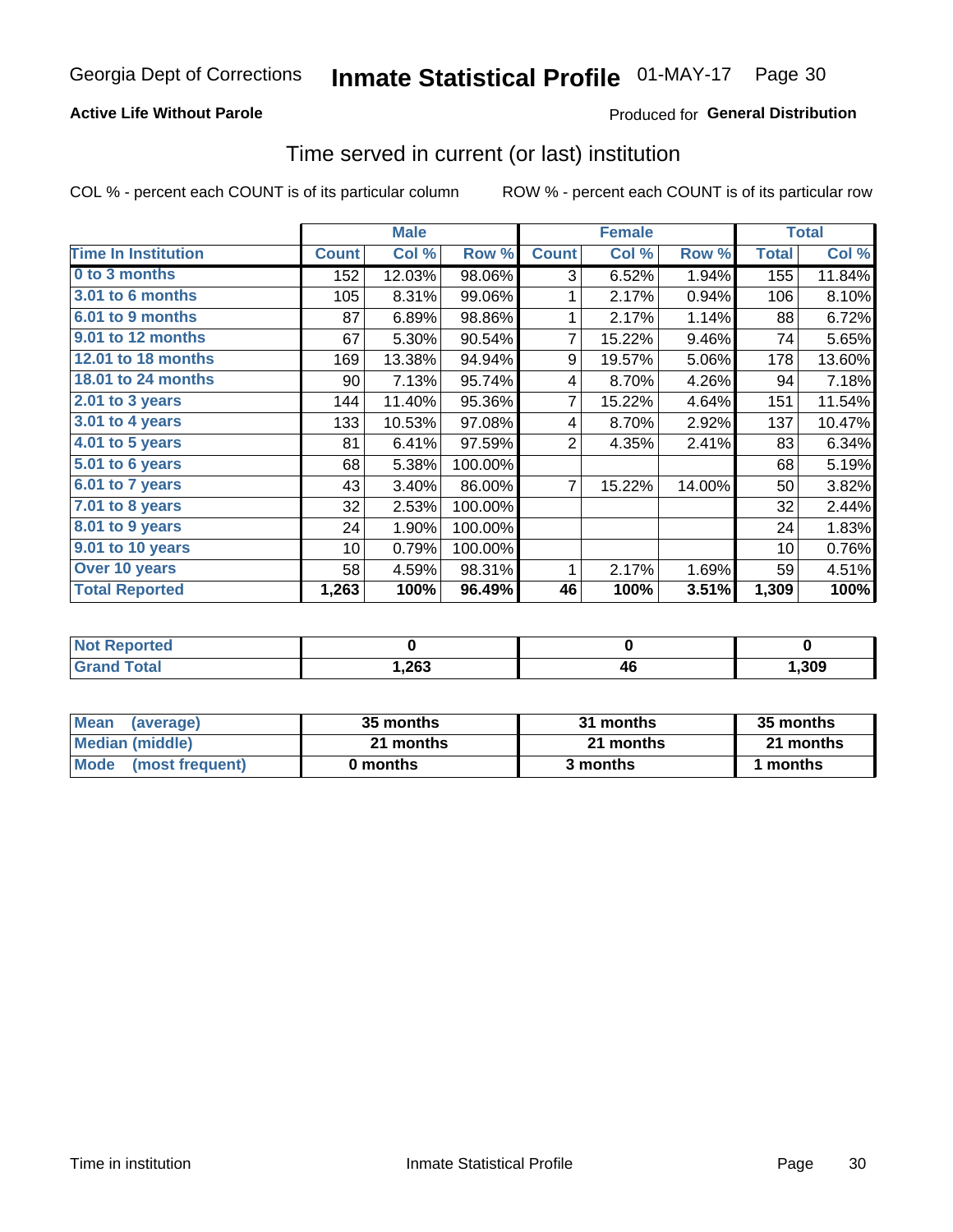## Inmate Statistical Profile 01-MAY-17 Page 31

#### **Active Life Without Parole**

#### Produced for General Distribution

### Highest grade level attained

COL % - percent each COUNT is of its particular column

|                              |                         | <b>Male</b> |         |                 | <b>Female</b> |        |                         | <b>Total</b> |
|------------------------------|-------------------------|-------------|---------|-----------------|---------------|--------|-------------------------|--------------|
| <b>Grade Level</b>           | <b>Count</b>            | Col %       | Row %   | <b>Count</b>    | Col %         | Row %  | <b>Total</b>            | Col %        |
| No school at all             | 2                       | 0.20%       | 100.00% |                 |               |        | 2                       | 0.20%        |
| Grade 1                      | 1                       | 0.10%       | 100.00% |                 |               |        | 1                       | 0.10%        |
| <b>Grade 2</b>               | 1                       | 0.10%       | 100.00% |                 |               |        | $\mathbf 1$             | 0.10%        |
| Grade 3                      | 3                       | 0.30%       | 100.00% |                 |               |        | 3                       | 0.29%        |
| <b>Grade 4</b>               | 3                       | 0.30%       | 100.00% |                 |               |        | 3                       | 0.29%        |
| Grade 5                      | 1                       | 0.10%       | 100.00% |                 |               |        | 1                       | 0.10%        |
| Grade 6                      | 9                       | 0.90%       | 100.00% |                 |               |        | 9                       | 0.88%        |
| <b>Grade 7</b>               | 36                      | 3.62%       | 100.00% |                 |               |        | 36                      | 3.53%        |
| Grade 8                      | 71                      | 7.14%       | 98.61%  | 1               | 4.17%         | 1.39%  | 72                      | 7.07%        |
| Grade 9                      | 130                     | 13.07%      | 97.74%  | 3               | 12.50%        | 2.26%  | 133                     | 13.05%       |
| Grade 10                     | 195                     | 19.60%      | 97.01%  | 6               | 25.00%        | 2.99%  | 201                     | 19.73%       |
| Grade 11                     | 167                     | 16.78%      | 98.82%  | $\overline{2}$  | 8.33%         | 1.18%  | 169                     | 16.58%       |
| <b>Grade 12 or GED</b>       | 237                     | 23.82%      | 96.73%  | 8               | 33.33%        | 3.27%  | 245                     | 24.04%       |
| Some tech school             | 12                      | 1.21%       | 92.31%  | 1               | 4.17%         | 7.69%  | 13                      | 1.28%        |
| <b>Completed tech school</b> | 15                      | 1.51%       | 100.00% |                 |               |        | 15                      | 1.47%        |
| College, 1 year              | 35                      | 3.52%       | 97.22%  | 1               | 4.17%         | 2.78%  | 36                      | 3.53%        |
| College, 2 year              | 38                      | 3.82%       | 97.44%  | 1               | 4.17%         | 2.56%  | 39                      | 3.83%        |
| College, 3 year              | 14                      | 1.41%       | 100.00% |                 |               |        | 14                      | 1.37%        |
| <b>Bachelor's degree</b>     | 17                      | 1.71%       | 100.00% |                 |               |        | 17                      | 1.67%        |
| <b>Master's degree</b>       | $\overline{\mathbf{4}}$ | 0.40%       | 100.00% |                 |               |        | $\overline{\mathbf{4}}$ | 0.39%        |
| Ph.D. degree                 | 1                       | 0.10%       | 50.00%  | 1               | 4.17%         | 50.00% | $\overline{2}$          | 0.20%        |
| Law degree                   | $\overline{2}$          | 0.20%       | 100.00% |                 |               |        | $\overline{2}$          | 0.20%        |
| <b>Medical degree</b>        | 1                       | 0.10%       | 100.00% |                 |               |        | 1                       | 0.10%        |
| <b>Total Reported</b>        | 995                     | 100%        | 97.64%  | $\overline{24}$ | 100.0%        | 2.36%  | 1,019                   | 100%         |

| TEO | 268  | ne.<br>▵▴ | 290  |
|-----|------|-----------|------|
|     | ,263 | 46        | ,309 |

| <b>Mean</b><br>(average) | 10.74           | 11.38           | 10.76             |
|--------------------------|-----------------|-----------------|-------------------|
| Median (middle)          | Grade 11        | Other           | Grade 11          |
| Mode<br>(most frequent)  | Grade 12 or GED | Grade 12 or GED | I Grade 12 or GED |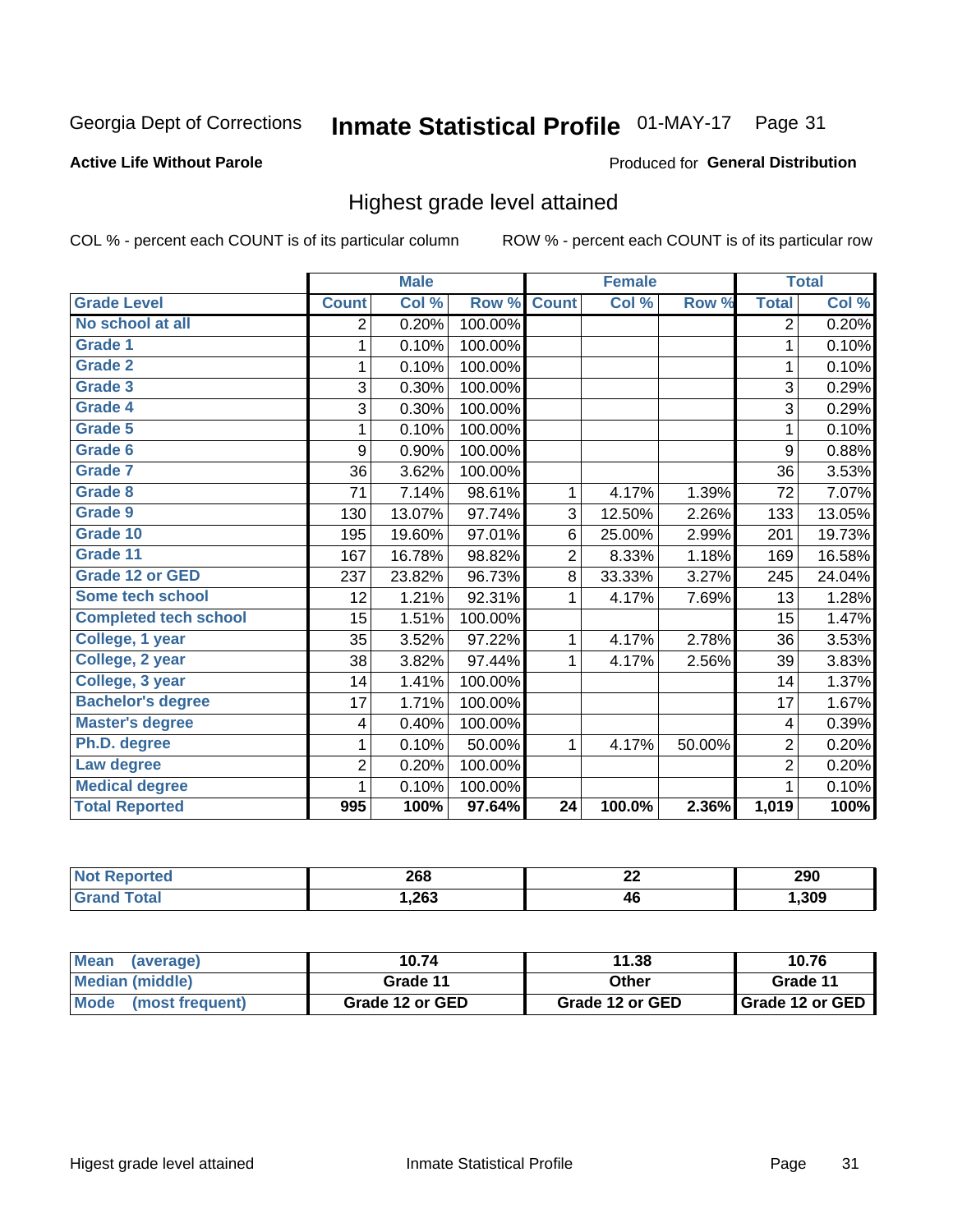## Inmate Statistical Profile 01-MAY-17 Page 32

#### **Active Life Without Parole**

#### **Produced for General Distribution**

## Culture fair IQ scores

COL % - percent each COUNT is of its particular column

|                       | <b>Male</b>     |        | <b>Female</b>      |    |        | <b>Total</b> |              |        |
|-----------------------|-----------------|--------|--------------------|----|--------|--------------|--------------|--------|
| <b>IQ Scores</b>      | <b>Count</b>    | Col %  | <b>Row % Count</b> |    | Col %  | Row %        | <b>Total</b> | Col %  |
| $60 - 69$             | 39 <sub>1</sub> | 3.48%  | 97.50%             |    | 2.86%  | 2.50%        | 40           | 3.46%  |
| $70 - 79$             | 88              | 7.86%  | 97.78%             | 2  | 5.71%  | 2.22%        | 90           | 7.79%  |
| $80 - 89$             | 152             | 13.57% | 96.20%             | 6  | 17.14% | $3.80\%$     | 158          | 13.68% |
| $90 - 99$             | 278             | 24.82% | 95.53%             | 13 | 37.14% | 4.47%        | 291          | 25.19% |
| $100 - 109$           | 315             | 28.13% | 98.13%             | 6  | 17.14% | 1.87%        | 321          | 27.79% |
| $110 - 119$           | 205             | 18.30% | 98.56%             | 3  | 8.57%  | 1.44%        | 208          | 18.01% |
| $120 - 129$           | 41              | 3.66%  | 93.18%             | 3  | 8.57%  | 6.82%        | 44           | 3.81%  |
| $130 - 139$           | 2               | 0.18%  | 66.67%             | 1  | 2.86%  | 33.33%       | 3            | 0.26%  |
| <b>Total Reported</b> | 1,120           | 100%   | 96.97%             | 35 | 100%   | 3.03%        | 1,155        | 100%   |

| <b>Not Reported</b>         | 121<br>ו טו |    | 138   |
|-----------------------------|-------------|----|-------|
| <b>Not Valid (under 60)</b> | . .<br>. .  |    | 16    |
| <b>Grand Total</b>          | .263        | 46 | 1,309 |

| <b>Mean</b><br>(average) | 98  | 98  | 98 |
|--------------------------|-----|-----|----|
| Median (middle)          | 100 | 96  | 99 |
| Mode (most frequent)     | 99  | 102 | 99 |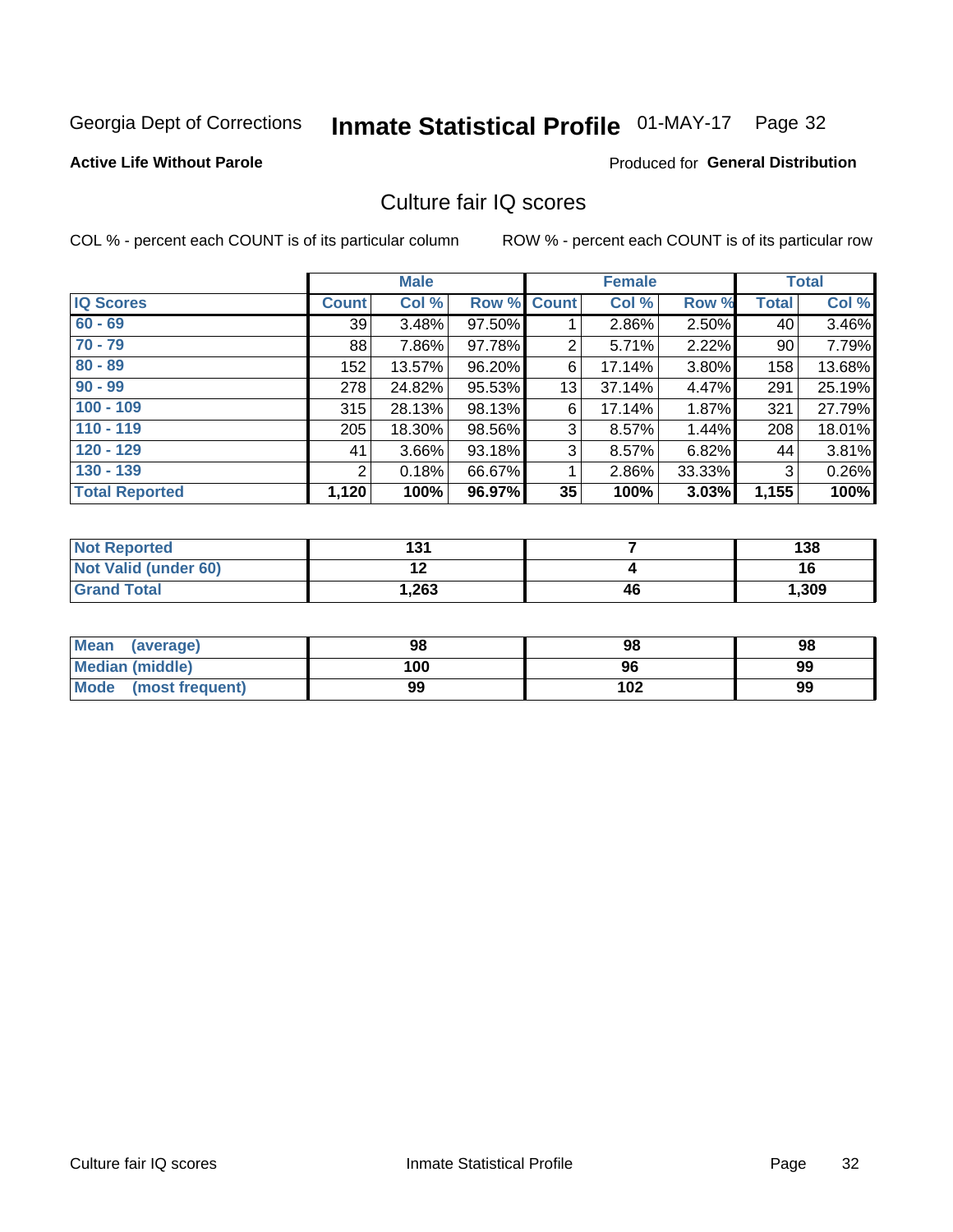## Inmate Statistical Profile 01-MAY-17 Page 33

#### **Active Life Without Parole**

#### Produced for General Distribution

## Wide Range Achievement Test (WRAT) reading score

COL % - percent each COUNT is of its particular column

| <b>WRAT Reading Score</b> |              | <b>Male</b> |         |                | <b>Female</b> | <b>Total</b> |              |        |
|---------------------------|--------------|-------------|---------|----------------|---------------|--------------|--------------|--------|
|                           | <b>Count</b> | Col %       | Row %   | <b>Count</b>   | Col %         | Row %        | <b>Total</b> | Col %  |
| $0.1$ to $0.9$            | 26           | 2.25%       | 100.00% |                |               |              | 26           | 2.17%  |
| 1.0 to 1.9                | 16           | 1.38%       | 100.00% |                |               |              | 16           | 1.34%  |
| 2.0 to 2.9                | 41           | 3.54%       | 95.35%  | $\overline{2}$ | 5.13%         | 4.65%        | 43           | 3.59%  |
| 3.0 to 3.9                | 73           | 6.30%       | 96.05%  | 3              | 7.69%         | 3.95%        | 76           | 6.35%  |
| 4.0 to 4.9                | 90           | 7.77%       | 96.77%  | 3              | 7.69%         | 3.23%        | 93           | 7.77%  |
| 5.0 to 5.9                | 106          | 9.15%       | 98.15%  | $\overline{2}$ | 5.13%         | 1.85%        | 108          | 9.02%  |
| 6.0 to 6.9                | 100          | 8.64%       | 98.04%  | $\overline{2}$ | 5.13%         | 1.96%        | 102          | 8.52%  |
| 7.0 to 7.9                | 34           | 2.94%       | 100.00% |                |               |              | 34           | 2.84%  |
| 8.0 to 8.9                | 89           | 7.69%       | 97.80%  | $\overline{2}$ | 5.13%         | 2.20%        | 91           | 7.60%  |
| 9.0 to 9.9                | 69           | 5.96%       | 97.18%  | $\overline{2}$ | 5.13%         | 2.82%        | 71           | 5.93%  |
| 10.0 to 10.9              | 62           | 5.35%       | 98.41%  | 1              | 2.56%         | 1.59%        | 63           | 5.26%  |
| 11.0 to 11.9              | 119          | 10.28%      | 95.20%  | 6              | 15.38%        | 4.80%        | 125          | 10.44% |
| 12.0 to 12.9              | 279          | 24.09%      | 95.55%  | 13             | 33.33%        | 4.45%        | 292          | 24.39% |
| 13                        | 54           | 4.66%       | 94.74%  | 3              | 7.69%         | 5.26%        | 57           | 4.76%  |
| <b>Total Reported</b>     | 1,158        | 100%        | 96.74%  | 39             | 100%          | 3.26%        | 1,197        | 100%   |

| <b>Not Reported</b> | 105   |    | $\overline{A}$<br>. |
|---------------------|-------|----|---------------------|
| Total               | .,263 | 46 | , 309               |

| <b>Mean</b><br>(average) | 8.60       | 9.57        | 8.63 |
|--------------------------|------------|-------------|------|
| Median (middle)          | י ה<br>J.Z | 11 J<br>1.Z | 9.2  |
| Mode<br>(most frequent)  | 12.9       | 12.9        | 12.9 |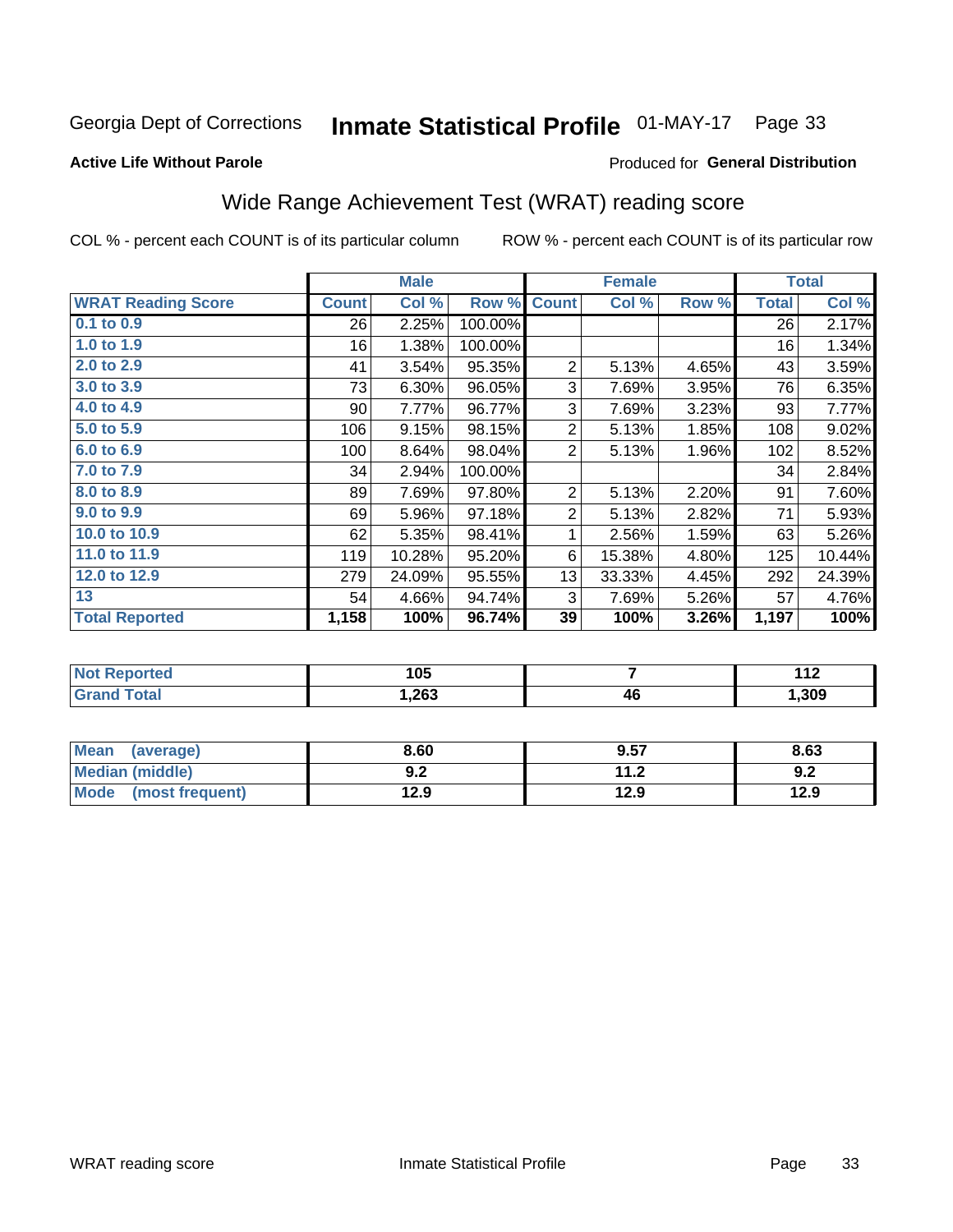#### **Inmate Statistical Profile 01-MAY-17** Page 34

#### **Active Life Without Parole**

#### Produced for General Distribution

## Wide Range Achievement Test (WRAT) math score

COL % - percent each COUNT is of its particular column

|                              | <b>Male</b>     |        |         |                | <b>Female</b> | <b>Total</b> |              |          |
|------------------------------|-----------------|--------|---------|----------------|---------------|--------------|--------------|----------|
| <b>WRAT Mathematic Score</b> | <b>Count</b>    | Col %  | Row %   | <b>Count</b>   | Col %         | Row %        | <b>Total</b> | Col %    |
| $0.1$ to $0.9$               | 3               | 0.26%  | 100.00% |                |               |              | 3            | 0.25%    |
| 1.0 to 1.9                   | 9               | 0.78%  | 100.00% |                |               |              | 9            | 0.75%    |
| 2.0 to 2.9                   | 26              | 2.25%  | 96.30%  | 1              | 2.56%         | 3.70%        | 27           | 2.26%    |
| 3.0 to 3.9                   | 62              | 5.35%  | 96.88%  | $\overline{2}$ | 5.13%         | 3.13%        | 64           | 5.35%    |
| 4.0 to 4.9                   | 127             | 10.97% | 96.95%  | 4              | 10.26%        | 3.05%        | 131          | 10.94%   |
| 5.0 to 5.9                   | 157             | 13.56% | 98.13%  | 3              | 7.69%         | 1.88%        | 160          | 13.37%   |
| $6.0$ to $6.9$               | 257             | 22.19% | 97.72%  | 6              | 15.38%        | 2.28%        | 263          | 21.97%   |
| 7.0 to 7.9                   | 115             | 9.93%  | 97.46%  | 3              | 7.69%         | 2.54%        | 118          | $9.86\%$ |
| 8.0 to 8.9                   | 113             | 9.76%  | 97.41%  | 3              | 7.69%         | 2.59%        | 116          | 9.69%    |
| 9.0 to 9.9                   | 90 <sub>1</sub> | 7.77%  | 95.74%  | 4              | 10.26%        | 4.26%        | 94           | 7.85%    |
| 10.0 to 10.9                 | 27              | 2.33%  | 100.00% |                |               |              | 27           | 2.26%    |
| 11.0 to 11.9                 | 41              | 3.54%  | 97.62%  | 1              | 2.56%         | 2.38%        | 42           | 3.51%    |
| 12.0 to 12.9                 | 124             | 10.71% | 91.85%  | 11             | 28.21%        | 8.15%        | 135          | 11.28%   |
| 13                           |                 | 0.60%  | 87.50%  | 1              | 2.56%         | 12.50%       | 8            | 0.67%    |
| <b>Total Reported</b>        | 1,158           | 100%   | 96.74%  | 39             | 100%          | 3.26%        | 1,197        | 100.0%   |

| . <eportea< th=""><th>105</th><th></th><th><math>\sim</math><br/>.</th></eportea<> | 105   |    | $\sim$<br>. |
|------------------------------------------------------------------------------------|-------|----|-------------|
| 'otal                                                                              | 1,263 | 46 | ,309        |

| <b>Mean</b><br>(average) | 7.35 | 8.53 | 7.39 |
|--------------------------|------|------|------|
| Median (middle)          | 6.9  |      | 6.9  |
| Mode<br>(most frequent)  | l2.9 | 12.9 | 12.9 |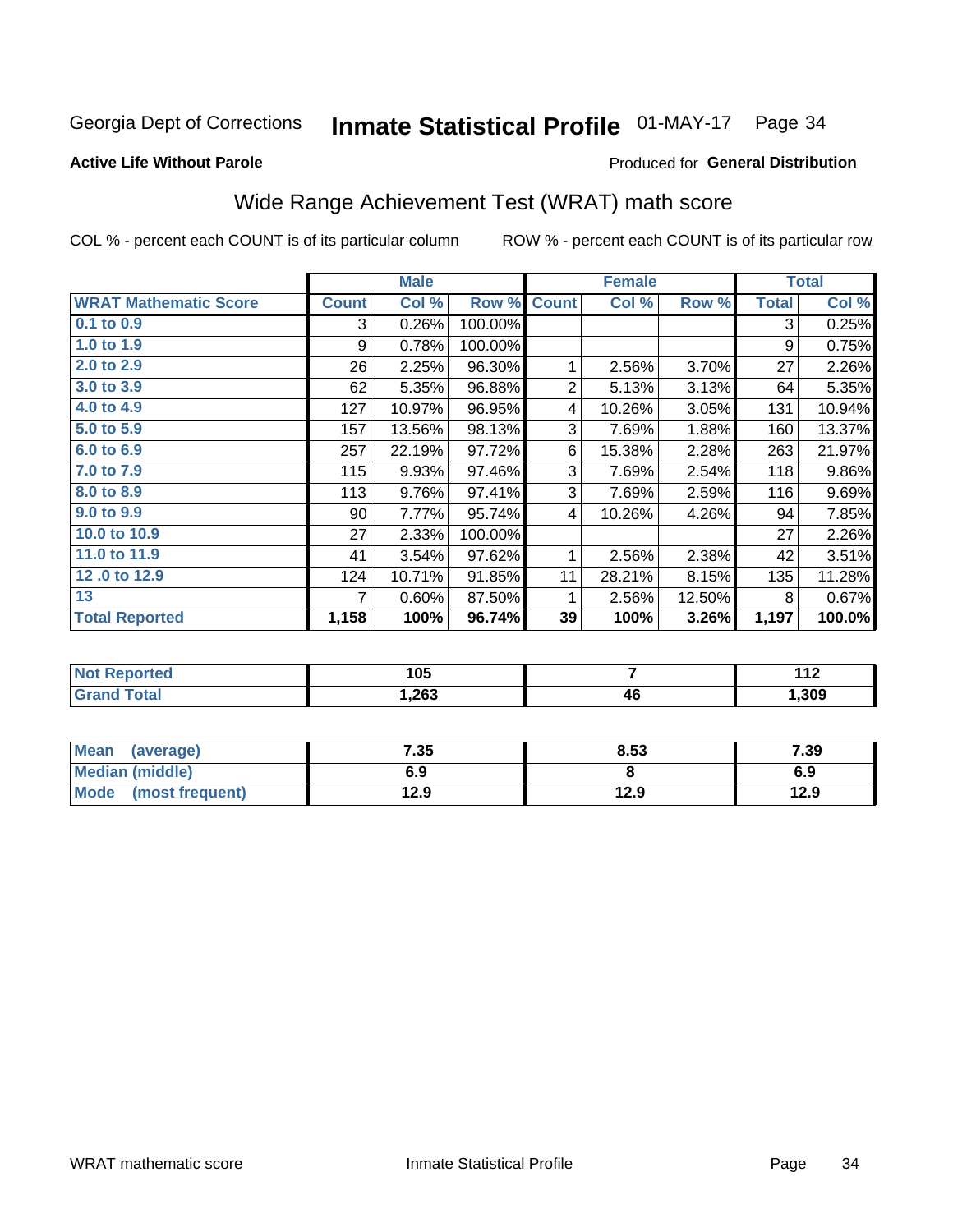#### Inmate Statistical Profile 01-MAY-17 Page 35

#### **Active Life Without Parole**

#### Produced for General Distribution

## Wide Range Achievement Test (WRAT) spelling score

COL % - percent each COUNT is of its particular column

|                            |              | <b>Male</b> |         | <b>Female</b>  |        |       | <b>Total</b> |        |
|----------------------------|--------------|-------------|---------|----------------|--------|-------|--------------|--------|
| <b>WRAT Spelling Score</b> | <b>Count</b> | Col %       | Row %   | <b>Count</b>   | Col %  | Row % | <b>Total</b> | Col %  |
| $0.1$ to $0.9$             | 19           | 1.64%       | 100.00% |                |        |       | 19           | 1.59%  |
| 1.0 to 1.9                 | 33           | 2.85%       | 100.00% |                |        |       | 33           | 2.76%  |
| 2.0 to 2.9                 | 51           | 4.41%       | 96.23%  | $\overline{2}$ | 5.13%  | 3.77% | 53           | 4.44%  |
| 3.0 to 3.9                 | 70           | 6.06%       | 97.22%  | $\overline{2}$ | 5.13%  | 2.78% | 72           | 6.03%  |
| 4.0 to 4.9                 | 71           | 6.14%       | 98.61%  | 1              | 2.56%  | 1.39% | 72           | 6.03%  |
| 5.0 to 5.9                 | 133          | 11.51%      | 99.25%  | 1              | 2.56%  | 0.75% | 134          | 11.21% |
| 6.0 to 6.9                 | 107          | 9.26%       | 99.07%  | 1              | 2.56%  | 0.93% | 108          | 9.04%  |
| 7.0 to 7.9                 | 100          | 8.65%       | 97.09%  | 3              | 7.69%  | 2.91% | 103          | 8.62%  |
| 8.0 to 8.9                 | 101          | 8.74%       | 97.12%  | 3              | 7.69%  | 2.88% | 104          | 8.70%  |
| 9.0 to 9.9                 | 63           | 5.45%       | 100.00% |                |        |       | 63           | 5.27%  |
| 10.0 to 10.9               | 57           | 4.93%       | 100.00% |                |        |       | 57           | 4.77%  |
| 11.0 to 11.9               | 79           | 6.83%       | 94.05%  | 5              | 12.82% | 5.95% | 84           | 7.03%  |
| 12.0 to 12.9               | 243          | 21.02%      | 92.40%  | 20             | 51.28% | 7.60% | 263          | 22.01% |
| 13                         | 29           | 2.51%       | 96.67%  | 1              | 2.56%  | 3.33% | 30           | 2.51%  |
| <b>Total Reported</b>      | 1,156        | 100%        | 96.74%  | 39             | 100%   | 3.26% | 1,195        | 100.0% |

| <b>Not Reported</b>   | 107  |    | 114  |
|-----------------------|------|----|------|
| <b>Total</b><br>Grand | 263, | 46 | ,309 |

| <b>Mean</b><br>(average) | 8.09 | 10.29 | 8.16 |
|--------------------------|------|-------|------|
| Median (middle)          | . о  | 12.3  | ი.ა  |
| Mode<br>(most frequent)  | 12.9 | 12.9  | 12.9 |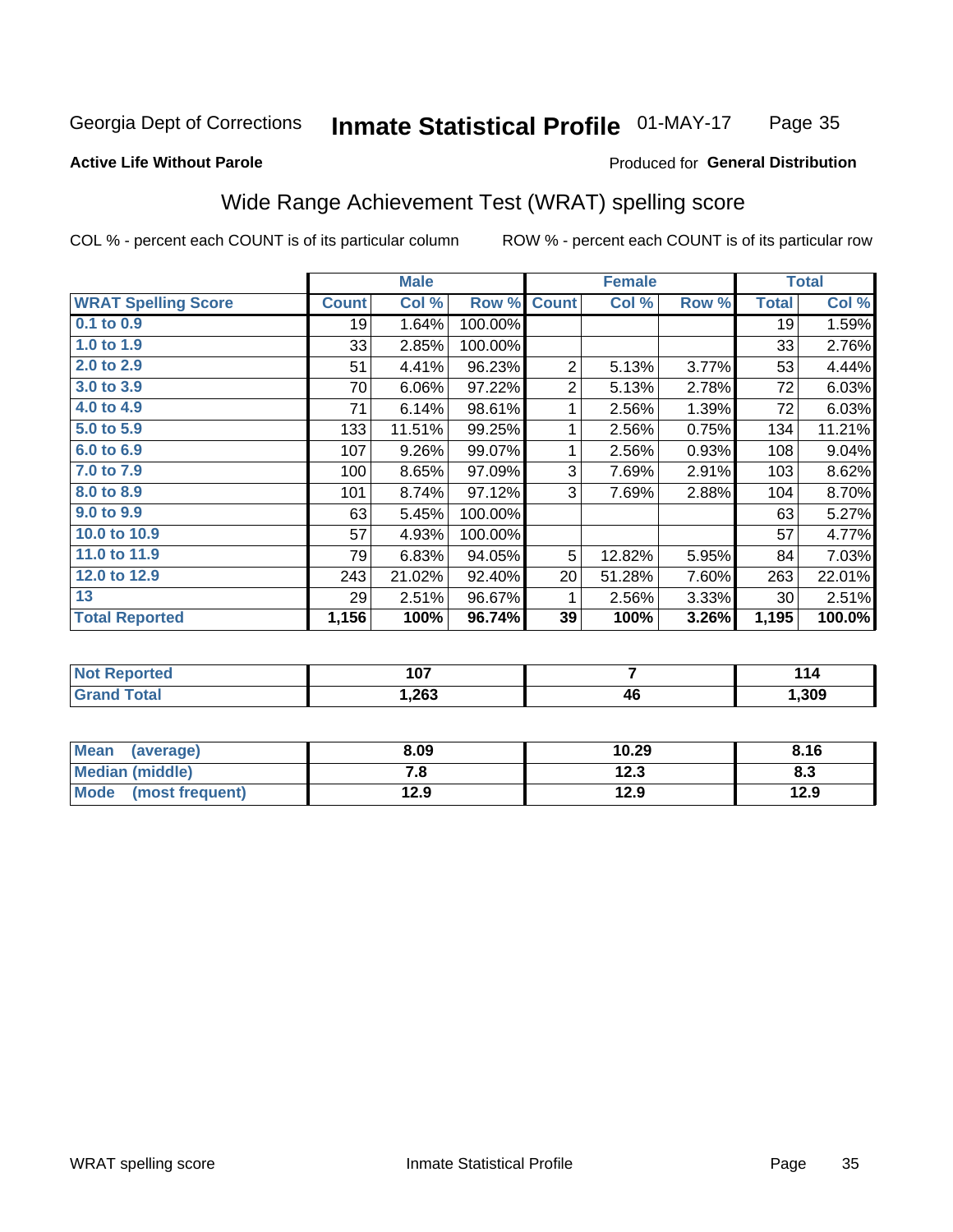## Inmate Statistical Profile 01-MAY-17 Page 36

#### **Active Life Without Parole**

#### **Produced for General Distribution**

## Current / last mental health treatment level

COL % - percent each COUNT is of its particular column

|                                    |              | <b>Male</b> |           |              | <b>Female</b> |        |                 | <b>Total</b> |
|------------------------------------|--------------|-------------|-----------|--------------|---------------|--------|-----------------|--------------|
| <b>Mental Health Treatment Lev</b> | <b>Count</b> | Col%        | Row %     | <b>Count</b> | Col %         | Row %  | Total           | Col %        |
| 1 No problem at current time       | 251          | 44.74%      | $96.91\%$ | 8            | 21.05%        | 3.09%  | 259             | 43.24%       |
| 2 Receiving outpatient             | 233          | 41.53%      | 89.27%    | 28           | 73.68%        | 10.73% | 261             | 43.57%       |
| <b>Treatment</b>                   |              |             |           |              |               |        |                 |              |
| 3 Inpatient, moderate              | 64           | 11.41%      | 96.97%    | 2            | 5.26%         | 3.03%  | 66              | 11.02%       |
| Treatment                          |              |             |           |              |               |        |                 |              |
| 4 Inpatient, intensive             | 13           | $2.32\%$    | 100.00%   |              |               |        | 13 <sub>1</sub> | 2.17%        |
| <b>Treatment</b>                   |              |             |           |              |               |        |                 |              |
| <b>Total Evaluated</b>             | 561          | 100%        | 93.66%    | 38           | 100%          | 6.34%  | 599             | 100%         |

| Never had MH evaluation | 702    |    | 710  |
|-------------------------|--------|----|------|
| Total                   | 263. ا | 46 | ,309 |

| <b>Median (middle)</b>         | <b>Receiving outpatient</b><br>treatment | <b>Receiving outpatient</b><br>treatment | <b>Receiving</b><br>outpatient<br>treatment |  |
|--------------------------------|------------------------------------------|------------------------------------------|---------------------------------------------|--|
| <b>Mode</b><br>(most frequent) | No problem at current time               | <b>Receiving outpatient</b><br>treatment | <b>Receiving</b><br>outpatient<br>treatment |  |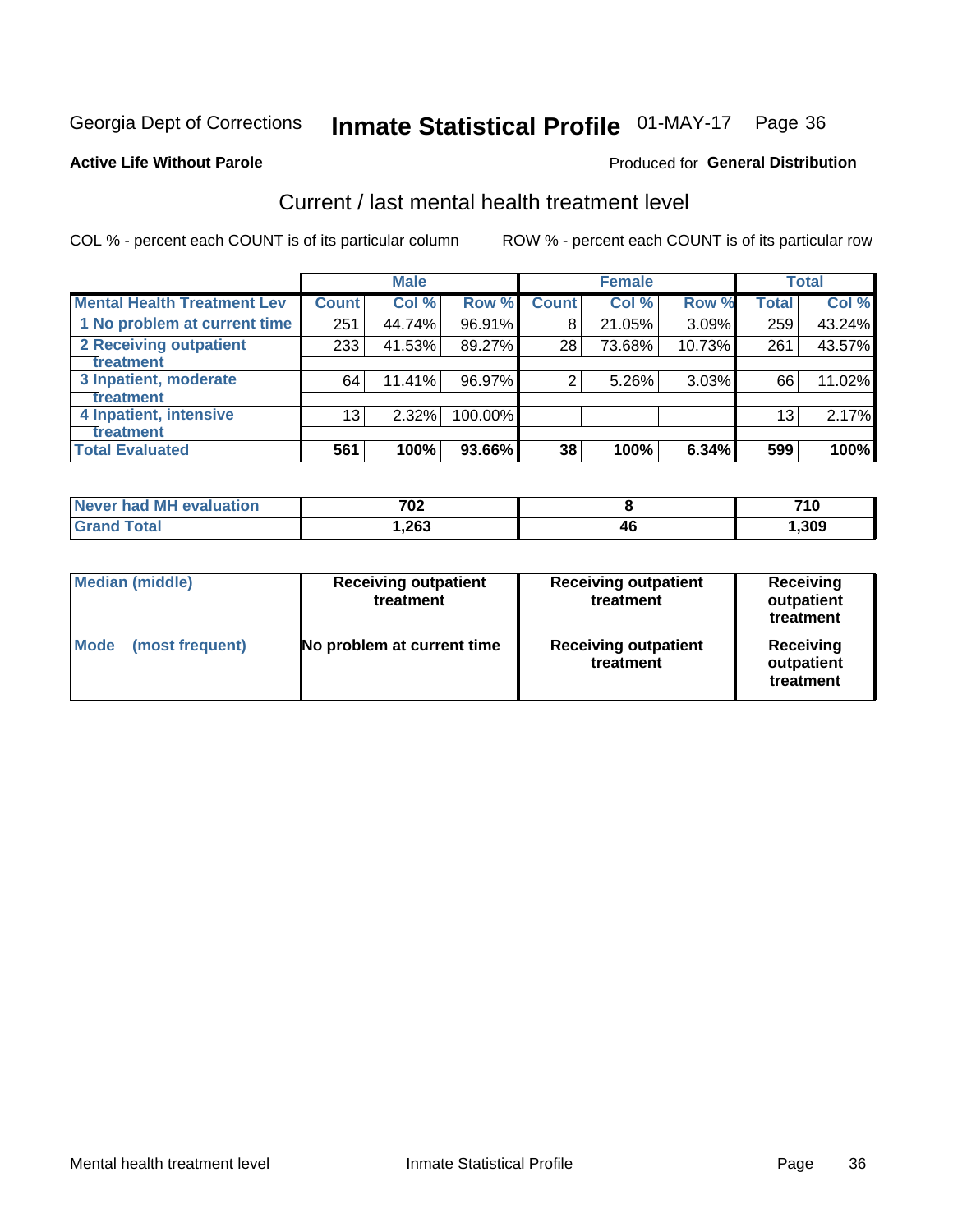#### Inmate Statistical Profile 01-MAY-17 Page 37

#### **Active Life Without Parole**

#### Produced for General Distribution

## PULHESDWIT medical scale - 'P' overall condition ('P'hysical)

COL % - percent each COUNT is of its particular column

|                                  |              | <b>Male</b> |             |    | <b>Female</b> |       |              | <b>Total</b> |
|----------------------------------|--------------|-------------|-------------|----|---------------|-------|--------------|--------------|
| 'P' Overall Condition            | <b>Count</b> | Col %       | Row % Count |    | Col %         | Row % | <b>Total</b> | Col %        |
| 1 No medical illness             | 860          | 74.20%      | 97.51%      | 22 | 48.89%        | 2.49% | 882          | 73.26%       |
| 2 Well-controlled chronic        | 276          | 23.81%      | 92.62%      | 22 | 48.89%        | 7.38% | 298          | 24.75%       |
| <b>lillness</b>                  |              |             |             |    |               |       |              |              |
| 3 Poorly-controlled chronic      | 22           | 1.90%       | 95.65%      |    | 2.22%         | 4.35% | 23           | 1.91%        |
| <b>illness</b>                   |              |             |             |    |               |       |              |              |
| 4 Significant problems requiring |              | 0.09%       | 100.00%     |    |               |       |              | 0.08%        |
| special housing                  |              |             |             |    |               |       |              |              |
| <b>Total Reported</b>            | 1,159        | 100%        | 96.26%      | 45 | 100%          | 3.74% | 1,204        | 100%         |

| , Uʻ<br>___   |                    | 1 N F<br>טע |
|---------------|--------------------|-------------|
| 262<br>. د0∠, | $\mathbf{u}$<br>41 | .309        |

| <b>Mode</b> | (most frequent) | 1 No medical illness | 2 Well-controlled chronic<br>illness | 1 No medical<br>illness |
|-------------|-----------------|----------------------|--------------------------------------|-------------------------|
|-------------|-----------------|----------------------|--------------------------------------|-------------------------|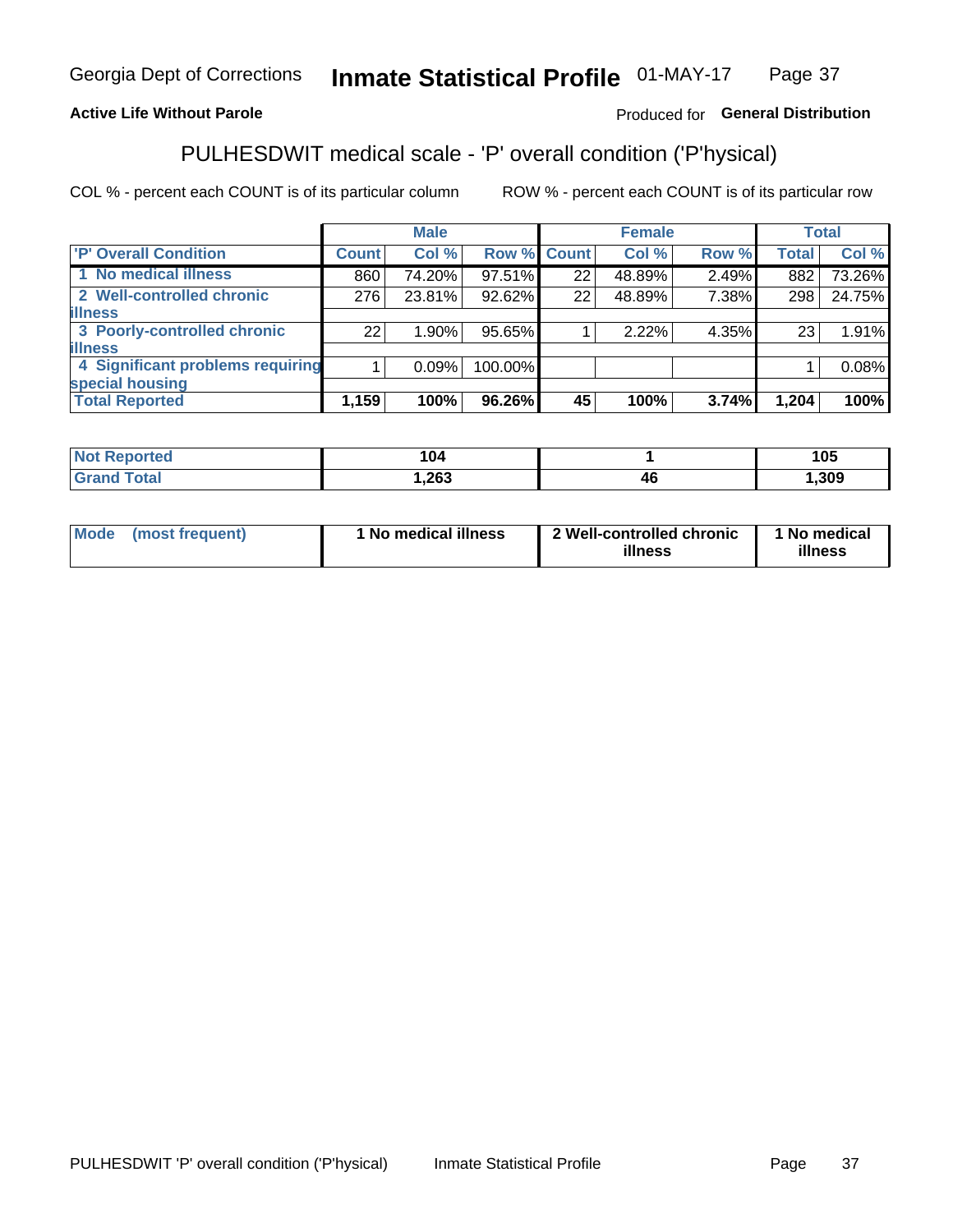#### **Active Life Without Parole**

#### Produced for General Distribution

## PULHESDWIT medical scale - 'U' upper body

COL % - percent each COUNT is of its particular column

|                              |              | <b>Male</b> |         |              | <b>Female</b> |       |              | <b>Total</b> |
|------------------------------|--------------|-------------|---------|--------------|---------------|-------|--------------|--------------|
| <b>'U' Upper Body</b>        | <b>Count</b> | Col %       | Row %   | <b>Count</b> | Col %         | Row % | <b>Total</b> | Col %        |
| 1 Upper bones, joints,       | 1,095        | 94.56%      | 96.48%  | 40           | 88.89%        | 3.52% | 1,135        | 94.35%       |
| muscles all OK               |              |             |         |              |               |       |              |              |
| 2 One or both arms minimally | 55           | 4.75%       | 91.67%  | 5            | 11.11%        | 8.33% | 60           | 4.99%        |
| limited                      |              |             |         |              |               |       |              |              |
| 3 One or both arms           | 5            | 0.43%       | 100.00% |              |               |       | 5            | 0.42%        |
| moderately limited           |              |             |         |              |               |       |              |              |
| 4 One arm disabled,          | 2            | 0.17%       | 100.00% |              |               |       | 2            | 0.17%        |
| paralyzed, or amputated      |              |             |         |              |               |       |              |              |
| 5 Both arms disabled,        |              | 0.09%       | 100.00% |              |               |       |              | 0.08%        |
| paralyzed, or amputated      |              |             |         |              |               |       |              |              |
| <b>Total Reported</b>        | 1,158        | 100%        | 96.26%  | 45           | 100%          | 3.74% | 1,203        | 100.0%       |

| <b>Not Reported</b>          | 105   |    | 106   |
|------------------------------|-------|----|-------|
| <b>Total</b><br><b>Grand</b> | 1,263 | 4Ł | , 309 |

| Mode<br>(most frequent) | 1 Upper bones, joints,<br>muscles all OK | 1 Upper bones, joints,<br>muscles all OK | 1 Upper bones,<br>joints, muscles all<br>ΟK |
|-------------------------|------------------------------------------|------------------------------------------|---------------------------------------------|
|-------------------------|------------------------------------------|------------------------------------------|---------------------------------------------|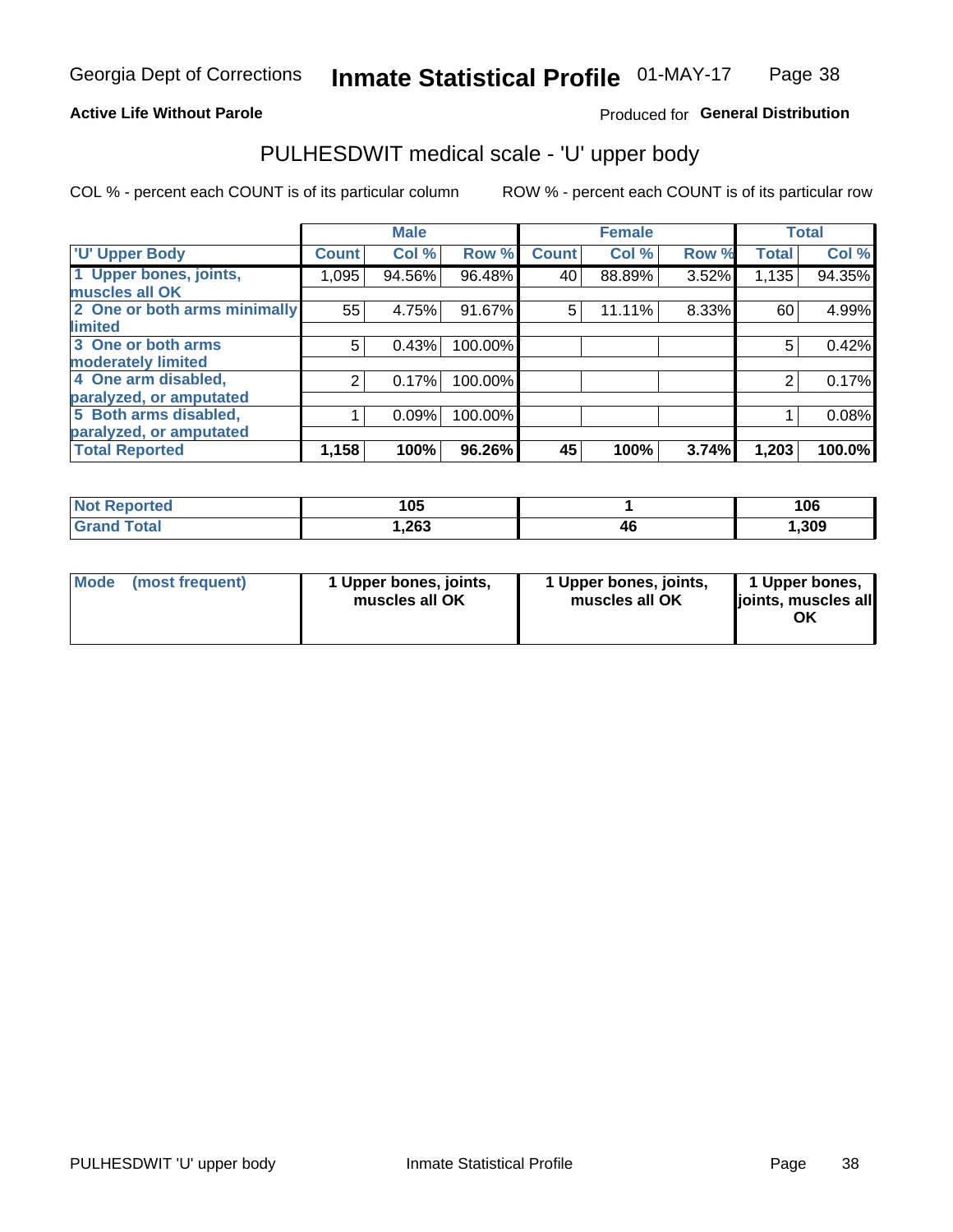#### **Active Life Without Parole**

#### Produced for General Distribution

## PULHESDWIT medical scale - 'L' lower body

COL % - percent each COUNT is of its particular column

|                                |                 | <b>Male</b> |           |              | <b>Female</b> |       |                 | <b>Total</b> |
|--------------------------------|-----------------|-------------|-----------|--------------|---------------|-------|-----------------|--------------|
| 'L' Lower Body                 | <b>Count</b>    | Col %       | Row %     | <b>Count</b> | Col %         | Row % | <b>Total</b>    | Col %        |
| 1 Lower bones, joints,         | 1,014           | 87.56%      | $96.48\%$ | 37           | 82.22%        | 3.52% | 1,051           | 87.36%       |
| muscles all OK                 |                 |             |           |              |               |       |                 |              |
| 2 One or both legs minimally   | 128             | 11.05%      | 94.81%    | 7            | 15.56%        | 5.19% | 135             | 11.22%       |
| limited                        |                 |             |           |              |               |       |                 |              |
| 3 One or both legs             | 12 <sub>2</sub> | 1.04%       | 92.31%    |              | 2.22%         | 7.69% | 13 <sub>1</sub> | 1.08%        |
| moderately limited             |                 |             |           |              |               |       |                 |              |
| 4 One leg disabled, paralyzed, | $\overline{4}$  | 0.35%       | 100.00%   |              |               |       | 4               | 0.33%        |
| or amputated                   |                 |             |           |              |               |       |                 |              |
| <b>Total Reported</b>          | 1,158           | 100%        | 96.26%    | 45           | 100%          | 3.74% | 1,203           | 100%         |

| <b>Not Reported</b> | 105  |    | 106  |
|---------------------|------|----|------|
| <b>Total</b>        | ,263 | тv | ,309 |

| Mode | (most frequent) | 1 Lower bones, joints,<br>muscles all OK | 1 Lower bones, joints,<br>muscles all OK | 1 Lower bones,<br>ljoints, muscles all<br>OK |
|------|-----------------|------------------------------------------|------------------------------------------|----------------------------------------------|
|------|-----------------|------------------------------------------|------------------------------------------|----------------------------------------------|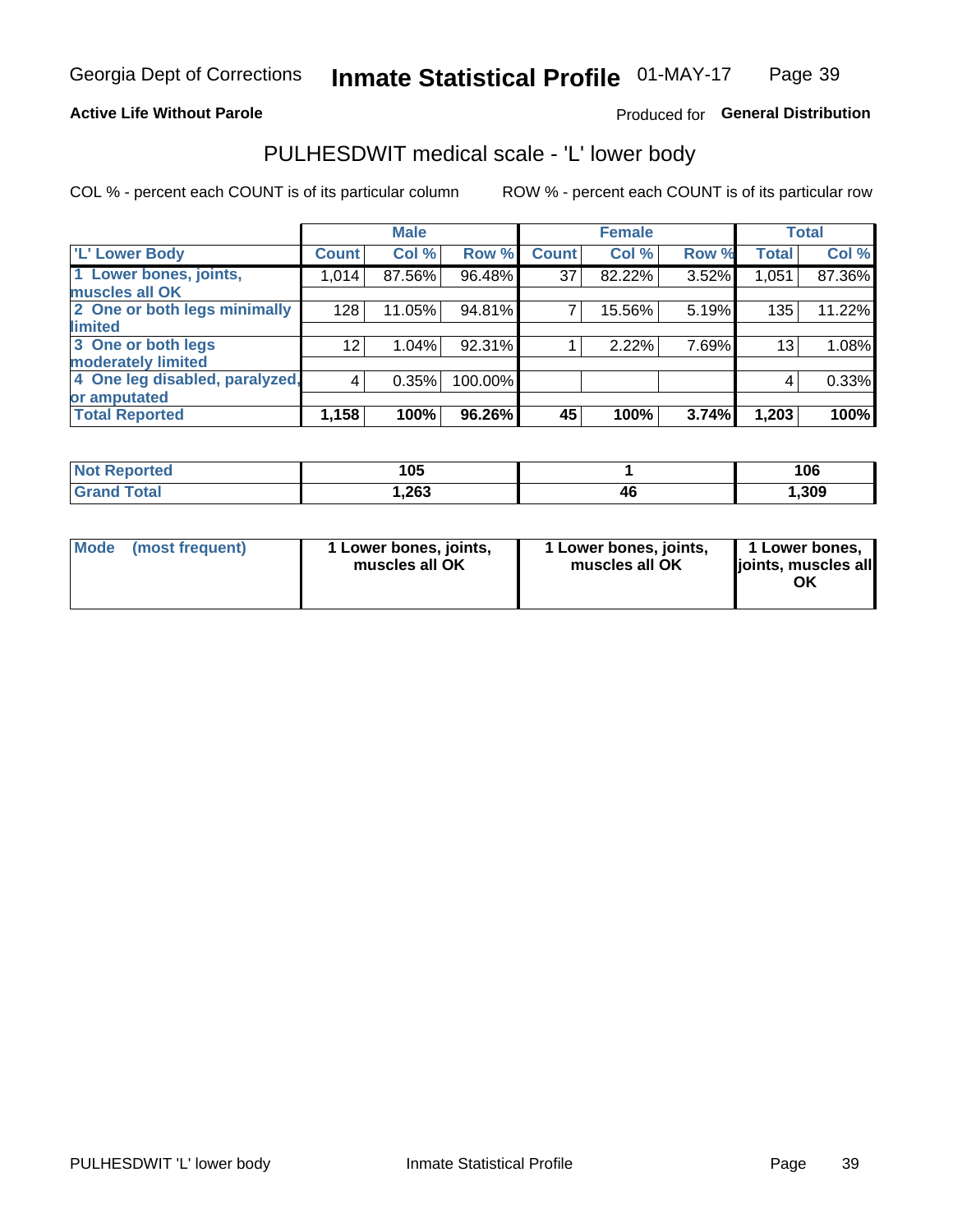#### **Active Life Without Parole**

Produced for General Distribution

### PULHESDWIT medical scale - 'H' hearing

COL % - percent each COUNT is of its particular column

|                                                               |              | <b>Male</b> |             |    | <b>Female</b> |       | <b>Total</b> |        |
|---------------------------------------------------------------|--------------|-------------|-------------|----|---------------|-------|--------------|--------|
| <b>H'</b> Hearing                                             | <b>Count</b> | Col %       | Row % Count |    | Col%          | Row % | <b>Total</b> | Col %  |
| 1 Normal hearing both ears                                    | 1,137        | 98.53%      | 96.19%      | 45 | 100.00%       | 3.81% | 1,182        | 98.58% |
| 2 Some loss in one ear with<br>other OK, or mild loss in both | 14           | 1.21%       | 100.00%     |    |               |       | 14           | 1.17%  |
| 3 Total loss in one ear with<br>mild loss in other            | 3            | 0.26%       | 100.00%     |    |               |       | 3            | 0.25%  |
| <b>Total Reported</b>                                         | 1,154        | 100%        | 96.25%      | 45 | 100%          | 3.75% | 1,199        | 100%   |

| <b>Not</b><br><b>Reported</b> | 109   |     | . .<br><u>. . 0</u> |
|-------------------------------|-------|-----|---------------------|
| Total                         | 1,263 | -46 | 1,309               |

| Mode (most frequent) | 1 Normal hearing both ears 1 Normal hearing both ears 1 Normal hearing | both ears |
|----------------------|------------------------------------------------------------------------|-----------|
|                      |                                                                        |           |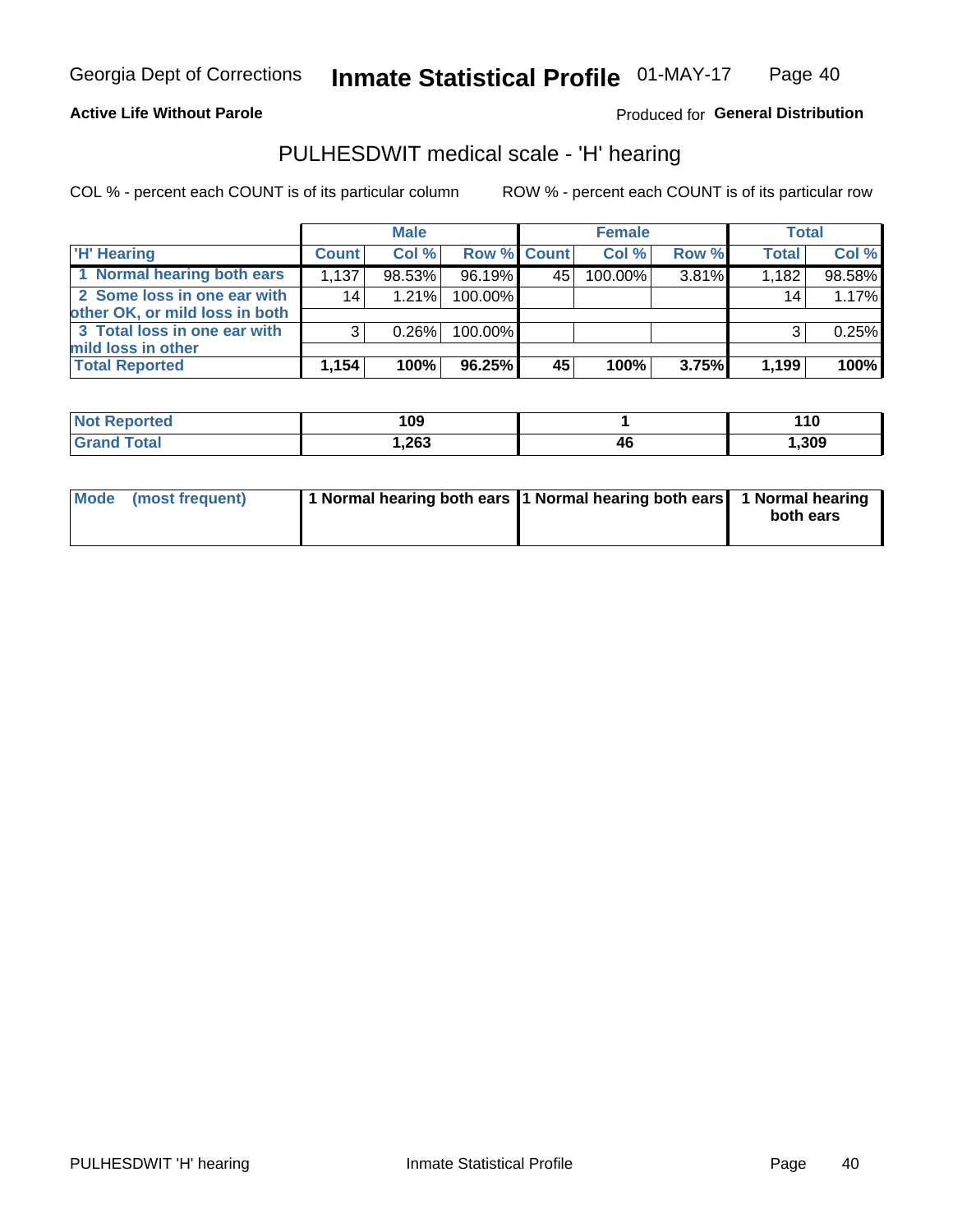#### **Active Life Without Parole**

#### Produced for General Distribution

### PULHESDWIT medical scale - 'E' vision

COL % - percent each COUNT is of its particular column

|                                |              | <b>Male</b> |             |    | <b>Female</b> |       |              | <b>Total</b> |
|--------------------------------|--------------|-------------|-------------|----|---------------|-------|--------------|--------------|
| <b>E' Vision</b>               | <b>Count</b> | Col %       | Row % Count |    | Col %         | Row % | <b>Total</b> | Col %        |
| 1 Correctable to 20/40 in both | 861          | 76.88%      | 97.73%      | 20 | 50.00%        | 2.27% | 881          | 75.95%       |
| eyes                           |              |             |             |    |               |       |              |              |
| 2 Correctable to 20/70 in one  | 236          | 21.07%      | 92.91%      | 18 | 45.00%        | 7.09% | 254          | 21.90%       |
| eye, may be blind in other     |              |             |             |    |               |       |              |              |
| 3 Correctable to 20/200 in one | 21           | 1.88%       | 91.30%      |    | 5.00%         | 8.70% | 23           | 1.98%        |
| eye, may be blind in other     |              |             |             |    |               |       |              |              |
| 4 One eye not correctable to   | 2            | 0.18%       | 100.00%     |    |               |       |              | 0.17%        |
| 20/200, other may be blind     |              |             |             |    |               |       |              |              |
| <b>Total Reported</b>          | 1,120        | 100%        | 96.55%      | 40 | 100%          | 3.45% | 1,160        | 100%         |

| <b>Not Reported</b>   | $\Lambda$<br>. |    | 149  |
|-----------------------|----------------|----|------|
| <b>Total</b><br>Grand | ,263           | 46 | ,309 |

| Mode (most frequent) | 1 Correctable to 20/40 in both<br>eves | 1 Correctable to 20/40 in   1 Correctable to<br>both eyes | 20/40 in both eyes |  |
|----------------------|----------------------------------------|-----------------------------------------------------------|--------------------|--|
|                      |                                        |                                                           |                    |  |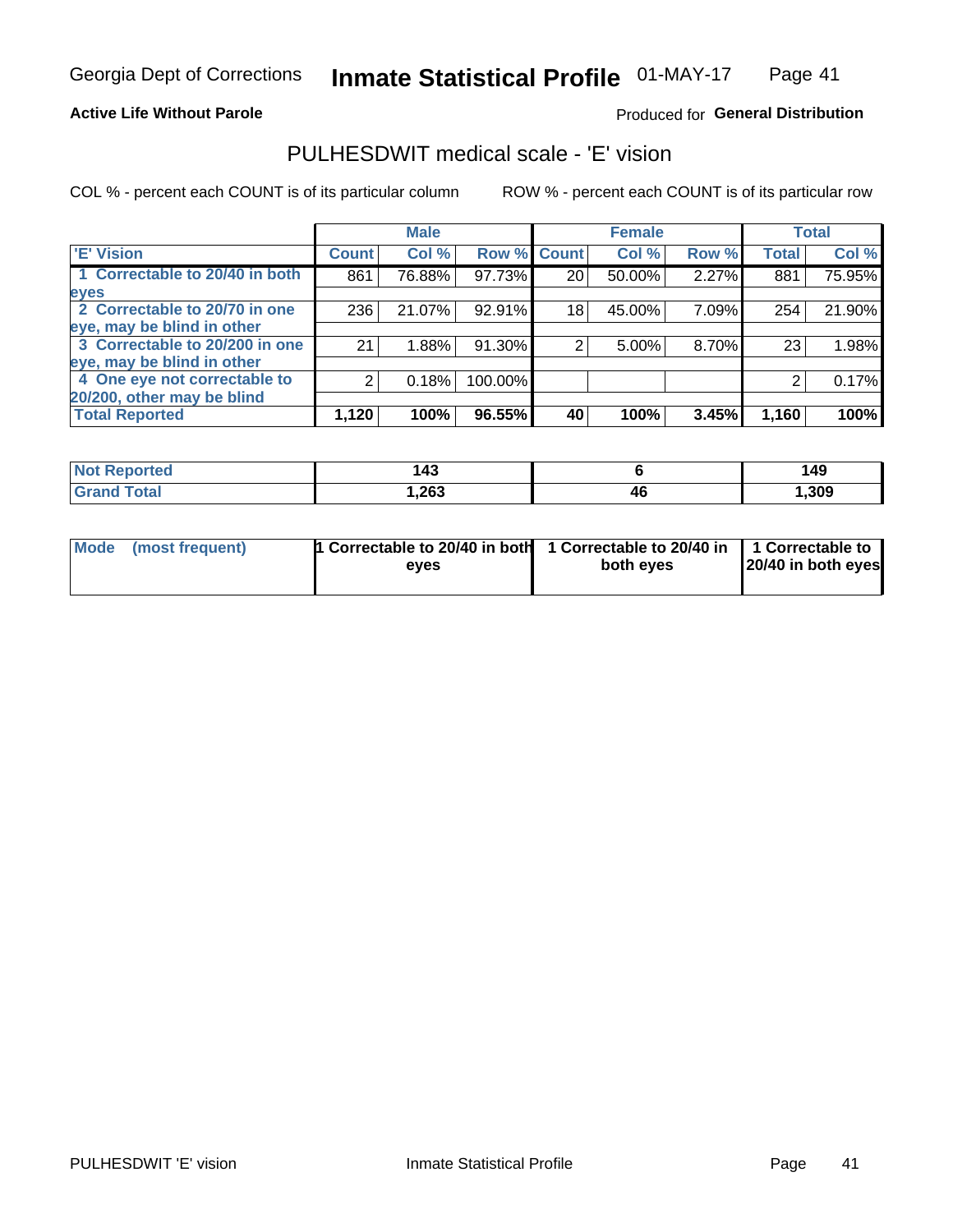#### **Active Life Without Parole**

#### Produced for General Distribution

## PULHESDWIT medical scale - 'S' pSychiatric

COL % - percent each COUNT is of its particular column

|                                 |              | <b>Male</b> |         |             | <b>Female</b> |        |              | <b>Total</b> |
|---------------------------------|--------------|-------------|---------|-------------|---------------|--------|--------------|--------------|
| 'S' pSychiatric                 | <b>Count</b> | Col %       |         | Row % Count | Col %         | Row %  | <b>Total</b> | Col %        |
| 1 No impairment or disorders    | 978          | 81.84%      | 98.89%  | 11          | 32.35%        | 1.11%  | 989          | 80.47%       |
| 2 Stable, or in remission, or   | 153          | 12.80%      | 87.43%  | 22          | 64.71%        | 12.57% | 175          | 14.24%       |
| mild impairment or retardation  |              |             |         |             |               |        |              |              |
| 3 Requires moderate inpatient   | 53           | 4.44%       | 98.15%  |             | 2.94%         | 1.85%  | 54           | 4.39%        |
| <b>treatment</b>                |              |             |         |             |               |        |              |              |
| 4 Requires intensive inpatient  | 9            | 0.75%       | 100.00% |             |               |        | 9            | 0.73%        |
| <b>treatment</b>                |              |             |         |             |               |        |              |              |
| 5 Requires Crisis Stabilization | 2            | 0.17%       | 100.00% |             |               |        | 2            | 0.16%        |
| Unit (CSU) inpatient care       |              |             |         |             |               |        |              |              |
| <b>Total Reported</b>           | 1,195        | 100%        | 97.23%  | 34          | 100%          | 2.77%  | 1,229        | 100%         |

| <b>Not Reported</b> | oc   |    | 80    |
|---------------------|------|----|-------|
| <b>Grand Total</b>  | ,263 | 40 | 1,309 |

| Mode (most frequent) | <b>1 No impairment or disorders</b> 2 Stable, or in remission, 11 No impairment or |                       |           |
|----------------------|------------------------------------------------------------------------------------|-----------------------|-----------|
|                      |                                                                                    | or mild impairment or | disorders |
|                      |                                                                                    | retardation           |           |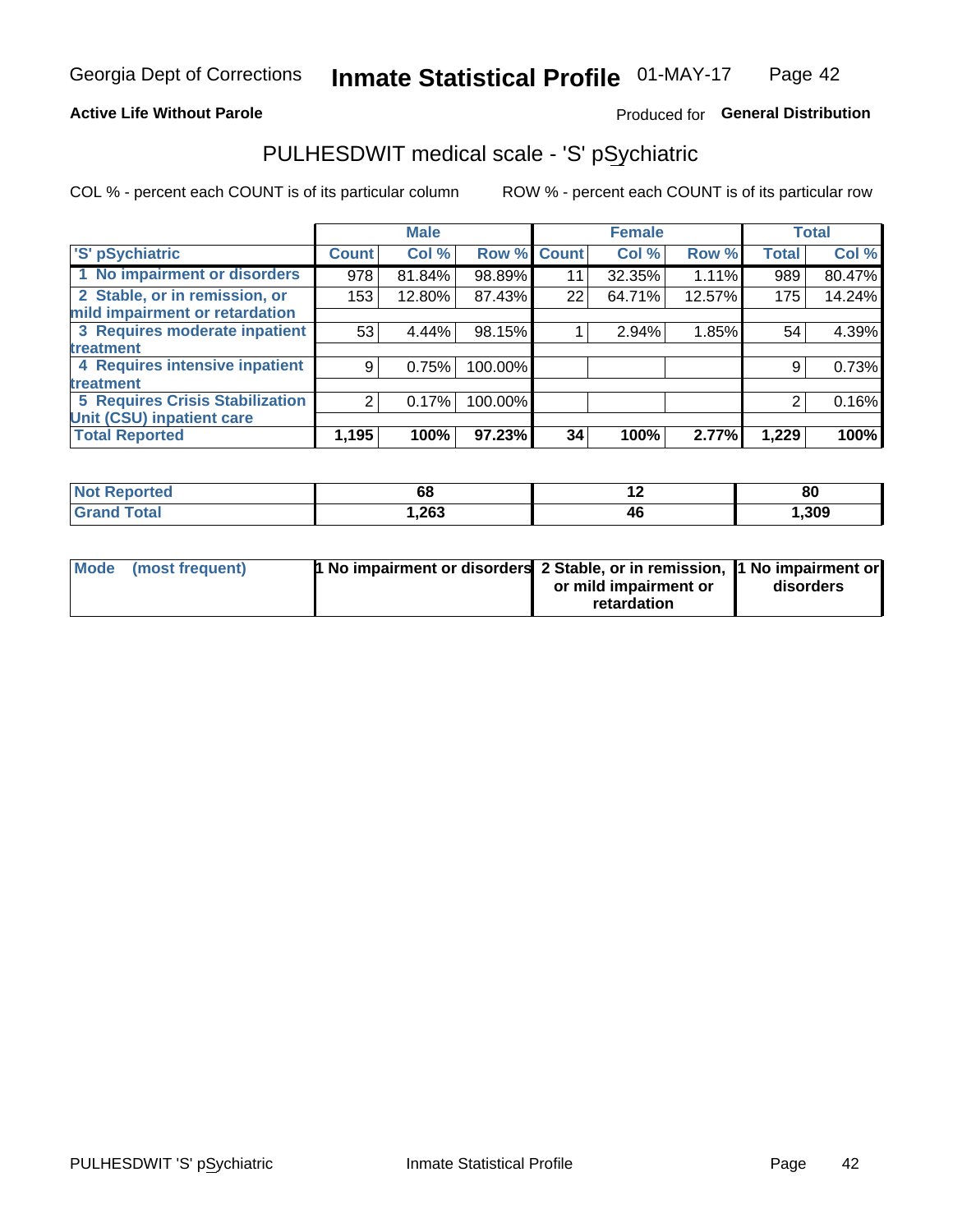#### **Active Life Without Parole**

#### Produced for General Distribution

## PULHESDWIT medical scale - 'D' dental

COL % - percent each COUNT is of its particular column

|                                 |              | <b>Male</b> |                    |    | <b>Female</b> |       |              | Total  |
|---------------------------------|--------------|-------------|--------------------|----|---------------|-------|--------------|--------|
| 'D' Dental                      | <b>Count</b> | Col %       | <b>Row % Count</b> |    | Col %         | Row % | <b>Total</b> | Col %  |
| 1 Minimal routine dental health | 800          | 72.73%      | 95.81%             | 35 | 83.33%        | 4.19% | 835          | 73.12% |
| <b>needs</b>                    |              |             |                    |    |               |       |              |        |
| 2 Moderate cavities and/or gum  | 251          | 22.82%      | 98.05%             | 5  | 11.90%        | 1.95% | 256          | 22.42% |
| disease                         |              |             |                    |    |               |       |              |        |
| 3 Extensive gum disease         | 49           | 4.45%       | 96.08%             |    | 4.76%         | 3.92% | 51           | 4.47%  |
| and/or widespread decay         |              |             |                    |    |               |       |              |        |
| <b>Total Reported</b>           | 1,100        | 100%        | 96.32%             | 42 | 100%          | 3.68% | 1,142        | 100.0% |

| meo<br><b>N</b> | 163  |    | "<br>יטו |
|-----------------|------|----|----------|
| Гоtal           | ,263 | 40 | 309,     |

| <b>Mode</b><br>(most frequent) | <b>Minimal routine dental</b><br>health needs | l Minimal routine dental<br>health needs | 1 Minimal routine<br>dental health<br>needs |
|--------------------------------|-----------------------------------------------|------------------------------------------|---------------------------------------------|
|--------------------------------|-----------------------------------------------|------------------------------------------|---------------------------------------------|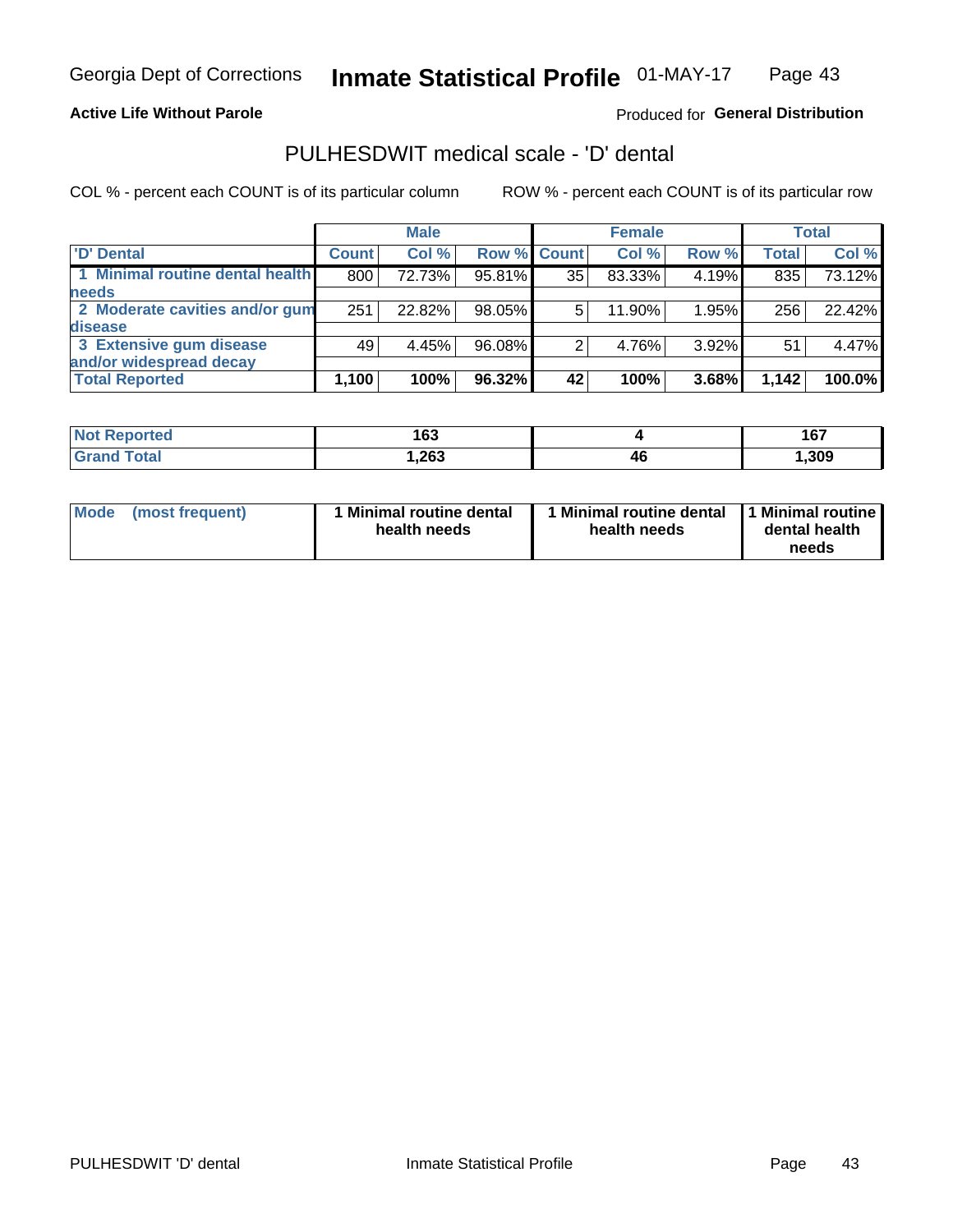#### **Active Life Without Parole**

#### Produced for General Distribution

### PULHESDWIT medical scale - 'W' work ability

COL % - percent each COUNT is of its particular column

|                                 |              | <b>Male</b> |         |             | <b>Female</b> |       |              | <b>Total</b> |
|---------------------------------|--------------|-------------|---------|-------------|---------------|-------|--------------|--------------|
| <b>W' work ability</b>          | <b>Count</b> | Col %       |         | Row % Count | Col %         | Row % | <b>Total</b> | Col %        |
| 1 Unrestricted work or activity | 962          | 83.00%      | 96.88%  | 31          | 68.89%        | 3.12% | 993          | 82.48%       |
| 2 Minor restrictions on type of | 152          | 13.11%      | 91.57%  | 14          | 31.11%        | 8.43% | 166          | 13.79%       |
| <b>work</b>                     |              |             |         |             |               |       |              |              |
| 3 Moderate restrictions on type | 28           | 2.42%       | 100.00% |             |               |       | 28           | 2.33%        |
| lof work                        |              |             |         |             |               |       |              |              |
| 4 Major restrictions on type of | 13           | 1.12%       | 100.00% |             |               |       | 13           | 1.08%        |
| <b>work</b>                     |              |             |         |             |               |       |              |              |
| 5 Cannot work under any         | 4            | 0.35%       | 100.00% |             |               |       | 4            | 0.33%        |
| <b>circumstances</b>            |              |             |         |             |               |       |              |              |
| <b>Total Reported</b>           | 1,159        | 100%        | 96.26%  | 45          | 100%          | 3.74% | 1,204        | 100.0%       |

| <b>Not Reported</b>         | 104    |    | 105   |
|-----------------------------|--------|----|-------|
| <b>Total</b><br><b>Cron</b> | 263, ا | 4t | , 309 |

| Mode (most frequent) | 1 Unrestricted work or | 1 Unrestricted work or | 1 Unrestricted   |
|----------------------|------------------------|------------------------|------------------|
|                      | activity               | activity               | work or activity |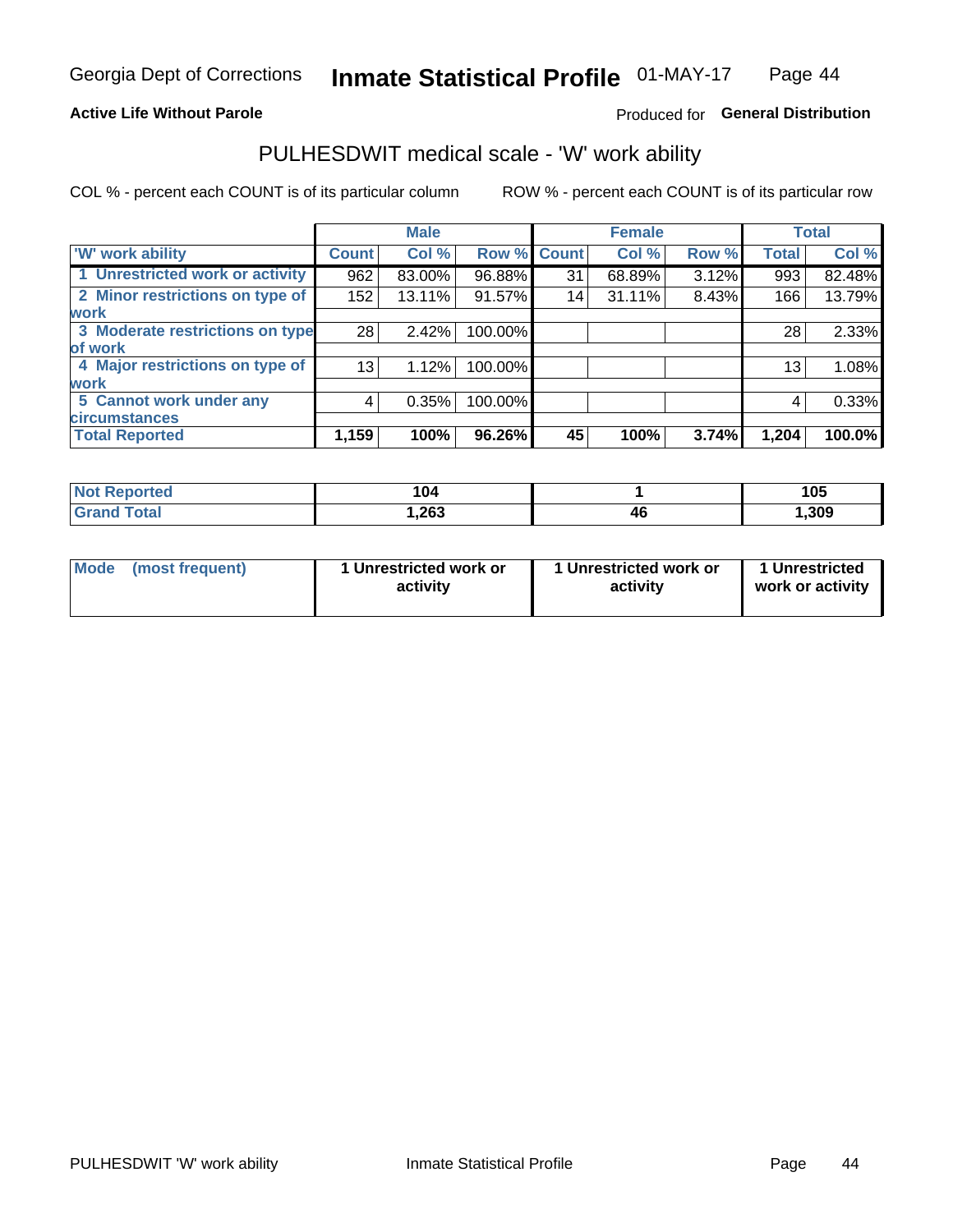#### **Active Life Without Parole**

#### Produced for General Distribution

### PULHESDWIT medical scale - 'I' impairment

|                                                              |              | <b>Male</b> |             |    | <b>Female</b> |       |              | <b>Total</b> |
|--------------------------------------------------------------|--------------|-------------|-------------|----|---------------|-------|--------------|--------------|
| <b>T' Impairment</b>                                         | <b>Count</b> | Col %       | Row % Count |    | Col %         | Row % | <b>Total</b> | Col %        |
| 1 No impairments or<br>disabilities                          | 1,144        | 98.79%      | 96.22%      | 45 | 100.00%       | 3.78% | 1,189        | 98.84%       |
| 2 Wheelchair-bound but                                       | 9            | 0.78%       | 100.00%     |    |               |       | 9            | 0.75%        |
| otherwise OK<br><b>3 Needs low-level Assisted</b>            |              | 0.17%       | 100.00%     |    |               |       |              | 0.17%        |
| Living (level I)<br>4 Needs moderate Assisted                |              | 0.09%       | 100.00%     |    |               |       |              | 0.08%        |
| Living (level II)                                            |              |             |             |    |               |       |              |              |
| <b>5 Needs maximal Assisted</b><br><b>Living (level III)</b> | 2            | 0.17%       | 100.00%     |    |               |       |              | 0.17%        |
| <b>Total Reported</b>                                        | 1,158        | 100%        | 96.26%      | 45 | 100%          | 3.74% | 1,203        | 100.0%       |

| Reported     | 105  |   | 106   |
|--------------|------|---|-------|
| <b>Total</b> | ,263 | ю | 1,309 |

| Mode | (most frequent) | 1 No impairments or<br>disabilities | 1 No impairments or<br>disabilities | 1 No impairments<br>or disabilities |
|------|-----------------|-------------------------------------|-------------------------------------|-------------------------------------|
|------|-----------------|-------------------------------------|-------------------------------------|-------------------------------------|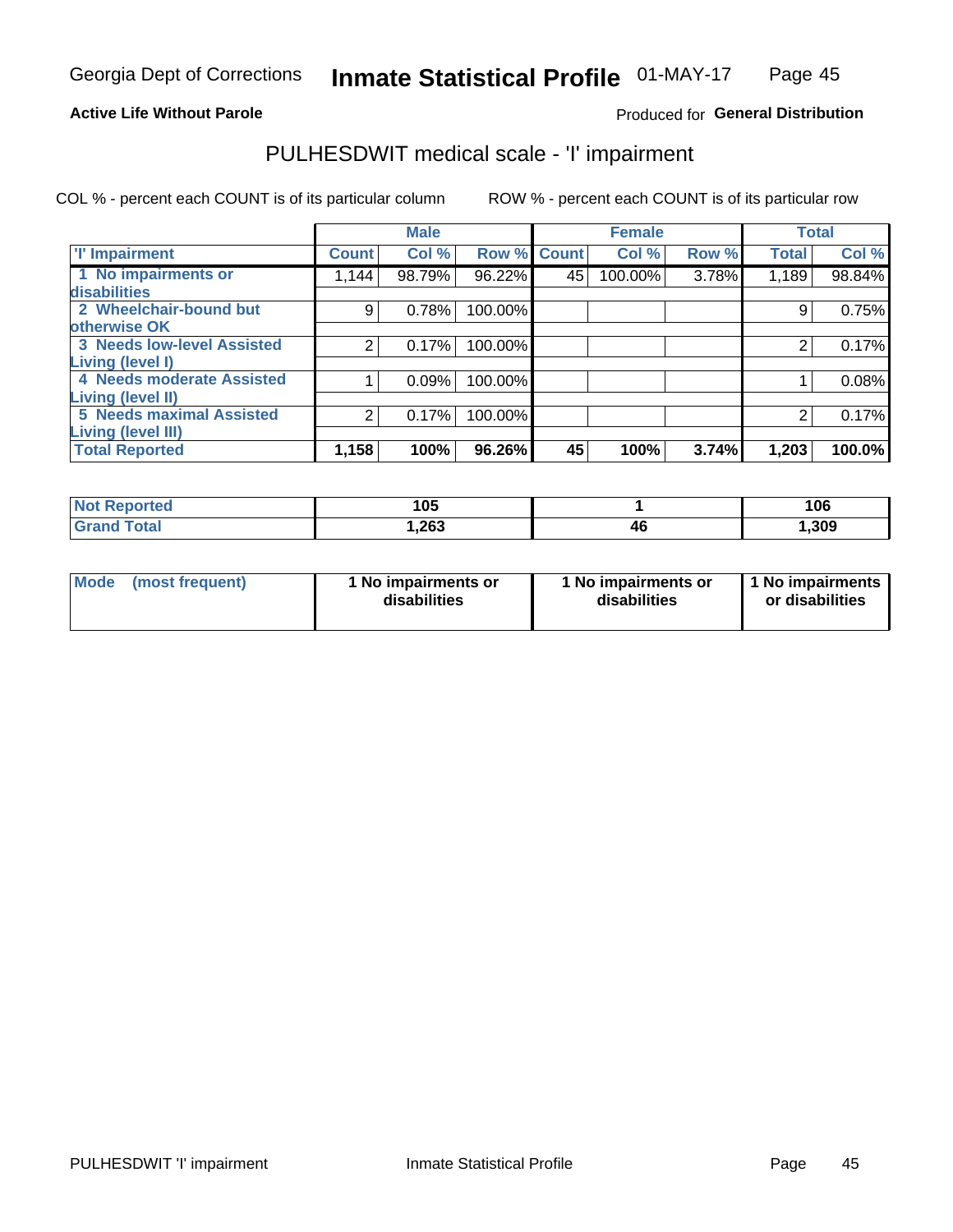#### **Active Life Without Parole**

#### Produced fo General Distribution

## PULHESDWIT medical scale - 'T' transportability

COL % - percent each COUNT is of its particular column

|                             |              | <b>Male</b> |             |     | <b>Female</b> |       |              | <b>Total</b> |
|-----------------------------|--------------|-------------|-------------|-----|---------------|-------|--------------|--------------|
| <b>T' Transportability</b>  | <b>Count</b> | Col %       | Row % Count |     | Col %         | Row % | <b>Total</b> | Col %        |
| 1 Can be transported in any | 1,160        | 99.32%      | 96.27%      | 45' | 100.00%       | 3.73% | 1,205        | 99.34%       |
| ordinary approved vehicle   |              |             |             |     |               |       |              |              |
| 2 Wheelchair-bound, not     |              | 0.26%       | 100.00%     |     |               |       |              | 0.25%        |
| needing special vehicle     |              |             |             |     |               |       |              |              |
| 5 Requires ambulance        |              | 0.43%       | 100.00%     |     |               |       |              | 0.41%        |
| transport                   |              |             |             |     |               |       |              |              |
| <b>Total Reported</b>       | 1,168        | 100%        | 96.29%      | 45  | 100%          | 3.71% | 1,213        | 100%         |

| тео | 95   |    | 96    |
|-----|------|----|-------|
|     | ,263 | 4Ł | 1,309 |

| <b>Mode</b> | (most frequent) | 1 Can be transported in any 1 Can be transported in any | ordinary approved vehicle   ordinary approved vehicle   transported in any | 1 Can be<br>  ordinary approved<br>vehicle |
|-------------|-----------------|---------------------------------------------------------|----------------------------------------------------------------------------|--------------------------------------------|
|             |                 |                                                         |                                                                            |                                            |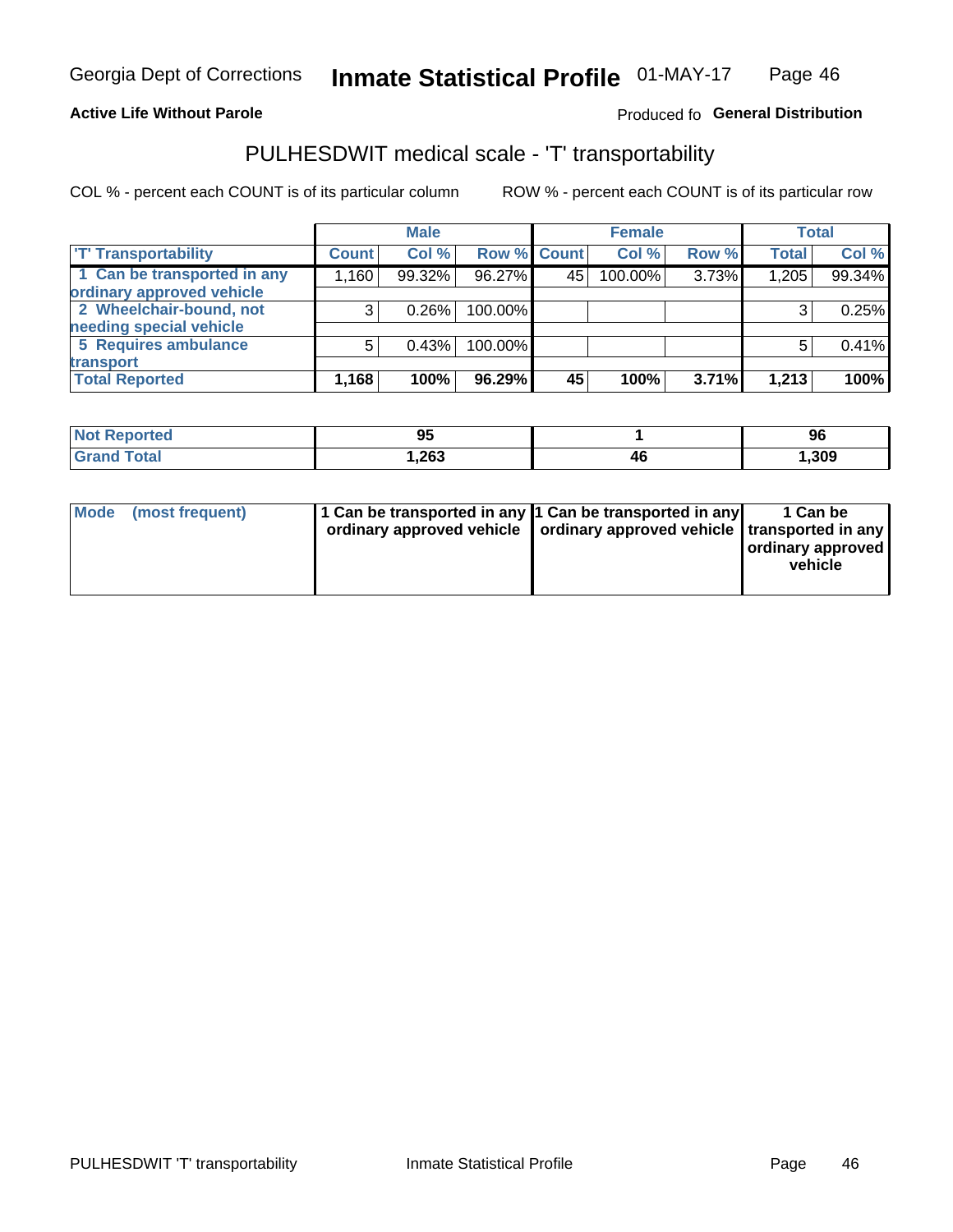## Inmate Statistical Profile 01-MAY-17 Page 47

#### **Active Life Without Parole**

#### Produced for General Distribution

### Number of prior Georgia incarcerations

COL % - percent each COUNT is of its particular column

|                                       |       | <b>Male</b> |             |    | <b>Female</b> |       |       | <b>Total</b> |
|---------------------------------------|-------|-------------|-------------|----|---------------|-------|-------|--------------|
| <b>Num of Prior GA Incarcerations</b> | Count | Col %       | Row % Count |    | Col %         | Row % | Total | Col %        |
| $\bf{0}$                              | 634   | 50.20%      | 94.77%      | 35 | 76.09%        | 5.23% | 669   | 51.11%       |
|                                       | 248   | 19.64%      | $98.02\%$   | 5  | 10.87%        | 1.98% | 253   | 19.33%       |
|                                       | 159   | 12.59%      | 98.15%      | 3  | 6.52%         | 1.85% | 162   | 12.38%       |
| 3                                     | 103   | 8.16%       | 98.10%      | 2  | 4.35%         | 1.90% | 105   | 8.02%        |
| 4                                     | 59    | 4.67%       | 100.00%     |    |               |       | 59    | 4.51%        |
| 5                                     | 37    | 2.93%       | 100.00%     |    |               |       | 37    | 2.83%        |
| <b>More Than 5</b>                    | 23    | 1.82%       | 95.83%      |    | 2.17%         | 4.17% | 24    | 1.83%        |
| <b>Total Reported</b>                 | 1,263 | 100%        | 96.49%      | 46 | 100%          | 3.51% | 1,309 | 100.0%       |

| orted<br><b>NI</b>               |                      |    |      |
|----------------------------------|----------------------|----|------|
| <b>Total</b><br>$\mathbf{v}$ and | <b>nep</b><br>د∪∡, . | 41 | ,309 |

| Mean (average)       | 1.14 | .JZ | 112 |
|----------------------|------|-----|-----|
| Median (middle)      |      |     |     |
| Mode (most frequent) |      |     |     |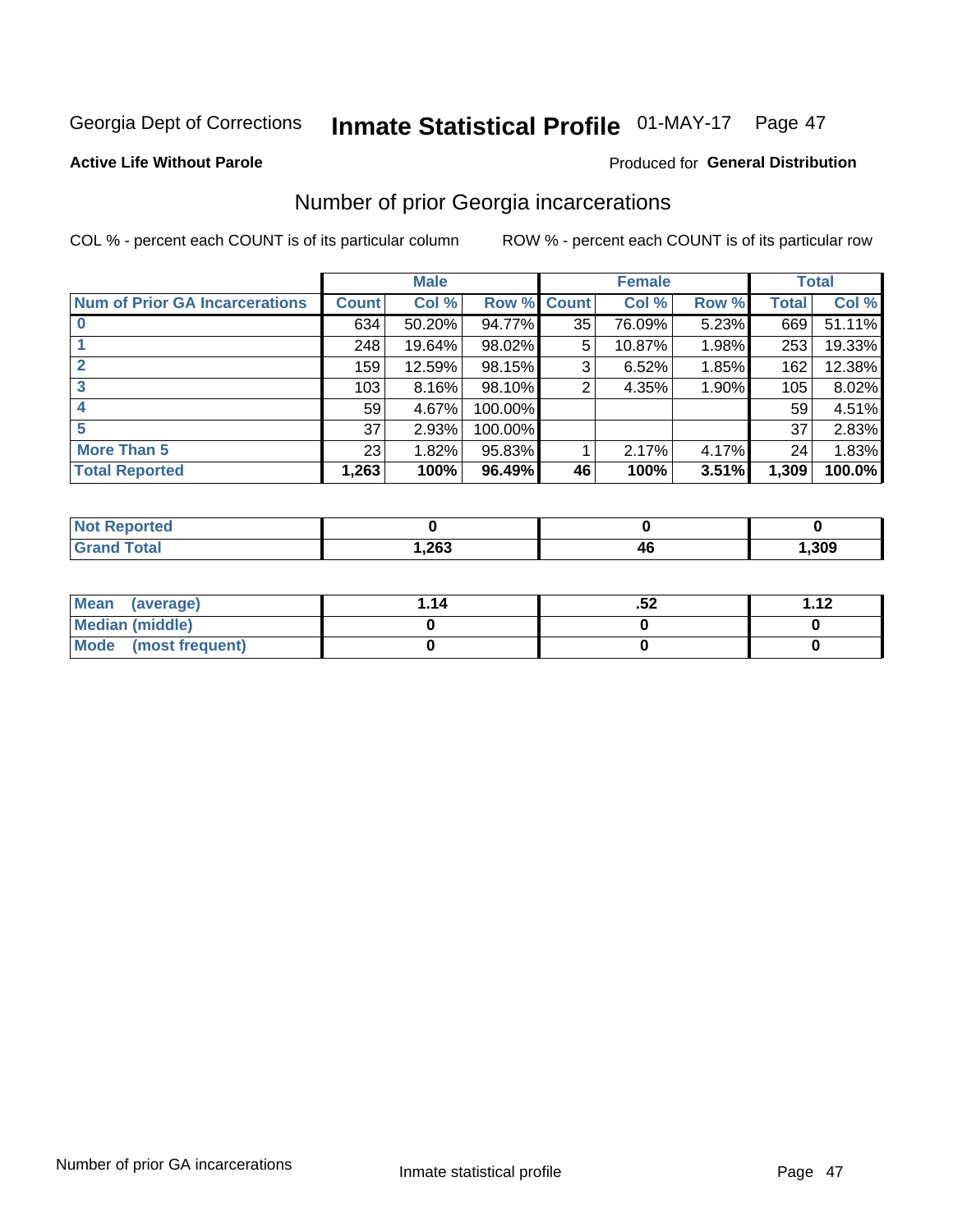## Inmate Statistical Profile 01-MAY-17 Page 48

**Active Life Without Parole** 

Produced for General Distribution

### Prison sentence in years

COL % - percent each COUNT is of its particular column

ROW % - percent each COUNT is of its particular row

|                                 |              | <b>Male</b> |                    |    | <b>Female</b> |          |             | Total  |
|---------------------------------|--------------|-------------|--------------------|----|---------------|----------|-------------|--------|
| <b>Prison Sentence In Years</b> | <b>Count</b> | Col %       | <b>Row % Count</b> |    | Col %         | Row %    | $\tau$ otal | Col %  |
| <b>Life Without Parole</b>      | .260         | 99.76%      | 96.48%             | 46 | 100.00%       | $3.52\%$ | .306        | 99.77% |
| <b>Death</b>                    | າ            | 0.24%       | 100.00%            |    |               |          |             | 0.23%  |
| <b>Total Reported</b>           | 263. ا       | 100%        | 96.49%             | 46 | 100%          | $3.51\%$ | 1,309       | 100%   |

| <b>rted</b> |       |    |       |
|-------------|-------|----|-------|
| 'otal       | 1,263 | 46 | , 309 |

#### **Determinate (numeric) sentences only**

| ' Mea<br><b>Service</b> A<br>ЯМА. |  |  |  |
|-----------------------------------|--|--|--|
|                                   |  |  |  |

All sentences (including determinate), with life, life without parole, and death sentences figured at 45 years

| l Mea<br>'апе<br>.<br> | ᠇<br>$\sim$ | $\sim$ |  |
|------------------------|-------------|--------|--|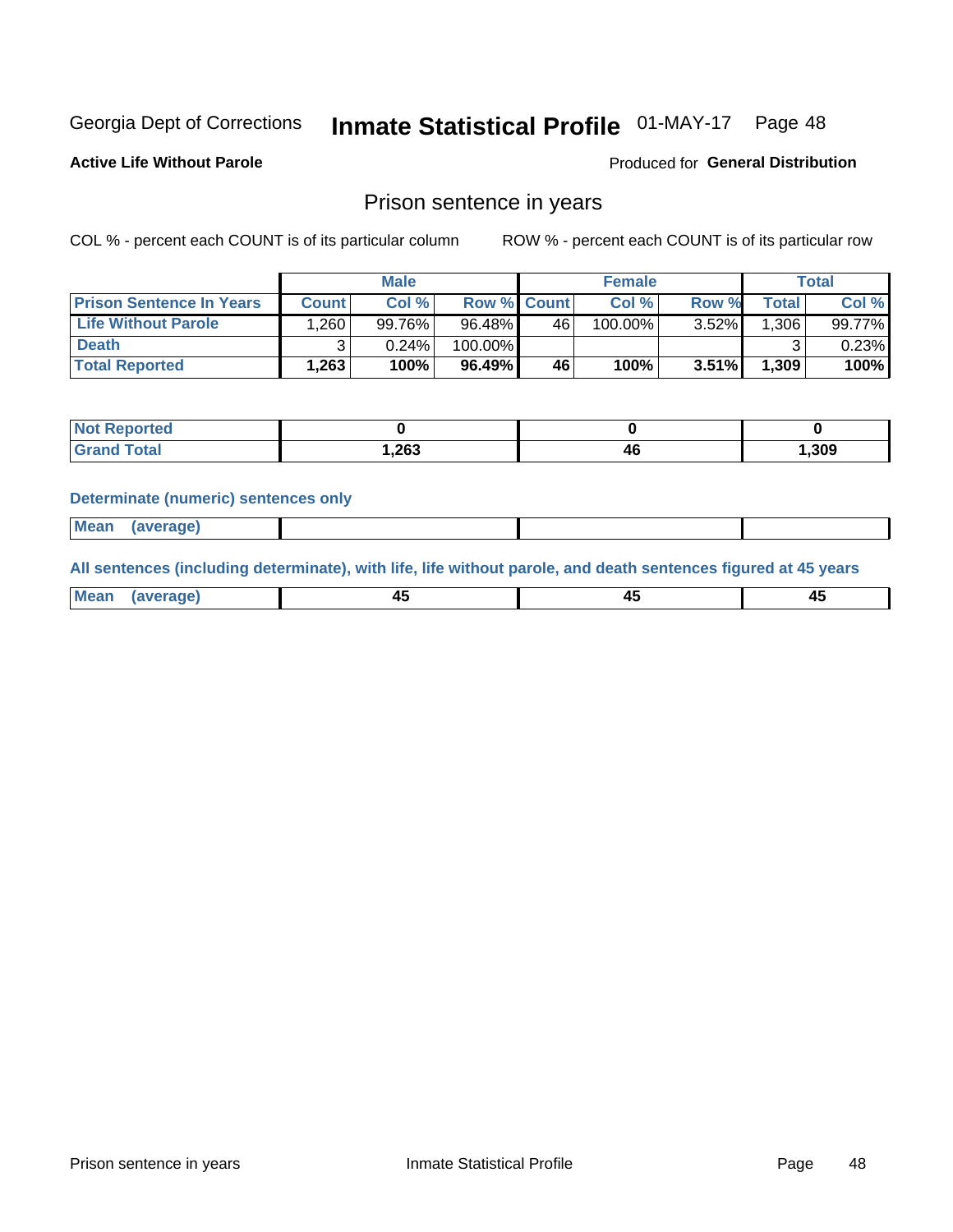#### **Georgia Dept of Corrections** Inmate Statistical Profile 01-MAY-17 Page 49

#### **Active Life Without Parole**

#### Produced for General Distribution

### Primary offense, broken out into felonies vs misdemeanors

COL % - percent each COUNT is of its particular column

|                                  |              | <b>Male</b> |                    |                 | <b>Female</b> |          |              | Total   |
|----------------------------------|--------------|-------------|--------------------|-----------------|---------------|----------|--------------|---------|
| <b>Felonies and Misdemeanors</b> | <b>Count</b> | Col%        | <b>Row % Count</b> |                 | Col%          | Row %    | <b>Total</b> | Col %   |
| <b>Felonies</b>                  | .258         | 100.00%     | 96.62%             | 44 <sup>1</sup> | $100.00\%$    | $3.38\%$ | 1,302        | 100.00% |
| <b>Total Reported</b>            | .258         | 100%        | 96.62%             | 44              | 100%          | 3.38%    | 1,302        | 100%    |

| <b>Not Reported</b>   |       |      |      |
|-----------------------|-------|------|------|
| Total<br><b>Grand</b> | 1,263 | ,260 | ,309 |

| <b>Mode</b><br>frequent)<br>nies<br>≧ (most tr.<br>. | onies<br>. | lonies<br>ею<br>____ |
|------------------------------------------------------|------------|----------------------|
|------------------------------------------------------|------------|----------------------|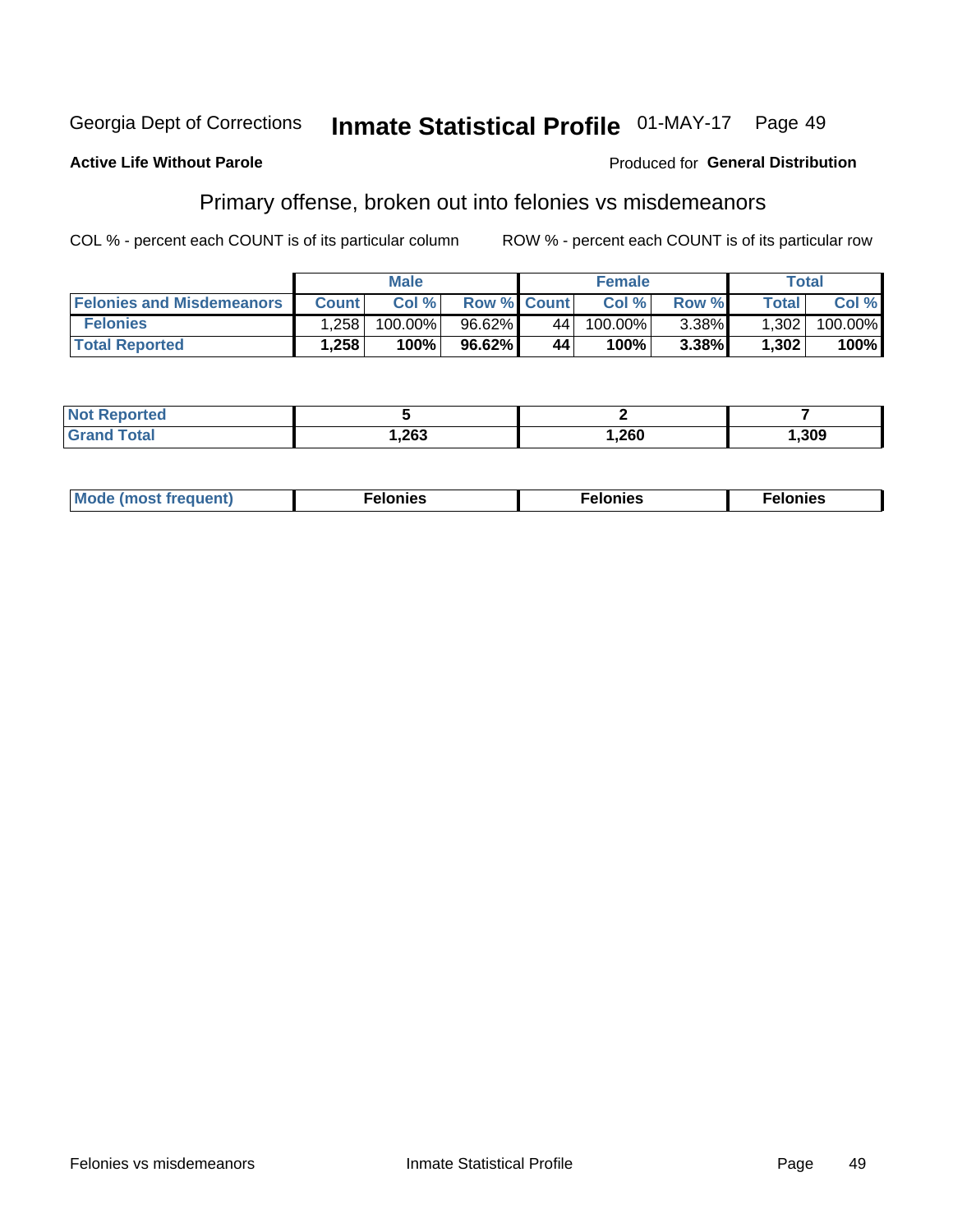## Inmate Statistical Profile 01-MAY-17 Page 50

#### **Active Life Without Parole**

#### Produced for General Distribution

### Primary offense, broken out into six broad crime categories

COL % - percent each COUNT is of its particular column

|                         |              | <b>Male</b> |         |                    | <b>Female</b> |          |              | <b>Total</b> |
|-------------------------|--------------|-------------|---------|--------------------|---------------|----------|--------------|--------------|
| <b>Crime Categories</b> | <b>Count</b> | Col %       |         | <b>Row % Count</b> | Col %         | Row %    | <b>Total</b> | Col %        |
| <b>Violent</b>          | 1,082        | 85.67%      | 96.01%  | 45                 | 97.83%        | $3.99\%$ | 1,127        | 86.10%       |
| <b>Sex Crime</b><br>2   | 170          | 13.46%      | 99.42%  |                    | 2.17%         | .58%     | 171          | 13.06%       |
| <b>Drug</b><br>4        | 9            | $.71\%$     | 100.00% |                    | .00%          |          | 9            | $.69\%$      |
| <b>Other</b><br>6       | 2            | .16%        | 100.00% |                    | .00%          |          | ົ            | .15%         |
| <b>Total Reported</b>   | 1,263        | 100%        | 96.49%  | 46                 | 100%          | $3.51\%$ | 1,309        | 100%         |

| τeα<br>NO |        |       |  |
|-----------|--------|-------|--|
|           | 263, ا | , 309 |  |

| <b>Mode (most frequent)</b> | <br>'iolent | Violent | --<br><b>Violent</b> |
|-----------------------------|-------------|---------|----------------------|
|                             |             |         |                      |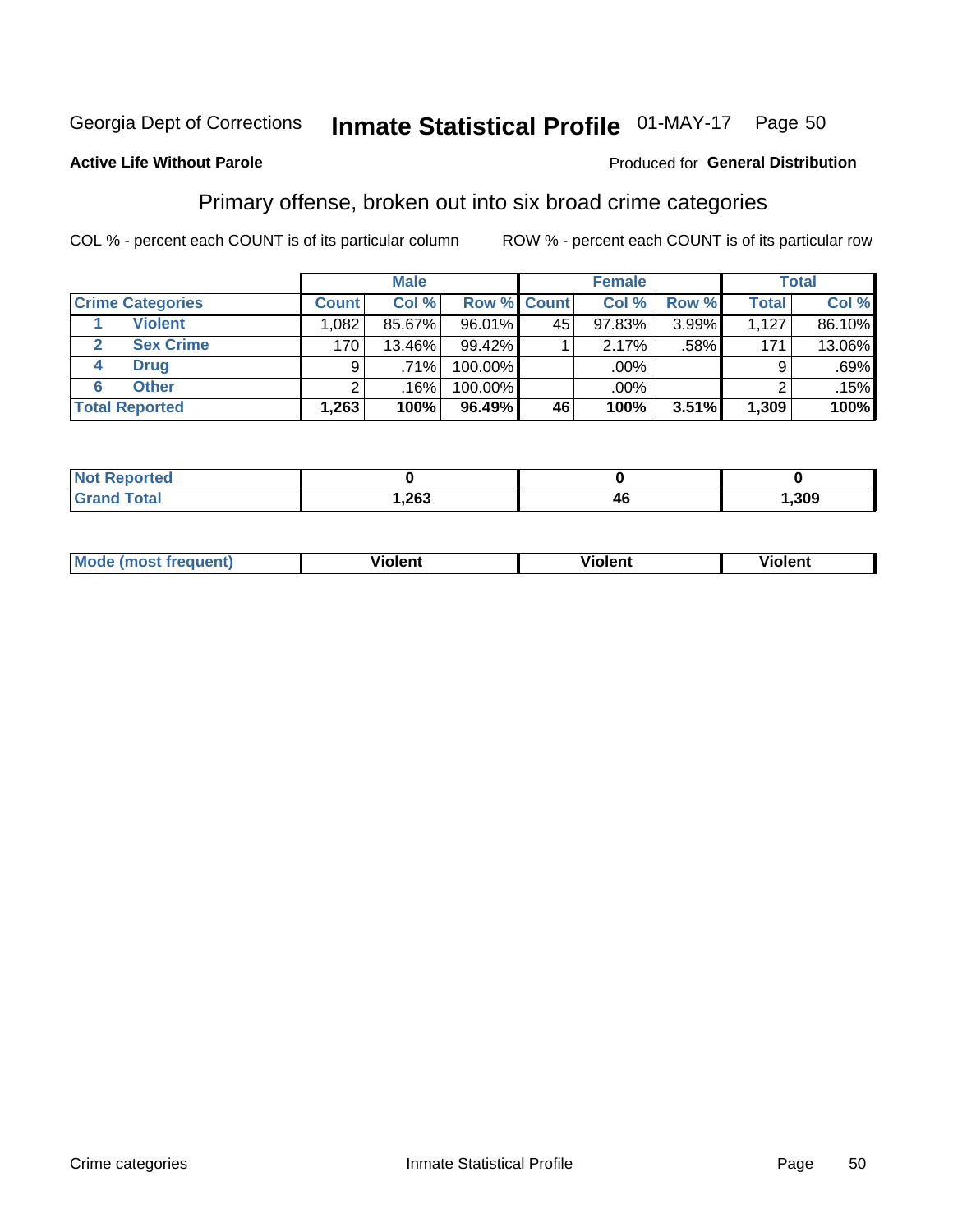## Inmate Statistical Profile 01-MAY-17 Page 51

#### **Active Life Without Parole**

#### Produced for General Distribution

## Primary offense, detailed offense code

COL % - percent each COUNT is of its particular column

|                                            |                | <b>Male</b> |         |                | <b>Female</b> |       |                | <b>Total</b> |
|--------------------------------------------|----------------|-------------|---------|----------------|---------------|-------|----------------|--------------|
| <b>Primary Offense</b>                     | <b>Count</b>   | Col %       | Row %   | <b>Count</b>   | Col %         | Row % | <b>Total</b>   | Col %        |
| <b>Aggrav Child Molestation (2021)</b>     | 26             | 2.06%       | 100.00% |                |               |       | 26             | 1.99%        |
| <b>Aggrav Sexual Battery (2009)</b>        | 7              | .55%        | 100.00% |                |               |       | 7              | .53%         |
| <b>Aggrav Sodomy (2003)</b>                | 8              | .63%        | 100.00% |                |               |       | 8              | .61%         |
| <b>Armed Robbery (1902)</b>                | 152            | 12.03%      | 98.70%  | $\overline{2}$ | 4.35%         | 1.30% | 154            | 11.76%       |
| <b>Child Molestation (2019)</b>            |                | .55%        | 100.00% |                |               |       | 7              | .53%         |
| <b>False Imprisonment (1308)</b>           |                | .08%        | 100.00% |                |               |       | 1              | .08%         |
| <b>Hijacking Motor Vehicle (1911)</b>      |                | .08%        | 100.00% |                |               |       |                | .08%         |
| Kidnapping (1311)                          | 82             | 6.49%       | 100.00% |                |               |       | 82             | 6.26%        |
| <b>Murder (1101)</b>                       | 844            | 66.83%      | 95.15%  | 43             | 93.48%        | 4.85% | 887            | 67.76%       |
| <b>Poss Firearm Convct Felon</b>           | $\overline{2}$ | .16%        | 100.00% |                |               |       | 2              | .15%         |
| (2914)                                     |                |             |         |                |               |       |                |              |
| Poss Of Cocaine (4022)                     |                | .08%        | 100.00% |                |               |       | 1              | .08%         |
| <b>Poss Of Firearm Dur Crime</b><br>(2910) | 1              | .08%        | 100.00% |                |               |       | 1              | .08%         |
| Poss W Int Dist Cocaine (4050)             |                | .08%        | 100.00% |                |               |       |                | .08%         |
| Rape (2001)                                | 122            | 9.66%       | 99.19%  | 1              | 2.17%         | .81%  | 123            | 9.40%        |
| S/D Cocaine (4021)                         | 2              | .16%        | 100.00% |                |               |       | $\overline{2}$ | .15%         |
| S/D Cont Sub Public (4017)                 |                | .08%        | 100.00% |                |               |       | 1              | .08%         |
| S/D Cont Sub School (4018)                 |                | .08%        | 100.00% |                |               |       | 1              | .08%         |
| <b>Traf Cocaine 401+ Gm (4103)</b>         | 2              | .16%        | 100.00% |                |               |       | $\overline{2}$ | .15%         |
| <b>Traf Methamph 28-199 Gm</b>             | 1              | .08%        | 100.00% |                |               |       | 1              | .08%         |
| (4140)                                     |                |             |         |                |               |       |                |              |
| <b>Traffick Sexual Servitude (1331)</b>    |                | .08%        | 100.00% |                |               |       | 1              | .08%         |
| <b>Total Rported</b>                       | 1,263          | 100%        | 96.49%  | 46             | 100%          | 3.51% | 1,309          | 100%         |

| чтес |            |    |       |
|------|------------|----|-------|
|      | つよ?<br>ט∡, | 46 | 1,309 |

| Mode (most frequent) | 1101 Murder | 1101 Murder | 1101 Murder |
|----------------------|-------------|-------------|-------------|
|                      |             |             |             |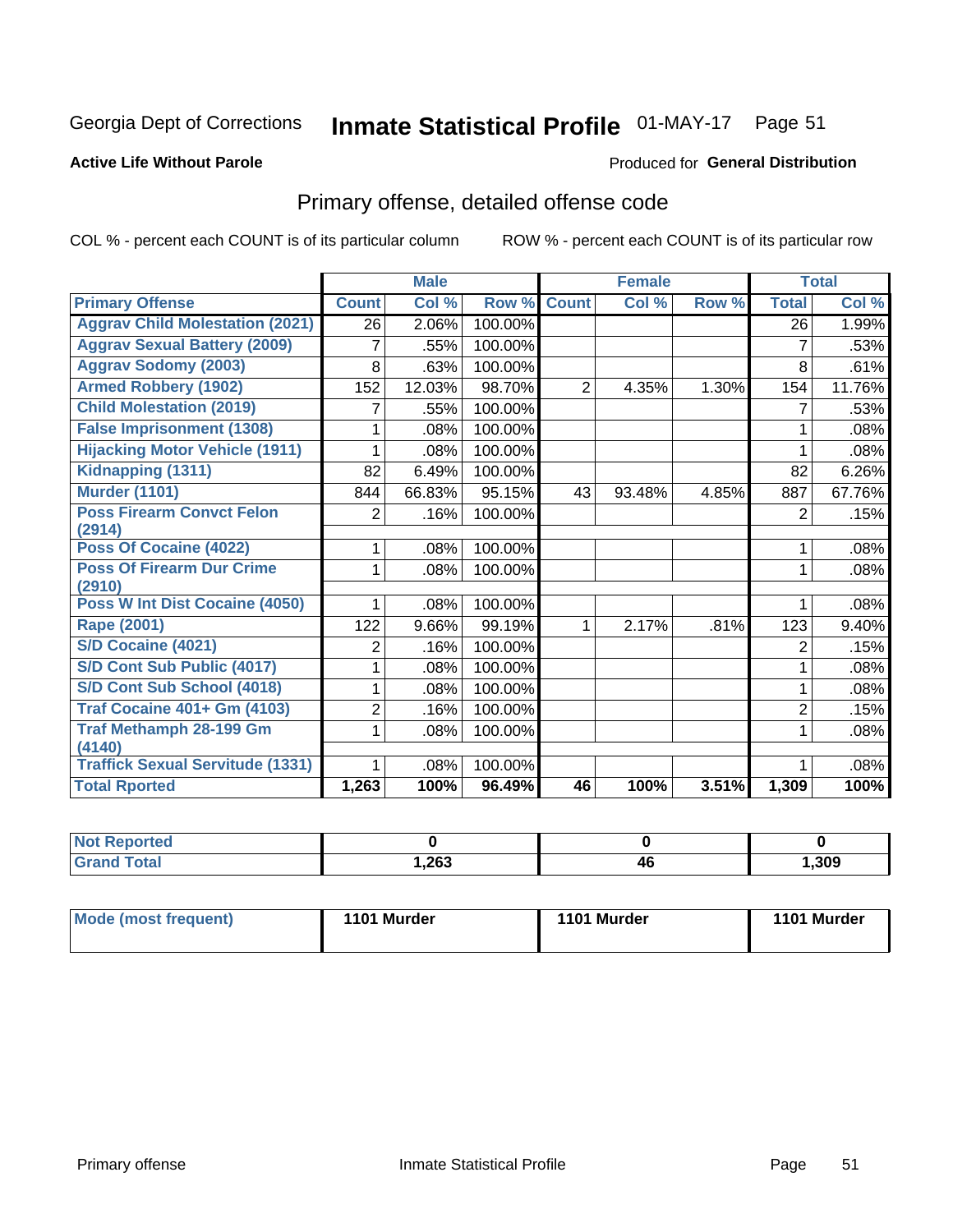## Inmate Statistical Profile 01-MAY-17 Page 52

#### **Active Life Without Parole**

#### Produced for General Distribution

## County of conviction of primary offense

COL % - percent each COUNT is of its particular column

|     |                             |                         | <b>Male</b> |         |                | <b>Female</b> |        |                         | <b>Total</b> |
|-----|-----------------------------|-------------------------|-------------|---------|----------------|---------------|--------|-------------------------|--------------|
|     | <b>County of Conviction</b> | <b>Count</b>            | Col %       | Row %   | <b>Count</b>   | Col %         | Row %  | <b>Total</b>            | Col %        |
| 000 | <b>Unknown</b>              | 5                       | .40%        | 71.43%  | $\overline{2}$ | 4.35%         | 28.57% | 7                       | .53%         |
| 001 | <b>Appling County</b>       | 3                       | .24%        | 100.00% |                |               |        | 3                       | .23%         |
| 002 | <b>Atkinson County</b>      | $\overline{2}$          | .16%        | 100.00% |                |               |        | $\overline{c}$          | .15%         |
| 003 | <b>Bacon County</b>         | 4                       | .32%        | 100.00% |                |               |        | 4                       | .31%         |
| 004 | <b>Baker County</b>         | 1                       | .08%        | 100.00% |                |               |        | 1                       | .08%         |
| 005 | <b>Baldwin County</b>       | $\,6$                   | .48%        | 100.00% |                |               |        | 6                       | .46%         |
| 006 | <b>Banks County</b>         | $\overline{2}$          | .16%        | 100.00% |                |               |        | $\overline{2}$          | .15%         |
| 007 | <b>Barrow County</b>        | 6                       | .48%        | 100.00% |                |               |        | $\,6$                   | .46%         |
| 008 | <b>Bartow County</b>        | $\overline{7}$          | .55%        | 87.50%  | 1              | 2.17%         | 12.50% | 8                       | .61%         |
| 009 | <b>Ben Hill County</b>      | $\overline{7}$          | .55%        | 100.00% |                |               |        | $\overline{7}$          | .53%         |
| 010 | <b>Berrien County</b>       | $\overline{2}$          | .16%        | 100.00% |                |               |        | $\overline{2}$          | .15%         |
| 011 | <b>Bibb County</b>          | 40                      | 3.17%       | 95.24%  | $\overline{2}$ | 4.35%         | 4.76%  | 42                      | 3.21%        |
| 012 | <b>Bleckley County</b>      | 1                       | .08%        | 100.00% |                |               |        | $\mathbf 1$             | .08%         |
| 013 | <b>Brantley County</b>      | $\mathbf 1$             | .08%        | 100.00% |                |               |        | $\mathbf 1$             | .08%         |
| 014 | <b>Brooks County</b>        | $\overline{2}$          | .16%        | 100.00% |                |               |        | $\overline{2}$          | .15%         |
| 016 | <b>Bulloch County</b>       | $\,6$                   | .48%        | 85.71%  | 1              | 2.17%         | 14.29% | $\overline{7}$          | .53%         |
| 017 | <b>Burke County</b>         | 11                      | .87%        | 100.00% |                |               |        | 11                      | .84%         |
| 018 | <b>Butts County</b>         | 5                       | .40%        | 100.00% |                |               |        | 5                       | .38%         |
| 020 | <b>Camden County</b>        | $\overline{7}$          | .55%        | 100.00% |                |               |        | $\overline{7}$          | .53%         |
| 021 | <b>Candler County</b>       | $\overline{2}$          | .16%        | 100.00% |                |               |        | $\overline{2}$          | .15%         |
| 022 | <b>Carroll County</b>       | 4                       | .32%        | 100.00% |                |               |        | $\overline{\mathbf{4}}$ | .31%         |
| 023 | <b>Catoosa County</b>       | 3                       | .24%        | 75.00%  | $\mathbf{1}$   | 2.17%         | 25.00% | $\overline{\mathbf{4}}$ | .31%         |
| 025 | <b>Chatham County</b>       | 43                      | 3.40%       | 97.73%  | 1              | 2.17%         | 2.27%  | 44                      | 3.36%        |
| 027 | <b>Chattooga County</b>     | $\overline{2}$          | .16%        | 100.00% |                |               |        | $\overline{2}$          | .15%         |
| 028 | <b>Cherokee County</b>      | 4                       | .32%        | 100.00% |                |               |        | $\overline{\mathbf{4}}$ | .31%         |
| 029 | <b>Clarke County</b>        | 23                      | 1.82%       | 95.83%  | 1              | 2.17%         | 4.17%  | 24                      | 1.83%        |
| 030 | <b>Clay County</b>          | $\overline{2}$          | .16%        | 100.00% |                |               |        | $\overline{2}$          | .15%         |
| 031 | <b>Clayton County</b>       | 62                      | 4.91%       | 92.54%  | 5              | 10.87%        | 7.46%  | 67                      | 5.12%        |
| 032 | <b>Clinch County</b>        | 1                       | .08%        | 100.00% |                |               |        | $\mathbf{1}$            | .08%         |
| 033 | <b>Cobb County</b>          | 60                      | 4.75%       | 98.36%  | 1              | 2.17%         | 1.64%  | 61                      | 4.66%        |
| 034 | <b>Coffee County</b>        | 8                       | .63%        | 100.00% |                |               |        | 8                       | .61%         |
| 035 | <b>Colquitt County</b>      | $\overline{\mathbf{c}}$ | .16%        | 100.00% |                |               |        | 2                       | .15%         |
| 036 | <b>Columbia County</b>      | 9                       | .71%        | 81.82%  | $\overline{2}$ | 4.35%         | 18.18% | 11                      | .84%         |
| 037 | <b>Cook County</b>          | $\overline{5}$          | .40%        | 100.00% |                |               |        | 5                       | .38%         |
| 038 | <b>Coweta County</b>        | 7                       | .55%        | 100.00% |                |               |        | $\overline{7}$          | .53%         |
| 040 | <b>Crisp County</b>         | 6                       | .48%        | 100.00% |                |               |        | 6                       | .46%         |
| 041 | <b>Dade County</b>          | 1                       | .08%        | 100.00% |                |               |        | 1                       | .08%         |
| 042 | <b>Dawson County</b>        | $\overline{2}$          | .16%        | 100.00% |                |               |        | $\overline{2}$          | .15%         |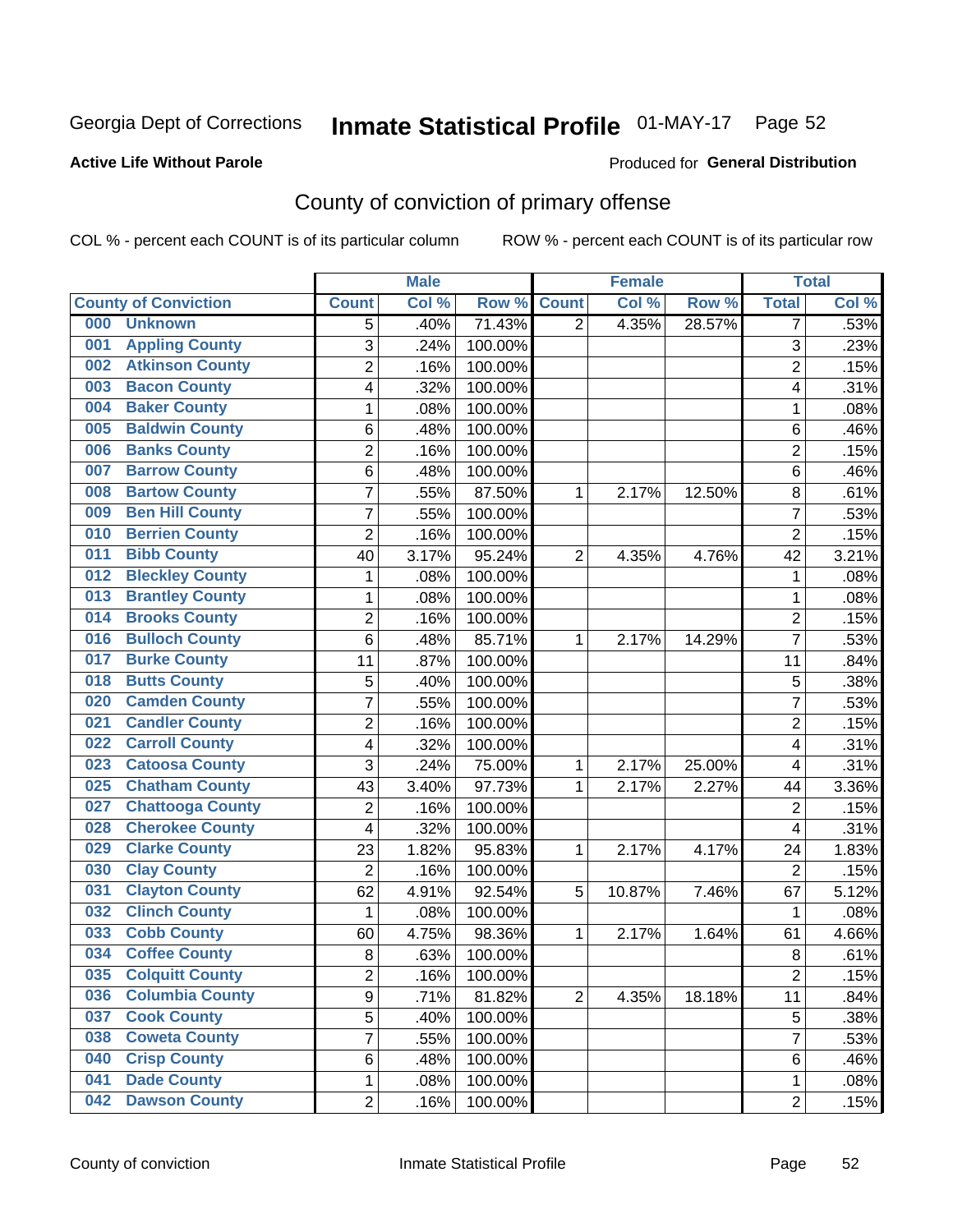## Inmate Statistical Profile 01-MAY-17 Page 53

#### **Active Life Without Parole**

#### Produced for General Distribution

## County of conviction of primary offense

COL % - percent each COUNT is of its particular column

|                                 |                           | <b>Male</b> |         |                | <b>Female</b> |        |                           | <b>Total</b> |
|---------------------------------|---------------------------|-------------|---------|----------------|---------------|--------|---------------------------|--------------|
| <b>County of Conviction</b>     | <b>Count</b>              | Col %       | Row %   | <b>Count</b>   | Col %         | Row %  | <b>Total</b>              | Col %        |
| <b>Decatur County</b><br>043    | 4                         | .32%        | 100.00% |                |               |        | 4                         | .31%         |
| <b>Dekalb County</b><br>044     | 110                       | 8.71%       | 99.10%  | 1              | 2.17%         | .90%   | 111                       | 8.48%        |
| <b>Dodge County</b><br>045      | 1                         | .08%        | 100.00% |                |               |        | 1                         | .08%         |
| <b>Dooly County</b><br>046      | $\overline{2}$            | .16%        | 100.00% |                |               |        | $\overline{2}$            | .15%         |
| <b>Dougherty County</b><br>047  | 28                        | 2.22%       | 96.55%  | 1              | 2.17%         | 3.45%  | 29                        | 2.22%        |
| <b>Douglas County</b><br>048    | 33                        | 2.61%       | 94.29%  | $\overline{2}$ | 4.35%         | 5.71%  | 35                        | 2.67%        |
| <b>Early County</b><br>049      | $\overline{c}$            | .16%        | 100.00% |                |               |        | $\overline{2}$            | .15%         |
| <b>Effingham County</b><br>051  | 5                         | .40%        | 100.00% |                |               |        | $\overline{5}$            | .38%         |
| <b>Elbert County</b><br>052     | 3                         | .24%        | 100.00% |                |               |        | 3                         | .23%         |
| <b>Emanuel County</b><br>053    | $\overline{7}$            | .55%        | 100.00% |                |               |        | $\overline{7}$            | .53%         |
| <b>Fayette County</b><br>056    | $\,6$                     | .48%        | 100.00% |                |               |        | 6                         | .46%         |
| <b>Floyd County</b><br>057      | 25                        | 1.98%       | 96.15%  | 1              | 2.17%         | 3.85%  | 26                        | 1.99%        |
| <b>Forsyth County</b><br>058    | 4                         | .32%        | 100.00% |                |               |        | 4                         | .31%         |
| <b>Franklin County</b><br>059   | 5                         | .40%        | 83.33%  | $\mathbf{1}$   | 2.17%         | 16.67% | 6                         | .46%         |
| <b>Fulton County</b><br>060     | 163                       | 12.91%      | 98.79%  | $\overline{2}$ | 4.35%         | 1.21%  | 165                       | 12.61%       |
| <b>Gilmer County</b><br>061     | $\overline{2}$            | .16%        | 100.00% |                |               |        | $\overline{2}$            | .15%         |
| <b>Glynn County</b><br>063      | 20                        | 1.58%       | 95.24%  | 1              | 2.17%         | 4.76%  | 21                        | 1.60%        |
| <b>Gordon County</b><br>064     | $\overline{7}$            | .55%        | 100.00% |                |               |        | $\overline{7}$            | .53%         |
| <b>Grady County</b><br>065      | $\overline{c}$            | .16%        | 100.00% |                |               |        | $\overline{2}$            | .15%         |
| <b>Greene County</b><br>066     | $\overline{2}$            | .16%        | 100.00% |                |               |        | $\overline{2}$            | .15%         |
| <b>Gwinnett County</b><br>067   | 44                        | 3.48%       | 93.62%  | 3              | 6.52%         | 6.38%  | 47                        | 3.59%        |
| <b>Habersham County</b><br>068  | 5                         | .40%        | 100.00% |                |               |        | 5                         | .38%         |
| <b>Hall County</b><br>069       | 21                        | 1.66%       | 84.00%  | 4              | 8.70%         | 16.00% | 25                        | 1.91%        |
| <b>Haralson County</b><br>071   | $\ensuremath{\mathsf{3}}$ | .24%        | 100.00% |                |               |        | $\ensuremath{\mathsf{3}}$ | .23%         |
| <b>Harris County</b><br>072     | $\overline{c}$            | .16%        | 100.00% |                |               |        | $\overline{2}$            | .15%         |
| <b>Hart County</b><br>073       | 3                         | .24%        | 100.00% |                |               |        | 3                         | .23%         |
| <b>Henry County</b><br>075      | 13                        | 1.03%       | 92.86%  | 1              | 2.17%         | 7.14%  | 14                        | 1.07%        |
| <b>Houston County</b><br>076    | 18                        | 1.43%       | 100.00% |                |               |        | 18                        | 1.38%        |
| <b>Irwin County</b><br>077      | $\mathbf{1}$              | .08%        | 100.00% |                |               |        | 1                         | .08%         |
| <b>Jackson County</b><br>078    | 11                        | .87%        | 100.00% |                |               |        | 11                        | .84%         |
| <b>Jasper County</b><br>079     | 1                         | .08%        | 100.00% |                |               |        | 1                         | .08%         |
| <b>Jeff Davis County</b><br>080 | 1                         | .08%        | 100.00% |                |               |        | 1                         | .08%         |
| <b>Jefferson County</b><br>081  | 6                         | .48%        | 100.00% |                |               |        | 6                         | .46%         |
| <b>Jenkins County</b><br>082    | 3                         | .24%        | 100.00% |                |               |        | 3                         | .23%         |
| <b>Johnson County</b><br>083    | 1                         | .08%        | 100.00% |                |               |        | 1                         | .08%         |
| <b>Jones County</b><br>084      | $\overline{c}$            | .16%        | 66.67%  | 1              | 2.17%         | 33.33% | 3                         | .23%         |
| <b>Lanier County</b><br>086     | 1                         | .08%        | 100.00% |                |               |        | 1                         | .08%         |
| <b>Laurens County</b><br>087    | $\overline{\mathbf{4}}$   | .32%        | 100.00% |                |               |        | 4                         | .31%         |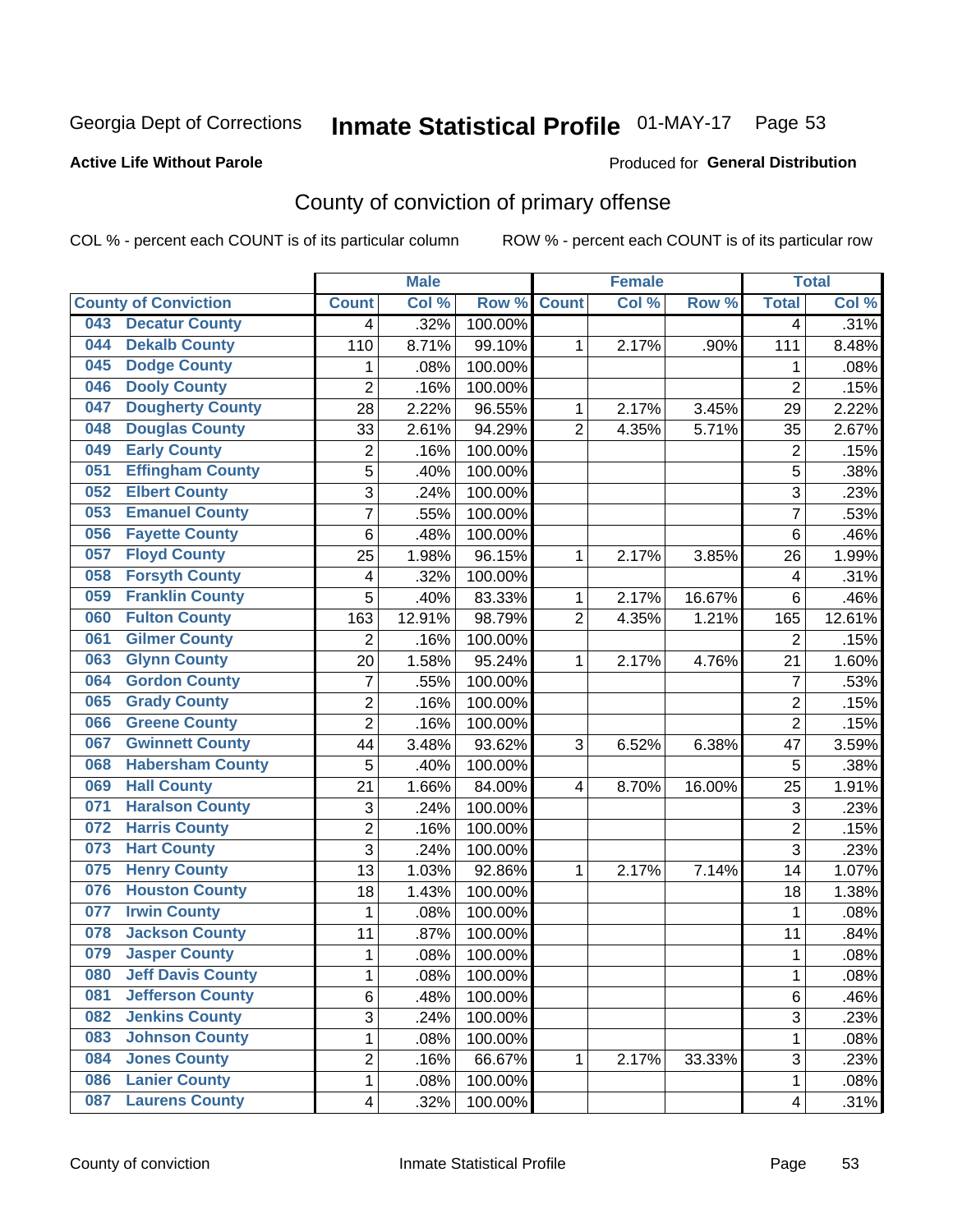## Inmate Statistical Profile 01-MAY-17 Page 54

#### **Active Life Without Parole**

#### Produced for General Distribution

## County of conviction of primary offense

COL % - percent each COUNT is of its particular column

|                                            |                | <b>Male</b> |         |                | <b>Female</b> |        |                | <b>Total</b> |
|--------------------------------------------|----------------|-------------|---------|----------------|---------------|--------|----------------|--------------|
| <b>County of Conviction</b>                | <b>Count</b>   | Col %       | Row %   | <b>Count</b>   | Col %         | Row %  | <b>Total</b>   | Col %        |
| <b>Lee County</b><br>088                   | 3              | .24%        | 100.00% |                |               |        | $\overline{3}$ | .23%         |
| <b>Liberty County</b><br>089               | 7              | .55%        | 100.00% |                |               |        | $\overline{7}$ | .53%         |
| <b>Long County</b><br>091                  | 6              | .48%        | 100.00% |                |               |        | 6              | .46%         |
| <b>Lowndes County</b><br>092               | 9              | .71%        | 100.00% |                |               |        | 9              | .69%         |
| <b>Lumpkin County</b><br>093               | 1              | .08%        | 100.00% |                |               |        | $\mathbf{1}$   | .08%         |
| <b>Madison County</b><br>095               | $\overline{2}$ | .16%        | 100.00% |                |               |        | $\overline{2}$ | .15%         |
| <b>Marion County</b><br>096                | 1              | .08%        | 100.00% |                |               |        | 1              | .08%         |
| <b>Mcduffie County</b><br>097              | 3              | .24%        | 100.00% |                |               |        | 3              | .23%         |
| <b>Miller County</b><br>100                | 1              | .08%        | 100.00% |                |               |        | $\mathbf{1}$   | .08%         |
| <b>Mitchell County</b><br>101              | 1              | .08%        | 100.00% |                |               |        | $\mathbf{1}$   | .08%         |
| <b>Monroe County</b><br>102                | 6              | .48%        | 100.00% |                |               |        | 6              | .46%         |
| <b>Morgan County</b><br>104                | 1              | .08%        | 100.00% |                |               |        | $\mathbf{1}$   | .08%         |
| <b>Murray County</b><br>105                | 3              | .24%        | 100.00% |                |               |        | 3              | .23%         |
| <b>Muscogee County</b><br>106              | 36             | 2.85%       | 97.30%  | 1              | 2.17%         | 2.70%  | 37             | 2.83%        |
| <b>Newton County</b><br>107                | 12             | .95%        | 85.71%  | $\overline{2}$ | 4.35%         | 14.29% | 14             | 1.07%        |
| <b>Oglethorpe County</b><br>109            | 1              | .08%        | 100.00% |                |               |        | 1              | .08%         |
| <b>Paulding County</b><br>110              | 3              | .24%        | 100.00% |                |               |        | 3              | .23%         |
| <b>Peach County</b><br>111                 | 3              | .24%        | 100.00% |                |               |        | 3              | .23%         |
| <b>Pickens County</b><br>$\overline{112}$  | 2              | .16%        | 100.00% |                |               |        | $\overline{2}$ | .15%         |
| <b>Pierce County</b><br>113                | $\overline{2}$ | .16%        | 100.00% |                |               |        | $\overline{2}$ | .15%         |
| <b>Pike County</b><br>114                  | 4              | .32%        | 66.67%  | $\overline{2}$ | 4.35%         | 33.33% | 6              | .46%         |
| 115<br><b>Polk County</b>                  | 3              | .24%        | 100.00% |                |               |        | 3              | .23%         |
| <b>Pulaski County</b><br>$\overline{116}$  | 1              | .08%        | 100.00% |                |               |        | $\mathbf{1}$   | .08%         |
| <b>Putnam County</b><br>117                | 7              | .55%        | 100.00% |                |               |        | $\overline{7}$ | .53%         |
| <b>Rabun County</b><br>119                 | 1              | .08%        | 100.00% |                |               |        | 1              | .08%         |
| <b>Randolph County</b><br>120              | $\overline{2}$ | .16%        | 100.00% |                |               |        | $\overline{2}$ | .15%         |
| <b>Richmond County</b><br>121              | 65             | 5.15%       | 97.01%  | 2              | 4.35%         | 2.99%  | 67             | 5.12%        |
| <b>Rockdale County</b><br>122              | 9              | .71%        | 100.00% |                |               |        | 9              | .69%         |
| <b>Seminole County</b><br>125              | 2              | .16%        | 100.00% |                |               |        | $\overline{2}$ | .15%         |
| <b>Spalding County</b><br>126              | 14             | 1.11%       | 100.00% |                |               |        | 14             | 1.07%        |
| <b>Stephens County</b><br>127              | 3              | .24%        | 100.00% |                |               |        | 3              | .23%         |
| <b>Sumter County</b><br>129                | 3              | .24%        | 100.00% |                |               |        | 3              | .23%         |
| <b>Taliaferro County</b><br>131            | 1              | .08%        | 100.00% |                |               |        | $\mathbf{1}$   | .08%         |
| <b>Tattnall County</b><br>$\overline{132}$ | 3              | .24%        | 75.00%  | 1              | 2.17%         | 25.00% | 4              | .31%         |
| <b>Taylor County</b><br>133                | 1              | .08%        | 100.00% |                |               |        | 1              | .08%         |
| <b>Terrell County</b><br>135               | $\overline{2}$ | .16%        | 100.00% |                |               |        | $\overline{c}$ | .15%         |
| <b>136 Thomas County</b>                   | 6              | .48%        | 100.00% |                |               |        | 6              | .46%         |
| 137 Tift County                            | 8              | .63%        | 100.00% |                |               |        | 8              | .61%         |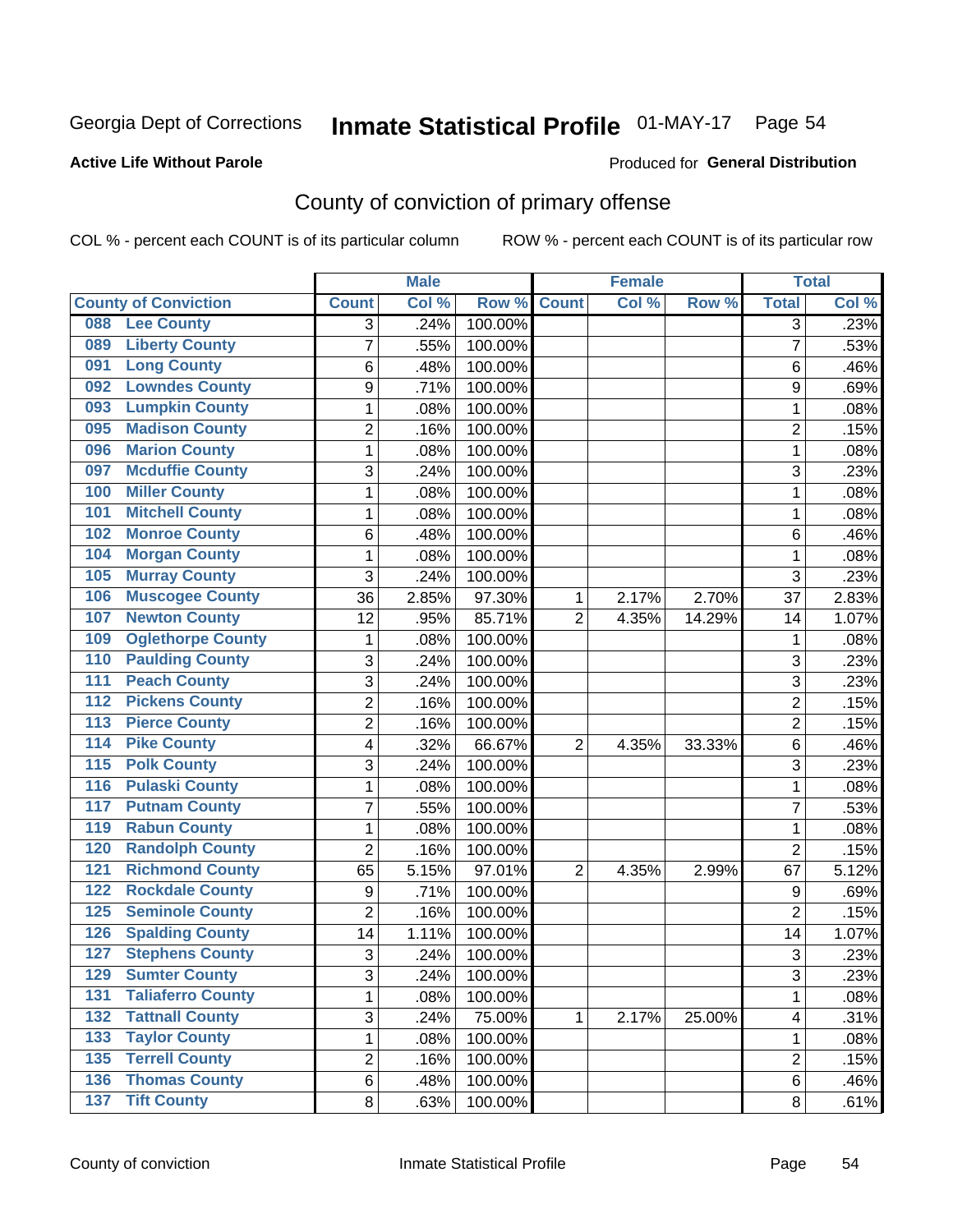## Inmate Statistical Profile 01-MAY-17 Page 55

#### **Active Life Without Parole**

#### **Produced for General Distribution**

## County of conviction of primary offense

COL % - percent each COUNT is of its particular column

|                                 |              | <b>Male</b> |         |              | <b>Female</b> |        | <b>Total</b>   |       |
|---------------------------------|--------------|-------------|---------|--------------|---------------|--------|----------------|-------|
| <b>County of Conviction</b>     | <b>Count</b> | Col %       | Row %   | <b>Count</b> | Col %         | Row %  | <b>Total</b>   | Col % |
| <b>Toombs County</b><br>138     | 8            | .63%        | 100.00% |              |               |        | 8              | .61%  |
| <b>Towns County</b><br>139      |              | .08%        | 100.00% |              |               |        |                | .08%  |
| <b>Treutlen County</b><br>140   | 5            | .40%        | 100.00% |              |               |        | 5              | .38%  |
| <b>Troup County</b><br>141      | 6            | .48%        | 85.71%  |              | 2.17%         | 14.29% | 7              | .53%  |
| <b>Turner County</b><br>142     | 2            | .16%        | 100.00% |              |               |        | $\overline{2}$ | .15%  |
| <b>Twiggs County</b><br>143     |              | .08%        | 100.00% |              |               |        |                | .08%  |
| <b>Upson County</b><br>145      | 5            | .40%        | 100.00% |              |               |        | 5              | .38%  |
| <b>Walker County</b><br>146     |              | .55%        | 87.50%  |              | 2.17%         | 12.50% | 8              | .61%  |
| <b>Walton County</b><br>147     | 14           | 1.11%       | 100.00% |              |               |        | 14             | 1.07% |
| <b>Ware County</b><br>148       | 13           | 1.03%       | 100.00% |              |               |        | 13             | .99%  |
| <b>Warren County</b><br>149     |              | .08%        | 100.00% |              |               |        |                | .08%  |
| <b>Washington County</b><br>150 | 4            | .32%        | 100.00% |              |               |        | 4              | .31%  |
| <b>Wayne County</b><br>151      | 8            | .63%        | 100.00% |              |               |        | 8              | .61%  |
| <b>Whitfield County</b><br>155  | 11           | .87%        | 91.67%  | 1            | 2.17%         | 8.33%  | 12             | .92%  |
| <b>Wilkes County</b><br>157     | 2            | .16%        | 100.00% |              |               |        | $\overline{2}$ | .15%  |
| <b>Worth County</b><br>159      | 2            | .16%        | 100.00% |              |               |        | 2              | .15%  |
| <b>Total Rported</b>            | 1,263        | 100%        | 96.49%  | 46           | 100%          | 3.51%  | 1,309          | 100%  |

| <b>Reported</b><br>NOT.<br>$\sim$ |      |    |      |
|-----------------------------------|------|----|------|
| <b>Total</b>                      | ,263 | 4t | ,309 |

| <b>Mode (most frequent)</b> | <b>Fulton County</b> | <b>Clayton County</b> | <b>Fulton County</b> |
|-----------------------------|----------------------|-----------------------|----------------------|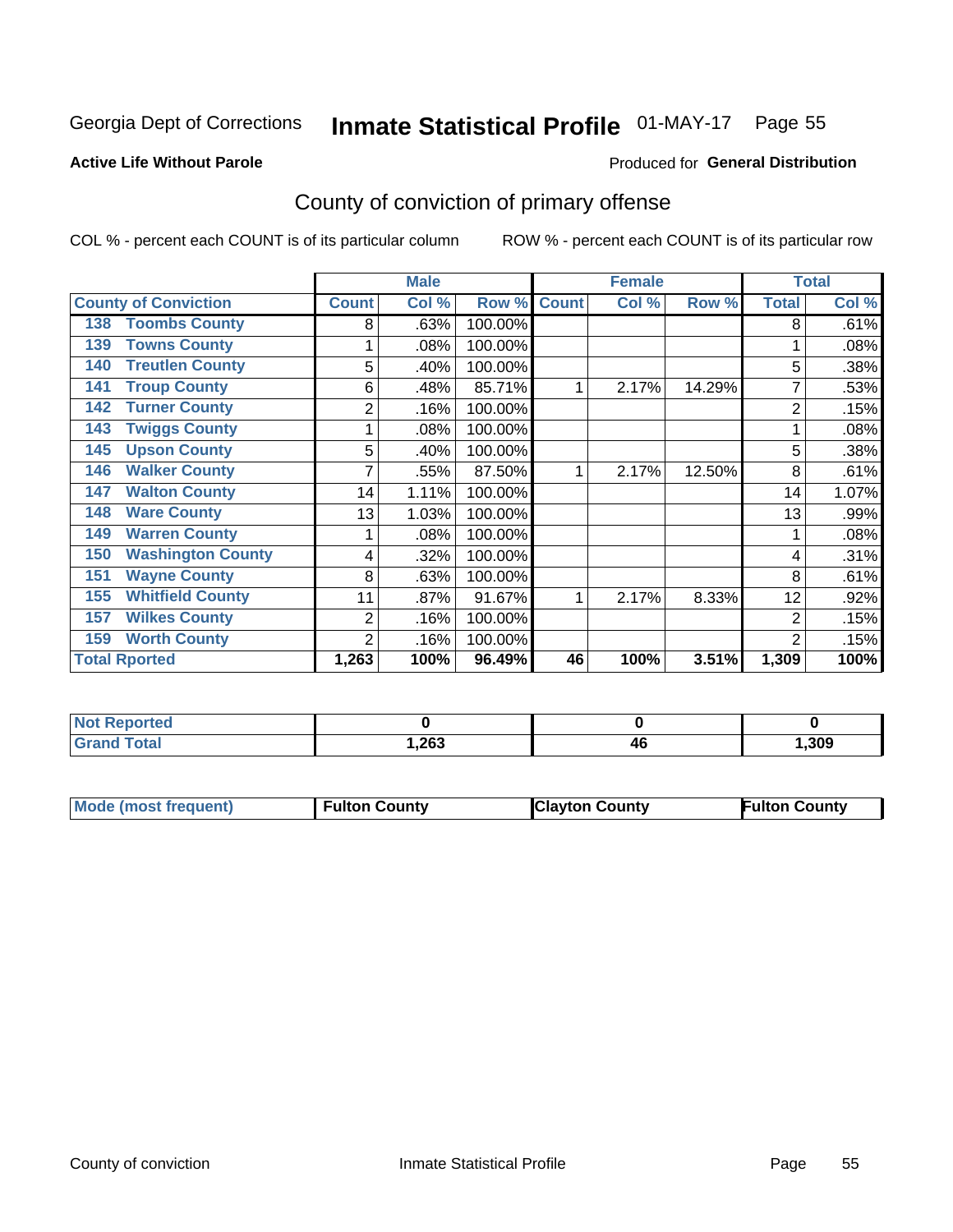### **Georgia Dept of Corrections Active Life Without Parole**

## Inmate Statistical Profile 01-MAY-17 Page 56

Produced for General Distribution

## Circuit of conviction of primary offense

|                         |                                 |                | <b>Male</b> |         | <b>Female</b>           |        |        | <b>Total</b>   |        |
|-------------------------|---------------------------------|----------------|-------------|---------|-------------------------|--------|--------|----------------|--------|
|                         | <b>Circuit of Conviction</b>    | <b>Count</b>   | Col %       | Row %   | <b>Count</b>            | Col %  | Row %  | <b>Total</b>   | Col %  |
| 1                       | <b>Alapaha Circuit</b>          | 11             | .87%        | 100.00% |                         |        |        | 11             | .84%   |
| $\overline{2}$          | <b>Alcovy Circuit</b>           | 26             | 2.07%       | 92.86%  | $\overline{2}$          | 4.55%  | 7.14%  | 28             | 2.15%  |
| $\overline{\mathbf{3}}$ | <b>Atlanta Circuit</b>          | 163            | 12.96%      | 98.79%  | $\overline{2}$          | 4.55%  | 1.21%  | 165            | 12.67% |
| 4                       | <b>Atlantic Circuit</b>         | 16             | 1.27%       | 94.12%  | $\mathbf{1}$            | 2.27%  | 5.88%  | 17             | 1.31%  |
| 5                       | <b>Augusta Circuit</b>          | 85             | 6.76%       | 95.51%  | $\overline{4}$          | 9.09%  | 4.49%  | 89             | 6.84%  |
| $\overline{6}$          | <b>Blue Ridge Circuit</b>       | 4              | .32%        | 100.00% |                         |        |        | 4              | .31%   |
| $\overline{\mathbf{7}}$ | <b>Brunswick Circuit</b>        | 39             | 3.10%       | 97.50%  | 1                       | 2.27%  | 2.50%  | 40             | 3.07%  |
| $\overline{\mathbf{8}}$ | <b>Chattahoochee Circuit</b>    | 40             | 3.18%       | 97.56%  | 1                       | 2.27%  | 2.44%  | 41             | 3.15%  |
| $\overline{9}$          | <b>Cherokee Circuit</b>         | 14             | 1.11%       | 93.33%  | $\mathbf{1}$            | 2.27%  | 6.67%  | 15             | 1.15%  |
| 10                      | <b>Clayton Circuit</b>          | 62             | 4.93%       | 92.54%  | 5                       | 11.36% | 7.46%  | 67             | 5.15%  |
| $\overline{11}$         | <b>Cobb Circuit</b>             | 60             | 4.77%       | 98.36%  | $\mathbf{1}$            | 2.27%  | 1.64%  | 61             | 4.69%  |
| $\overline{12}$         | <b>Conasauga Circuit</b>        | 14             | 1.11%       | 93.33%  | 1                       | 2.27%  | 6.67%  | 15             | 1.15%  |
| 13                      | <b>Cordele Circuit</b>          | 15             | 1.19%       | 100.00% |                         |        |        | 15             | 1.15%  |
| $\overline{14}$         | <b>Coweta Circuit</b>           | 17             | 1.35%       | 94.44%  | $\mathbf{1}$            | 2.27%  | 5.56%  | 18             | 1.38%  |
| 15                      | <b>Dougherty Circuit</b>        | 28             | 2.23%       | 96.55%  | $\mathbf 1$             | 2.27%  | 3.45%  | 29             | 2.23%  |
| 16                      | <b>Dublin Circuit</b>           | 11             | .87%        | 100.00% |                         |        |        | 11             | .84%   |
| 17                      | <b>Eastern Circuit</b>          | 43             | 3.42%       | 97.73%  | 1                       | 2.27%  | 2.27%  | 44             | 3.38%  |
| 18                      | <b>Flint Circuit</b>            | 13             | 1.03%       | 92.86%  | $\mathbf{1}$            | 2.27%  | 7.14%  | 14             | 1.08%  |
| 19                      | <b>Griffin Circuit</b>          | 29             | 2.31%       | 93.55%  | $\overline{2}$          | 4.55%  | 6.45%  | 31             | 2.38%  |
| 20                      | <b>Gwinnett Circuit</b>         | 44             | 3.50%       | 93.62%  | 3                       | 6.82%  | 6.38%  | 47             | 3.61%  |
| $\overline{21}$         | <b>Houston Circuit</b>          | 18             | 1.43%       | 100.00% |                         |        |        | 18             | 1.38%  |
| $\overline{22}$         | <b>Lookout Mountain Circuit</b> | 13             | 1.03%       | 86.67%  | $\overline{2}$          | 4.55%  | 13.33% | 15             | 1.15%  |
| 23                      | <b>Macon Circuit</b>            | 43             | 3.42%       | 95.56%  | $\overline{2}$          | 4.55%  | 4.44%  | 45             | 3.46%  |
| $\overline{24}$         | <b>Middle Circuit</b>           | 27             | 2.15%       | 100.00% |                         |        |        | 27             | 2.07%  |
| 25                      | <b>Mountain Circuit</b>         | 9              | .72%        | 100.00% |                         |        |        | 9              | .69%   |
| 26                      | <b>Northeastern Circuit</b>     | 23             | 1.83%       | 85.19%  | $\overline{\mathbf{4}}$ | 9.09%  | 14.81% | 27             | 2.07%  |
| $\overline{27}$         | <b>Northern Circuit</b>         | 14             | 1.11%       | 93.33%  | $\mathbf{1}$            | 2.27%  | 6.67%  | 15             | 1.15%  |
| 28                      | <b>Ocmulgee Circuit</b>         | 19             | 1.51%       | 95.00%  | 1                       | 2.27%  | 5.00%  | 20             | 1.54%  |
| 29                      | <b>Oconee Circuit</b>           | 3              | .24%        | 100.00% |                         |        |        | 3              | .23%   |
| 30                      | <b>Ogeechee Circuit</b>         | 14             | 1.11%       | 93.33%  | 1                       | 2.27%  | 6.67%  | 15             | 1.15%  |
| $\overline{31}$         | <b>Pataula Circuit</b>          | 11             | .87%        | 100.00% |                         |        |        | 11             | .84%   |
| 32                      | <b>Piedmont Circuit</b>         | 19             | 1.51%       | 100.00% |                         |        |        | 19             | 1.46%  |
| 33                      | <b>Rome Circuit</b>             | 25             | 1.99%       | 96.15%  | $\mathbf{1}$            | 2.27%  | 3.85%  | 26             | 2.00%  |
| 34                      | <b>South Georgia Circuit</b>    | 8              | .64%        | 100.00% |                         |        |        | 8              | .61%   |
| 35                      | <b>Southern Circuit</b>         | 19             | 1.51%       | 100.00% |                         |        |        | 19             | 1.46%  |
| 36                      | <b>Southwestern Circuit</b>     | 6              | .48%        | 100.00% |                         |        |        | 6              | .46%   |
| 37                      | <b>Stone Mountain Circuit</b>   | 110            | 8.74%       | 99.10%  | 1                       | 2.27%  | .90%   | 111            | 8.53%  |
| 38                      | <b>Tallapoosa Circuit</b>       | 6              | .48%        | 100.00% |                         |        |        | 6              | .46%   |
| 39                      | <b>Tifton Circuit</b>           | 13             | 1.03%       | 100.00% |                         |        |        | 13             | 1.00%  |
| 40                      | <b>Toombs Circuit</b>           | $\overline{7}$ | .56%        | 100.00% |                         |        |        | $\overline{7}$ | .54%   |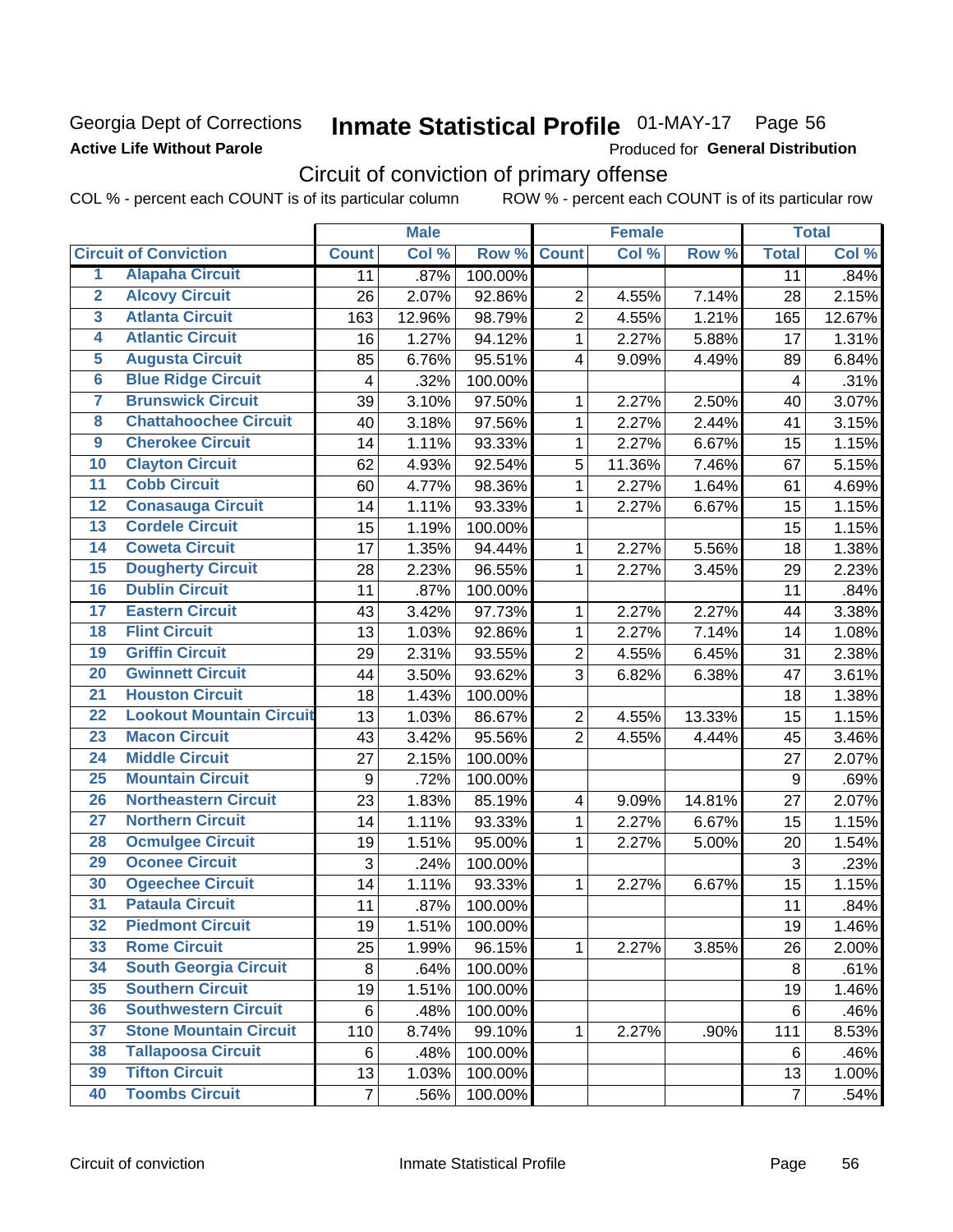### **Georgia Dept of Corrections Active Life Without Parole**

## Inmate Statistical Profile 01-MAY-17 Page 57

Produced for General Distribution

## Circuit of conviction of primary offense

|    |                                  |              | <b>Male</b>    |         |                | <b>Female</b> |       |                | <b>Total</b>   |
|----|----------------------------------|--------------|----------------|---------|----------------|---------------|-------|----------------|----------------|
|    | <b>Circuit of Conviction</b>     | <b>Count</b> | Col %          | Row %   | <b>Count</b>   | Col %         | Row % | <b>Total</b>   | Col %          |
| 41 | <b>Waycross Circuit</b>          | 28           | 2.23%          | 100.00% |                |               |       | 28             | 2.15%          |
| 42 | <b>Western Circuit</b>           | 23           | 1.83%          | 95.83%  |                | 2.27%         | 4.17% | 24             | 1.84%          |
| 43 | <b>Rockdale Circuit</b>          | 9            | .72%           | 100.00% |                |               |       | 9              | .69%           |
| 44 | <b>Douglas Circuit</b>           | 33           | 2.62%          | 94.29%  | $\overline{2}$ | 4.55%         | 5.71% | 35             | 2.69%          |
| 45 | <b>Appalachian Circuit</b>       | 4            | .32%           | 100.00% |                |               |       | 4              | .31%           |
| 46 | <b>Enotah Circuit</b>            | 2            | .16%           | 100.00% |                |               |       | $\overline{2}$ | .15%           |
| 47 | <b>Bell-Forsyth J.C.</b>         | 4            | .32%           | 100.00% |                |               |       | 4              | .31%           |
| 48 | <b>Towaliga Judicial Circuit</b> | 11           | .87%           | 100.00% |                |               |       | 11             | .84%           |
| 49 | <b>Paulding Circuit</b>          | 3            | .24%           | 100.00% |                |               |       | 3              | .23%           |
|    | <b>Total Rported</b>             | 1,258        | 100%           | 96.62%  | 44             | 100%          | 3.38% | 1,302          | 100%           |
|    | <b>Not Reported</b>              |              | 5              |         |                | $\mathbf{2}$  |       |                | 7              |
|    | <b>Grand Total</b>               |              | 1,263          |         |                | 46            |       |                | 1,309          |
|    | <b>Mode (most frequent)</b>      |              | <b>Atlanta</b> |         |                | Clayton       |       |                | <b>Atlanta</b> |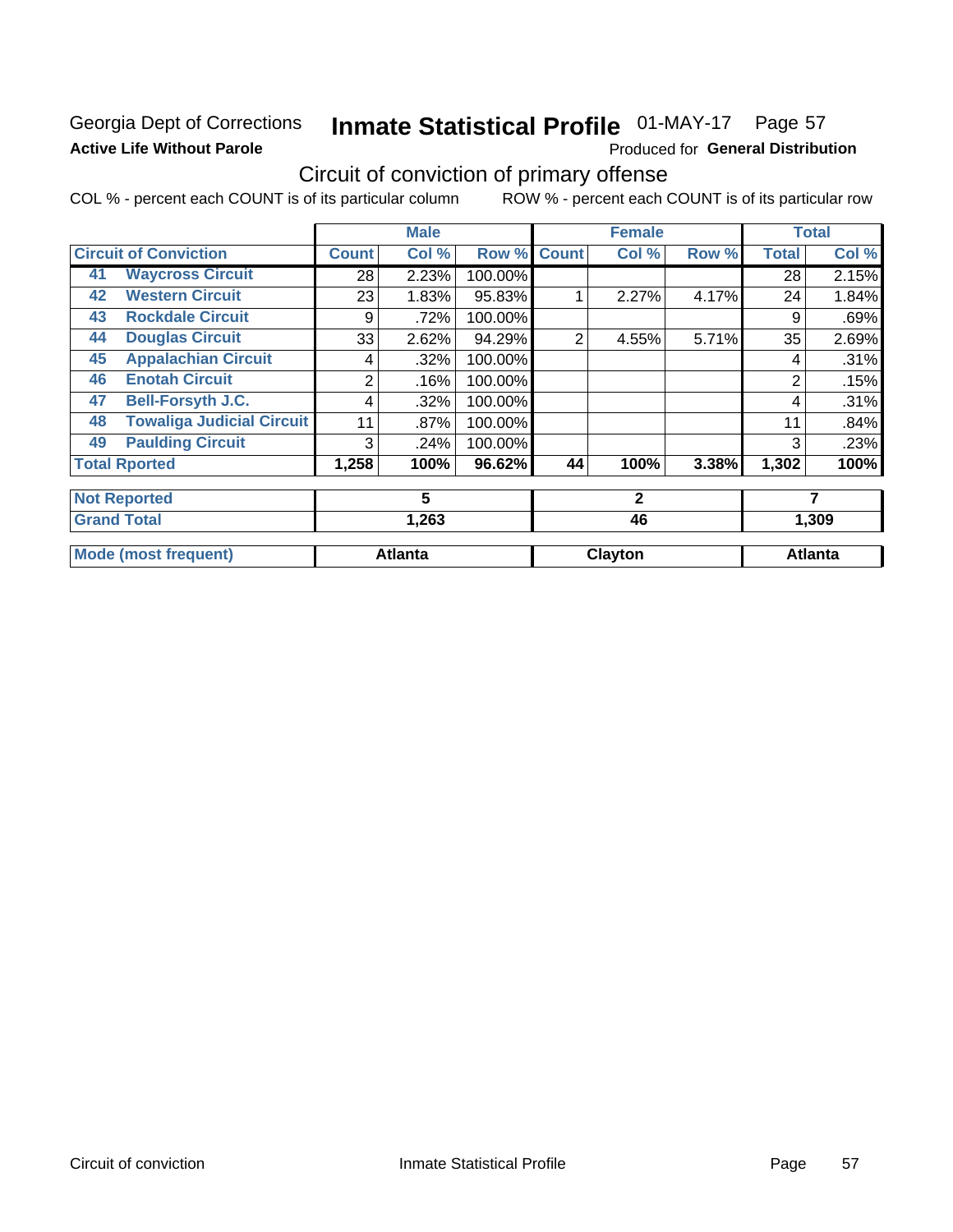#### **Active Life Without Parole**

### Produced for General Distribution

## Years served (jail + prison) in this incarceration

COL % - percent each COUNT is of its particular column

|                       |                 | <b>Male</b> |                  |                | <b>Female</b> |       |                 | <b>Total</b> |
|-----------------------|-----------------|-------------|------------------|----------------|---------------|-------|-----------------|--------------|
| <b>Years Served</b>   | <b>Count</b>    | Col %       | Row <sup>%</sup> | <b>Count</b>   | Col %         | Row % | <b>Total</b>    | Col %        |
| Less than one year    | $\overline{43}$ | 3.40%       | 97.73%           | 1              | 2.17%         | 2.27% | $\overline{44}$ | 3.36%        |
| 1 to 1.99 years       | 61              | 4.83%       | 93.85%           | 4              | 8.70%         | 6.15% | 65              | 4.97%        |
| 2 to 2.99 years       | 90              | 7.13%       | 94.74%           | 5              | 10.87%        | 5.26% | 95              | 7.26%        |
| 3 to 3.99 years       | 98              | 7.76%       | 95.15%           | $\overline{5}$ | 10.87%        | 4.85% | 103             | 7.87%        |
| 4 to 4.99 years       | 103             | 8.16%       | 91.96%           | 9              | 19.57%        | 8.04% | 112             | 8.56%        |
| 5 to 5.99 years       | 99              | 7.84%       | 95.19%           | 5              | 10.87%        | 4.81% | 104             | 7.94%        |
| 6 to 6.99 years       | 90              | 7.13%       | 94.74%           | 5              | 10.87%        | 5.26% | 95              | 7.26%        |
| 7 to 7.99 years       | 55              | 4.35%       | 98.21%           | 1              | 2.17%         | 1.79% | 56              | 4.28%        |
| 8 to 8.99 years       | 42              | 3.33%       | 100.00%          |                |               |       | 42              | 3.21%        |
| 9 to 9.99 years       | 52              | 4.12%       | 98.11%           | 1              | 2.17%         | 1.89% | 53              | 4.05%        |
| 10 to 10.99 years     | 30              | 2.38%       | 93.75%           | $\overline{c}$ | 4.35%         | 6.25% | 32              | 2.44%        |
| 11 to 11.99 years     | 36              | 2.85%       | 97.30%           | 1              | 2.17%         | 2.70% | 37              | 2.83%        |
| 12 to 12.99 years     | 32              | 2.53%       | 100.00%          |                |               |       | 32              | 2.44%        |
| 13 to 13.99 years     | 33              | 2.61%       | 97.06%           | $\mathbf{1}$   | 2.17%         | 2.94% | 34              | 2.60%        |
| 14 to 14.99 years     | 40              | 3.17%       | 90.91%           | 4              | 8.70%         | 9.09% | 44              | 3.36%        |
| 15 to 15.99 years     | 37              | 2.93%       | 100.00%          |                |               |       | 37              | 2.83%        |
| 16 to 16.99 years     | 48              | 3.80%       | 100.00%          |                |               |       | 48              | 3.67%        |
| 17 to 17.99 years     | 39              | 3.09%       | 100.00%          |                |               |       | 39              | 2.98%        |
| 18 to 18.99 years     | 29              | 2.30%       | 96.67%           | 1              | 2.17%         | 3.33% | 30              | 2.29%        |
| 19 to 19.99 years     | 48              | 3.80%       | 97.96%           | 1              | 2.17%         | 2.04% | 49              | 3.74%        |
| 20 to 20.99 years     | 41              | 3.25%       | 100.00%          |                |               |       | 41              | 3.13%        |
| 21 to 21.99 years     | 30              | 2.38%       | 100.00%          |                |               |       | 30              | 2.29%        |
| 22 to 22.99 years     | 26              | 2.06%       | 100.00%          |                |               |       | 26              | 1.99%        |
| 23 to 23.99 years     | 23              | 1.82%       | 100.00%          |                |               |       | 23              | 1.76%        |
| 24 to 24.99 years     | 6               | 0.48%       | 100.00%          |                |               |       | 6               | 0.46%        |
| 25 to 25.99 years     | 4               | 0.32%       | 100.00%          |                |               |       | 4               | 0.31%        |
| 26 to 26.99 years     | 4               | 0.32%       | 100.00%          |                |               |       | 4               | 0.31%        |
| 27 to 27.99 years     | 1               | 0.08%       | 100.00%          |                |               |       | 1               | 0.08%        |
| 28 to 28.99 years     | 8               | 0.63%       | 100.00%          |                |               |       | 8               | 0.61%        |
| 29 to 29.99 years     | 1               | 0.08%       | 100.00%          |                |               |       | $\mathbf 1$     | 0.08%        |
| Thirty + years        | 14              | 1.11%       | 100.00%          |                |               |       | 14              | 1.07%        |
| <b>Total Reported</b> | 1,263           | 100%        | 96.49%           | 46             | 100%          | 3.51% | 1,309           | 100.0%       |

| rtea<br>w   |      |          |       |
|-------------|------|----------|-------|
| $C = 4 - 7$ | 263, | ΔF<br>−∪ | 1,309 |

| <b>Mean</b><br>(average) | 10.26           | 6.52            | 10.13           |
|--------------------------|-----------------|-----------------|-----------------|
| Median (middle)          | 7.89            | 4.915           | 7.74            |
| Mode (most frequent)     | 4 to 4.99 years | 4 to 4.99 years | 4 to 4.99 years |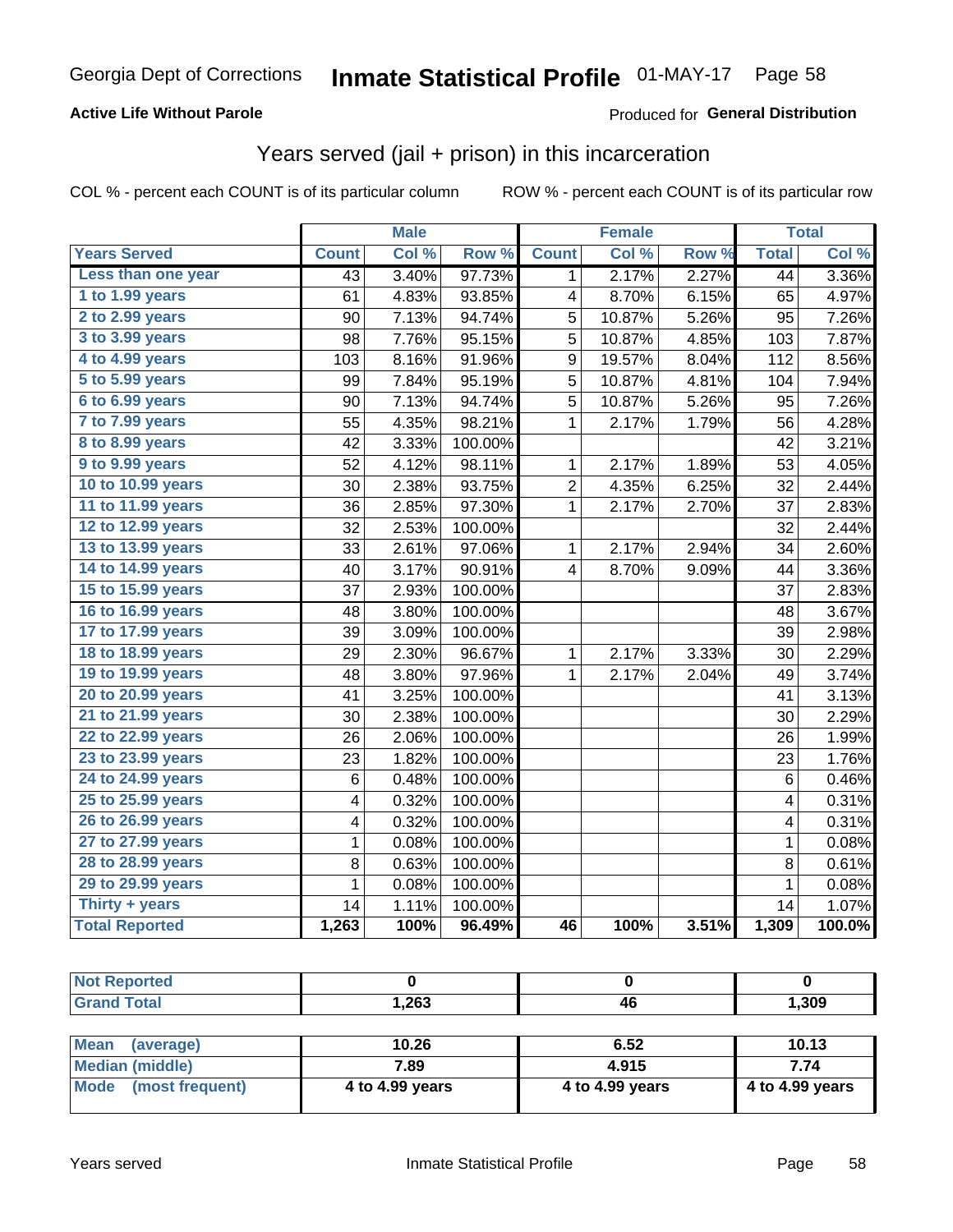## Inmate Statistical Profile 01-MAY-17 Page 59

#### **Active Life Without Parole**

Produced for General Distribution

### Results of most recent HIV tests

COL % - percent each COUNT is of its particular column

|                         |              | <b>Male</b> |           |              | <b>Female</b> |          |             | Total  |
|-------------------------|--------------|-------------|-----------|--------------|---------------|----------|-------------|--------|
| <b>HIV Test Results</b> | <b>Count</b> | Col%        | Row %     | <b>Count</b> | Col %         | Row %    | $\tau$ otal | Col %  |
| <b>Positive</b>         | a            | 0.74%       | $90.00\%$ |              | $2.33\%$      | 10.00%   | 10          | 0.79%  |
| <b>Negative</b>         | .210         | $99.26\%$   | 96.65%    | 42           | $97.67\%$     | $3.35\%$ | .252        | 99.21% |
| <b>Total Reported</b>   | 1,219        | 100%        | 96.59%    | 43           | 100%          | 3.41%    | 1,262       | 100%   |

| <b>Not Reported</b> | 44     |    |      |
|---------------------|--------|----|------|
| Total               | 263, ا | 46 | ,309 |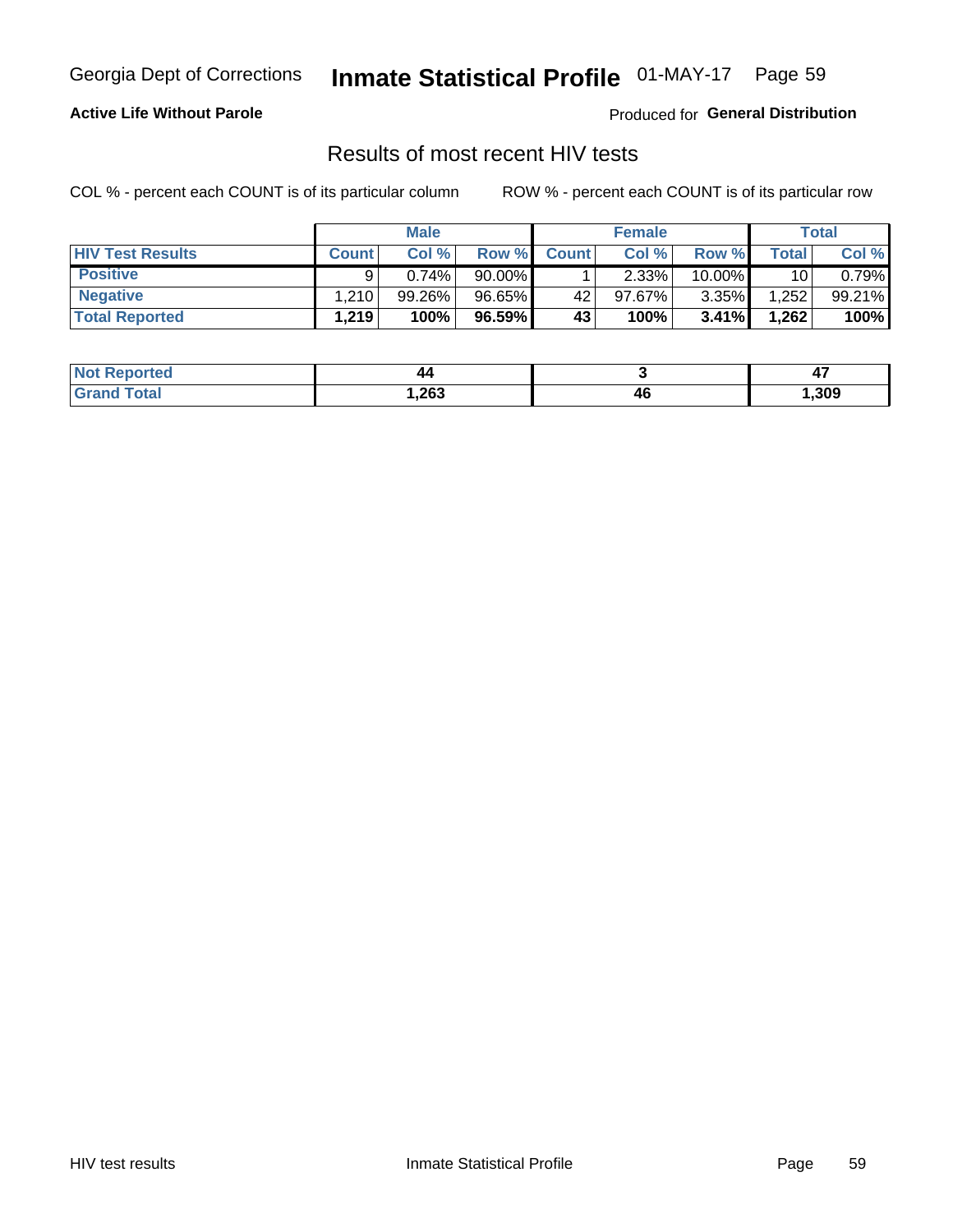## Georgia Dept of Corrections **Inmate Statistical Profile** 01-MAY-17 Page 60

#### **Active Life Without Parole**

Produced for **General Distribution**

### Results of most recent tuberculosis test

|                                  | <b>Male</b>  |        |           |              | <b>Female</b> |       |              | Total  |  |
|----------------------------------|--------------|--------|-----------|--------------|---------------|-------|--------------|--------|--|
| <b>Tuberculosis Test Results</b> | <b>Count</b> | Col%   | Row %I    | <b>Count</b> | Col %         | Row % | <b>Total</b> | Col %  |  |
| <b>Positive on current test</b>  | 265          | 21.23% | 98.88%    |              | 6.98%         | 1.12% | 268          | 20.76% |  |
| <b>Negative</b>                  | 983          | 78.77% | $96.09\%$ | 40           | 93.02%        | 3.91% | 1,023        | 79.24% |  |
| <b>Total Reported</b>            | .248         | 100%   | 96.67%    | 43           | 100%          | 3.33% | 1,291        | 100%   |  |

| <b>Not Reported</b>              |        |                      | 10     |
|----------------------------------|--------|----------------------|--------|
| <b>Total</b><br>Gra <sup>r</sup> | 263, ا | /I 6<br>−~<br>$\sim$ | 309, ا |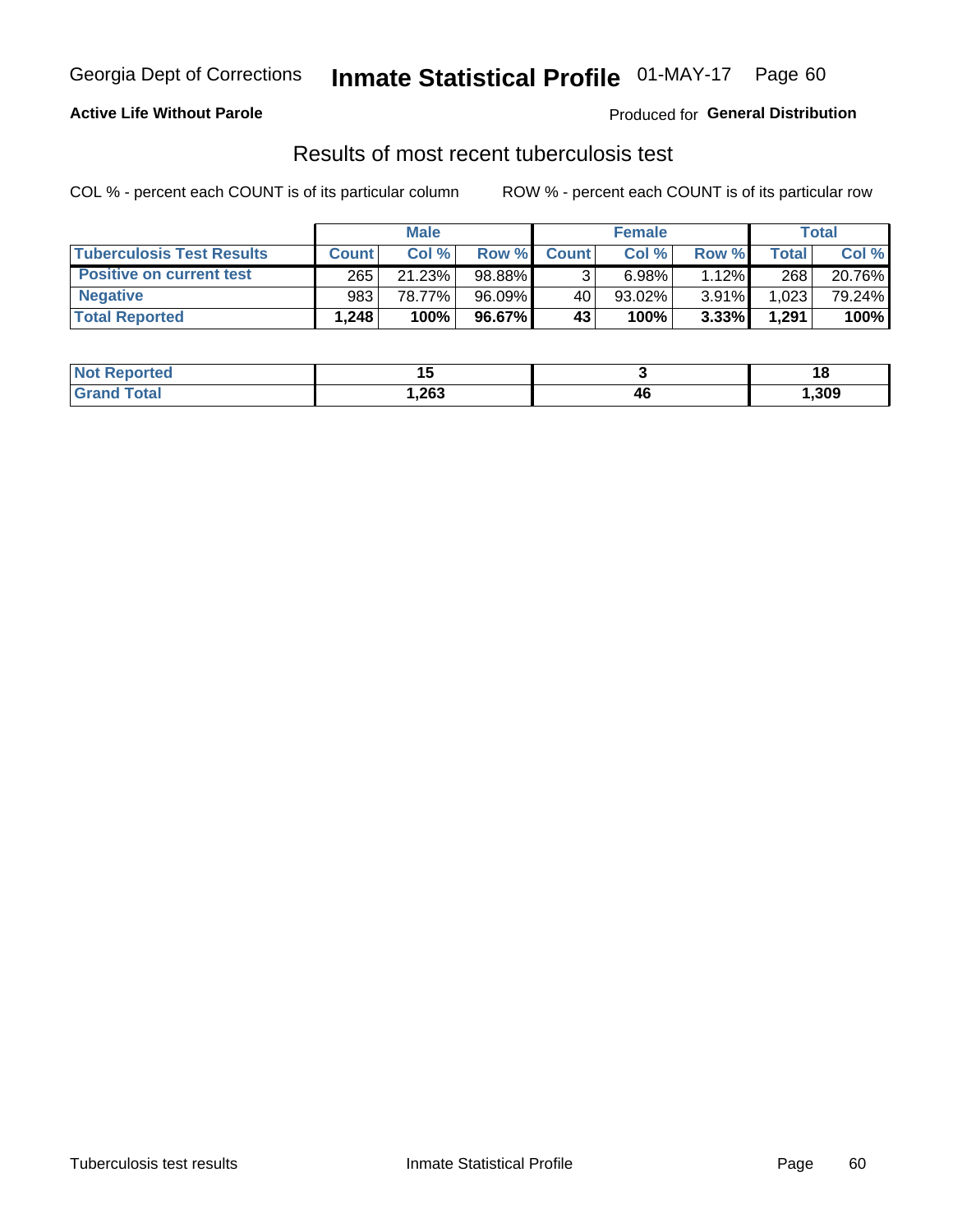## Georgia Dept of Corrections **Inmate Statistical Profile** 01-MAY-17 Page 61

#### **Active Life Without Parole**

Produced for **General Distribution**

### Results of most recent syphilis test

|                                 | <b>Male</b>  |           |           | <b>Female</b>   |           |       | Total |        |
|---------------------------------|--------------|-----------|-----------|-----------------|-----------|-------|-------|--------|
| <b>Syphilis Test Results</b>    | <b>Count</b> | Col%      | Row %I    | <b>Count</b>    | Col %     | Row % | Total | Col %  |
| <b>Positive on current test</b> |              | 2.76%     | $94.44\%$ |                 | 9.09%     | 5.56% | 18    | 2.88%  |
| <b>Negative</b>                 | 598          | $97.24\%$ | 98.36%    | 10 <sub>1</sub> | $90.91\%$ | 1.64% | 608   | 97.12% |
| <b>Total Reported</b>           | 615          | 100%      | 98.24%    | 11              | 100%      | 1.76% | 626   | 100%   |

| <b>Not Reported</b>                | 648    | 21<br>◡ | 683  |
|------------------------------------|--------|---------|------|
| <b>Total</b><br>Grand <sup>1</sup> | 263, ا | 46      | ,309 |